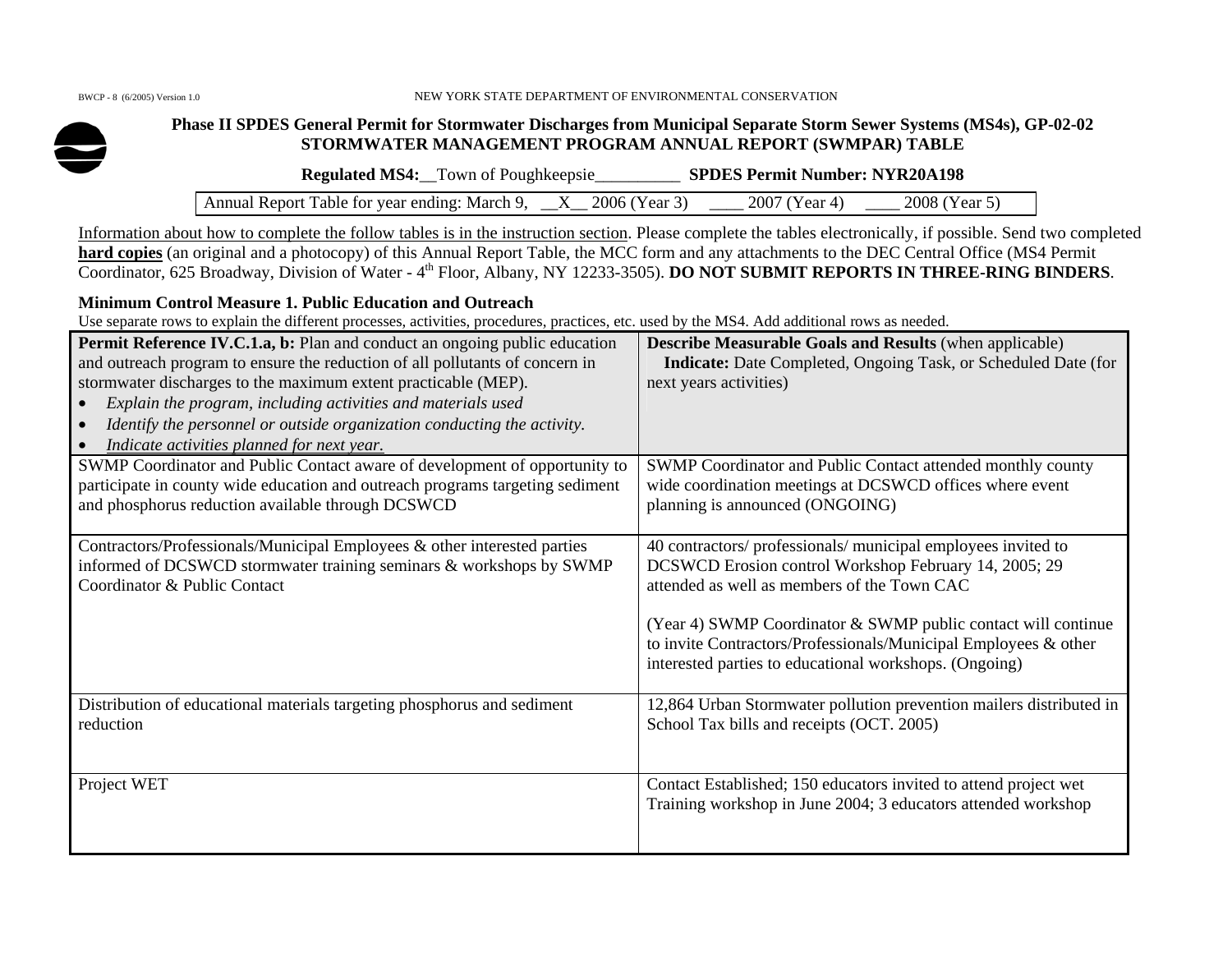| Page 2                                                                                                                                 |  |  |
|----------------------------------------------------------------------------------------------------------------------------------------|--|--|
| Permit Number: NYR20A 198                                                                                                              |  |  |
| <b>Describe Measurable Goals and Results (when applicable)</b>                                                                         |  |  |
| Indicate: Date Completed, Ongoing Task, or Scheduled Date (for                                                                         |  |  |
| next years activities)                                                                                                                 |  |  |
| The Planning board encourages the use of low impact development                                                                        |  |  |
| techniques during review. (Ongoing)                                                                                                    |  |  |
|                                                                                                                                        |  |  |
| (YEAR 4) The planning board will continue to request low impact                                                                        |  |  |
| development during review (Ongoing)                                                                                                    |  |  |
|                                                                                                                                        |  |  |
| (YEAR 2) See Schedule A, Year 2 Annual Report                                                                                          |  |  |
|                                                                                                                                        |  |  |
| (YEAR 3) See Appendix A                                                                                                                |  |  |
|                                                                                                                                        |  |  |
| (YEAR 4) See Appendix A; SWMP coordinator and public contact                                                                           |  |  |
| will continue to attend DCSWCD monthly coordination meetings                                                                           |  |  |
|                                                                                                                                        |  |  |
| Explain any changes or additions to the Permit Referenced Activities / Techniques, Measurable Goals and / or Scheduled Dates above and |  |  |
|                                                                                                                                        |  |  |
|                                                                                                                                        |  |  |

(Year 3) DCSWCD training and workshops made priority items over Project WET due to substantially larger effectiveness.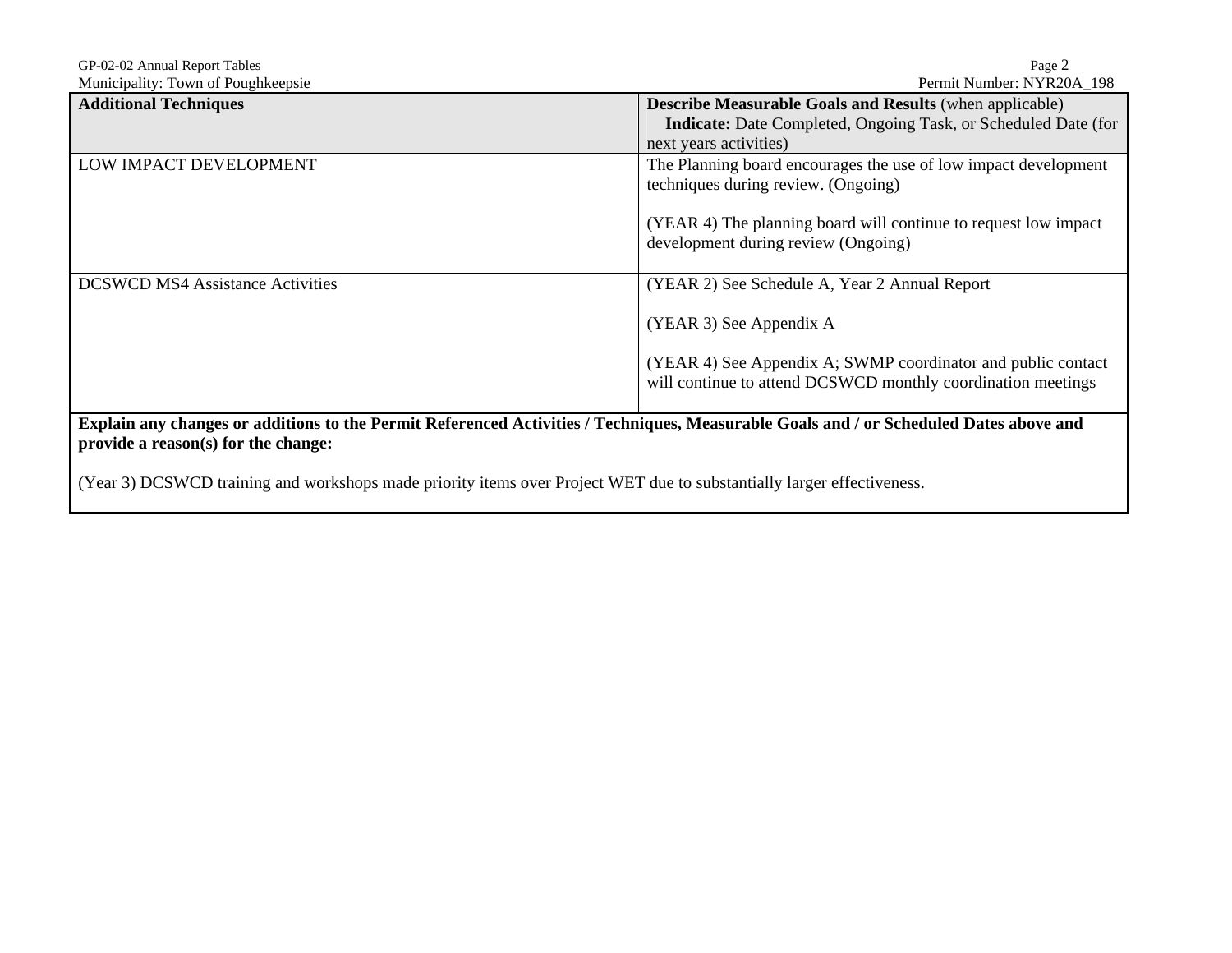Municipality: Town of Poughkeepsie

GP-02-02 Annual Report Tables<br>
Municipality: Town of Poughkeepsie<br>
Permit Number: NYR20A\_198

**Minimum Control Measure 2. Public Involvement/Participation** 

Use separate rows to explain the different processes, activities, procedures, practices, etc. used by the MS4. Add additional rows as needed.

| Permit Reference IV.C.2.c.iii.: Design and conduct a public involvement /<br>participation program.<br>Describe activities that the MS4 has/will undertake to provide program<br>access to interested individuals and to gather needed input.<br>Indicate activities planned for next year. | Describe Measurable Goals and Results (when applicable)<br>Indicate: Date Completed, Ongoing Task, or Scheduled Date (for<br>next years activities)                                                                                                                                                                                                                                                                                                                                                               |
|---------------------------------------------------------------------------------------------------------------------------------------------------------------------------------------------------------------------------------------------------------------------------------------------|-------------------------------------------------------------------------------------------------------------------------------------------------------------------------------------------------------------------------------------------------------------------------------------------------------------------------------------------------------------------------------------------------------------------------------------------------------------------------------------------------------------------|
| SWMP Public Contact maintains list of interested members of the public                                                                                                                                                                                                                      | List of interested parties compiled (AUGUST 2005) and maintained<br>(Ongoing)                                                                                                                                                                                                                                                                                                                                                                                                                                     |
| Interested parties informed of Annual report comment period by SWMP Public<br>Contact and SWMP input requested                                                                                                                                                                              | Interested parties contacted via mailer (March 2006)<br>(YEAR 4) SWMP public contact will continue to contact interested<br>parties for annual report comment & input regarding SWMP<br>(ONGOING)                                                                                                                                                                                                                                                                                                                 |
| Public Access to documents and information                                                                                                                                                                                                                                                  | (YEAR 1) 2003-2004Annual report made available on town website<br>and at town hall<br>(YEAR 2) 2004-2005 Annual Report made available on town website<br>and at town hall (June 2005)<br>(YEAR 3) 2005-2006 Draft Annual Report made available on town<br>website and at town hall (APRIL 2006)<br>(YEAR 3) 2005-2006 Annual Report made available on town website<br>and town hall (JUNE 2006)<br>(YEAR 4) 2006-2007 Draft annual Report will be made available on<br>town website and at town hall (April 2007) |
| Public Presentation and comments on SWMP and annual report                                                                                                                                                                                                                                  | (YEAR 2) 2004-2005 Draft Annual Report presented at May 4 <sup>th</sup> and<br>18 <sup>th</sup> Town Board Meetings. Public comment collected at meeting and<br>via writing after the $18th$ .<br>(YEAR 3) 2005-2006 Draft Annual Report presented at April 5 <sup>th</sup> and<br>May 3rd Town Board Meetings and comments collected                                                                                                                                                                             |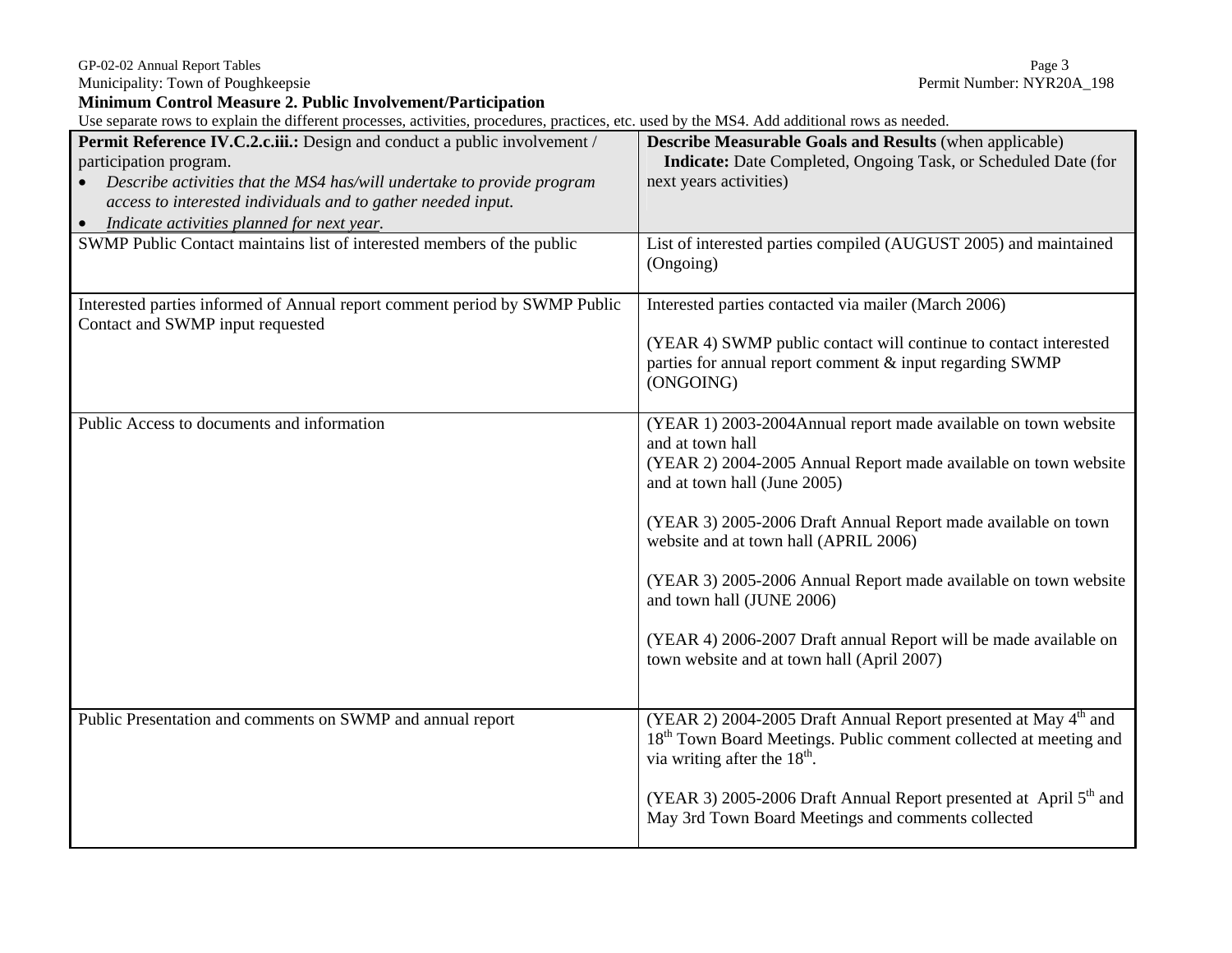| GP-02-02 Annual Report Tables                                                                                                                                                                                                                                                                     |                                                                                                                                                                                                                                                                                                                                                                                                                                                               | Page 4                     |
|---------------------------------------------------------------------------------------------------------------------------------------------------------------------------------------------------------------------------------------------------------------------------------------------------|---------------------------------------------------------------------------------------------------------------------------------------------------------------------------------------------------------------------------------------------------------------------------------------------------------------------------------------------------------------------------------------------------------------------------------------------------------------|----------------------------|
| Municipality: Town of Poughkeepsie<br>Public comment & input responded to by Supervisor, SWMP Coordinator or<br><b>SWMP Public Contact</b>                                                                                                                                                        | (YEAR 2) Comments on the 2004-2005 Draft Annual Report<br>received at the Town Board meetings on May 4 <sup>th</sup> and 18 <sup>th</sup> where<br>immediately responded to by the Town Supervisor. Comments<br>received in writing after the 18 <sup>th</sup> where responded to in writing and<br>included in an addendum to the annual report and made available to<br>the public. (AUGUST 2005)<br>(YEAR 4) Comments on the 2005-2006 Draft Annual Report | Permit Number: NYR20A_198  |
|                                                                                                                                                                                                                                                                                                   | received at the Town Board meetings on April 5 <sup>th</sup> and May 3rd<br>responded to in writing by and included in the final annual report.<br>(MAY 2006)                                                                                                                                                                                                                                                                                                 |                            |
| <b>Permit Reference IV.C.2.a, f:</b> Develop procedures to provide public notice about and access to documents and information in a manner that complies                                                                                                                                          |                                                                                                                                                                                                                                                                                                                                                                                                                                                               |                            |
| with state and local public notice requirements. Describe procedures below and state the methods used to publicize the AR public presentation.                                                                                                                                                    |                                                                                                                                                                                                                                                                                                                                                                                                                                                               |                            |
| Mailings sent to interested parties, Public Notice given as announcement at prior Town Board meetings                                                                                                                                                                                             |                                                                                                                                                                                                                                                                                                                                                                                                                                                               |                            |
|                                                                                                                                                                                                                                                                                                   |                                                                                                                                                                                                                                                                                                                                                                                                                                                               |                            |
| Permit Reference IV.C.2.e: Public presentation of; f: summary of comments received on; and g: intended response to comments on the SWMPAR.                                                                                                                                                        |                                                                                                                                                                                                                                                                                                                                                                                                                                                               |                            |
| Summarize attendance at the public presentation of the Annual Report. Include number of attendees and who was represented:<br>TWO (2) PUBLIC ATTENDEES PARTICIPATED AND PROVIDED INPUT TO THE TOWN BOARD. APPROXIMATELY TEN ADDITIONAL<br>PEOPLE ATTENDED THE MEETING FOR UNRELATED AGENDA ITEMS. |                                                                                                                                                                                                                                                                                                                                                                                                                                                               |                            |
| <b>Comments on Annual Report Meeting</b>                                                                                                                                                                                                                                                          | <b>Date of Annual Report Meeting:</b>                                                                                                                                                                                                                                                                                                                                                                                                                         | <b>Approximate Date of</b> |
| No public comments received on Annual Report.                                                                                                                                                                                                                                                     |                                                                                                                                                                                                                                                                                                                                                                                                                                                               | <b>Meeting Next Year:</b>  |
| _X_ Comments received. Attach summary of comments and intended                                                                                                                                                                                                                                    | $4/5/06$ & $5/3/06$                                                                                                                                                                                                                                                                                                                                                                                                                                           | April 2007                 |
| responses.                                                                                                                                                                                                                                                                                        |                                                                                                                                                                                                                                                                                                                                                                                                                                                               |                            |
| <b>Additional Techniques</b>                                                                                                                                                                                                                                                                      | <b>Describe Measurable Goals and Results (when applicable)</b><br>Indicate: Date Completed, Ongoing Task, or Scheduled Date (for<br>next years activities)                                                                                                                                                                                                                                                                                                    |                            |
| <b>DCSWCD MS4 Assistance Activities</b>                                                                                                                                                                                                                                                           | (YEAR 2) See Schedule A, Year 2 Annual Report                                                                                                                                                                                                                                                                                                                                                                                                                 |                            |
|                                                                                                                                                                                                                                                                                                   | (YEAR 3) See Appendix A                                                                                                                                                                                                                                                                                                                                                                                                                                       |                            |
|                                                                                                                                                                                                                                                                                                   | (YEAR 4) See Appendix A; SWMP coordinator and public contact<br>will continue to attend DCSWCD monthly coordination meetings                                                                                                                                                                                                                                                                                                                                  |                            |
|                                                                                                                                                                                                                                                                                                   |                                                                                                                                                                                                                                                                                                                                                                                                                                                               |                            |
| Explain any changes or additions to the Permit Referenced Activities / Techniques, Measurable Goals and / or Scheduled Dates above and                                                                                                                                                            |                                                                                                                                                                                                                                                                                                                                                                                                                                                               |                            |
| provide a reason(s) for the change:                                                                                                                                                                                                                                                               |                                                                                                                                                                                                                                                                                                                                                                                                                                                               |                            |
| (YEAR 3) No changes                                                                                                                                                                                                                                                                               |                                                                                                                                                                                                                                                                                                                                                                                                                                                               |                            |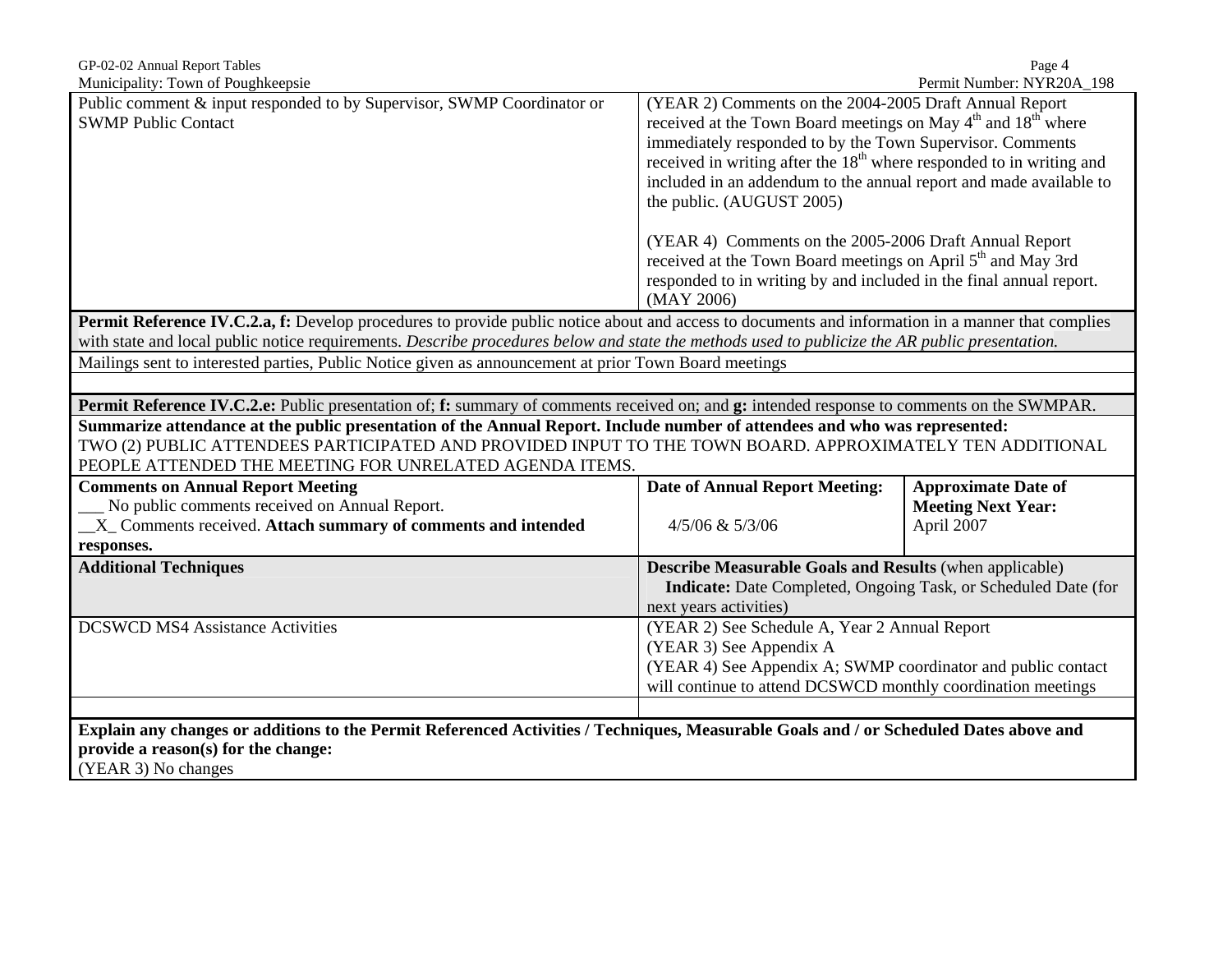Municipality: Town of Poughkeepsie

**Minimum Control Measure 3. Illicit Discharge Detection and Elimination (IDDE)** 

Use separate rows to explain the different processes, activities, procedures, practices, etc. used by the MS4. Add additional rows as needed.

|                                                                                    | <b>Describe Measurable Goals and Results (when applicable)</b>                                                                     |
|------------------------------------------------------------------------------------|------------------------------------------------------------------------------------------------------------------------------------|
| Permit Reference IV.C.3.a: Develop, implement and enforce a program to             |                                                                                                                                    |
| detect, identify and eliminate illicit discharges, including illegal dumping, into | <b>Indicate:</b> Date Completed, Ongoing Task, or Scheduled Date (for                                                              |
| the MS4.                                                                           | next years activities)                                                                                                             |
| Explain the activities and procedures used to meet this requirement this           | Example measurable goals: number of illicit discharges                                                                             |
| year and planned for next year.                                                    | detected; number of illicit discharges eliminated.                                                                                 |
| Revise as procedures are updated.                                                  |                                                                                                                                    |
| Identify personnel or outside organization conducting the activities               |                                                                                                                                    |
| Illicit discharge prohibition ordinance enacted                                    | Ordinance enacted May 18, 2005                                                                                                     |
| Outfall Reconnaissance Inventory (ORI) Inspection of existing outfalls to          | (YEAR 2) 230/230 Wappingers watershed outfalls inspected                                                                           |
| identify illicit discharges                                                        | (8/2005)                                                                                                                           |
|                                                                                    |                                                                                                                                    |
|                                                                                    | (YEAR 3) Fallkill outfalls (approx 65) inspected by town engineer 2<br>possible illicit discharges identified (MARCH 2006); Hudson |
|                                                                                    | outfalls (approx 110) inspected by town engineer (OCT 2005).                                                                       |
|                                                                                    | Highway department staff trained to report noticeable illicit                                                                      |
|                                                                                    | discharges/illegal connections to engineering department if                                                                        |
|                                                                                    | discovered. (2/7/2006)                                                                                                             |
|                                                                                    | (Year 4) Casperkill to be inspected by town engineer (MAY 2006).                                                                   |
|                                                                                    | Highway department staff will continue to report any noticeable                                                                    |
|                                                                                    | illicit discharges or illegal connections discovered to engineering                                                                |
|                                                                                    | dept.                                                                                                                              |
|                                                                                    |                                                                                                                                    |
| Procedure established/identified for tracing illicit discharges to source          |                                                                                                                                    |
|                                                                                    | (YEAR 4) A combination of storm drain network investigation,                                                                       |
|                                                                                    | drainage area investigation, on site investigation, and septic system                                                              |
|                                                                                    | investigation will be used by town engineer to trace illicit discharges                                                            |
|                                                                                    | to their source as illicit discharges are identified                                                                               |
| Enforcement to remedy/remove source of illicit discharge                           | (YEAR 4) The town will take enforcement actions authorized by the                                                                  |
|                                                                                    | Illicit discharge prohibition ordinance as necessary to eliminate                                                                  |
|                                                                                    | sources of illicit discharges as they are identified (ONGOING)                                                                     |
|                                                                                    |                                                                                                                                    |
|                                                                                    |                                                                                                                                    |
|                                                                                    |                                                                                                                                    |
|                                                                                    |                                                                                                                                    |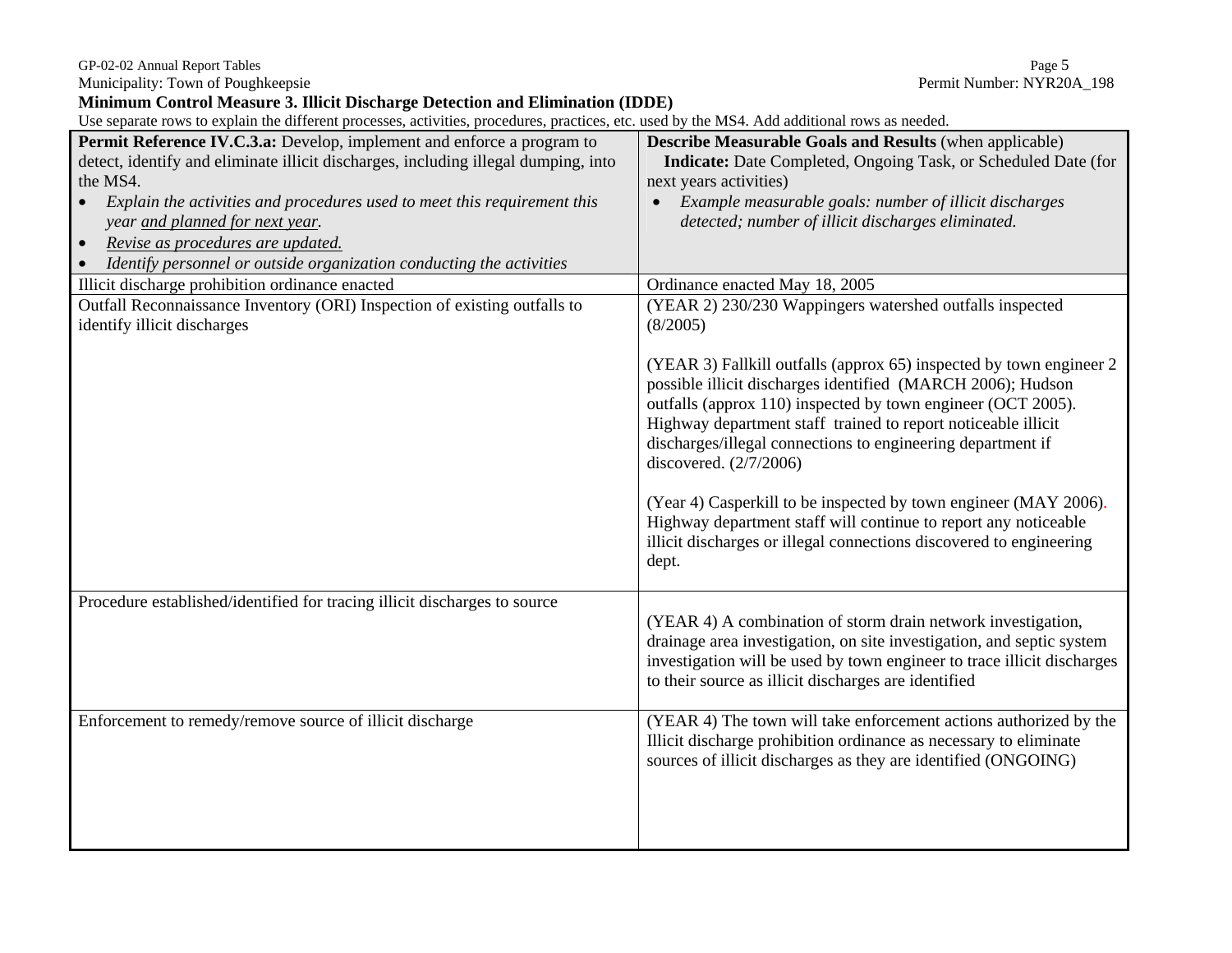GP-02-02 Annual Report Tables<br>
Municipality: Town of Poughkeensie<br>
Municipality: Town of Poughkeensie Municipality: Town of Poughkeepsie

| <b>Mancipality.</b> TOWIL OF I OUGHNCOPSIC                                                                                                                           | $1 \text{ cm}$ $1 \text{ cm}$ $1 \text{ cm}$ $1 \text{ cm}$ $1 \text{ cm}$ $1 \text{ cm}$                                                                                                                                                                                           |
|----------------------------------------------------------------------------------------------------------------------------------------------------------------------|-------------------------------------------------------------------------------------------------------------------------------------------------------------------------------------------------------------------------------------------------------------------------------------|
| <b>Permit Reference IV.C.3.b:</b> Develop and maintain a map showing the location<br>of all outfalls and the names and location of all waters of the US that receive | <b>Describe Measurable Goals and Results (when applicable)</b><br>Indicate: Date Completed, Ongoing Task, or Scheduled Date (for                                                                                                                                                    |
| discharges from outfalls. Explain activities performed this year and planned for                                                                                     | next years activities)                                                                                                                                                                                                                                                              |
| next year, including work on the following IDDE guidance prerequisites:                                                                                              | Example measurable goals: percent of outfalls mapped<br>$\bullet$                                                                                                                                                                                                                   |
| field verification of outfall locations;                                                                                                                             |                                                                                                                                                                                                                                                                                     |
| mapping all inter-municipal subsurface conveyances;<br>$\bullet$                                                                                                     |                                                                                                                                                                                                                                                                                     |
| delineating storm sewershed; and<br>$\bullet$                                                                                                                        |                                                                                                                                                                                                                                                                                     |
| developing and retaining MS4 mapping as needed to find the source and<br>$\bullet$                                                                                   |                                                                                                                                                                                                                                                                                     |
| identify illicit discharges. State if maps are in GIS.                                                                                                               |                                                                                                                                                                                                                                                                                     |
| Field verification of outfall locations                                                                                                                              | (YEAR 2) 230 Wappingers watershed outfalls verified by town<br>engineer $(8/2005)$                                                                                                                                                                                                  |
|                                                                                                                                                                      | (YEAR 3) Fallkill outfalls (approx 65) verified by town engineer<br>(MARCH 2006); Hudson outfalls (approx 110) verified by town<br>engineer (OCT 2005).                                                                                                                             |
|                                                                                                                                                                      | (YEAR 4) Casperkill watershed outfalls to be verified by town<br>engineer (MAY 2006); additional verification of Town of<br>Poughkeepsie outfall locations planned for year 4 or 5 by DCSWCD<br>staff.                                                                              |
| mapping all inter-municipal subsurface conveyances                                                                                                                   | (YEAR 4) Mapping of Town of Poughkeepsie inter-municipal<br>subsurface conveyances planned for year 4 or 5 by DCSWCD staff                                                                                                                                                          |
| delineating storm sewershed                                                                                                                                          | (YEAR 3) Wappinger, Falkill & Hudson watersheds delineated by<br>town engineer (MARCH 2006)                                                                                                                                                                                         |
|                                                                                                                                                                      | (YEAR 4) Casperkill watershed to be delineated by town engineer<br>(May 2006); additional verification of Town of Poughkeepsie<br>watershed planned for year 4 or 5 by DCSWCD staff                                                                                                 |
| developing and retaining MS4 mapping                                                                                                                                 | (YEAR 3) Wappinger, Fallkill & Hudson watershed GIS mapping<br>established by town engineer                                                                                                                                                                                         |
|                                                                                                                                                                      | (YEAR 4)Casperkill watershed mapping to be established on GIS by<br>town engineer. It is currently planned to have DCSWCD<br>additionally establish a GIS database managed by Dutchess County<br>that will be available for access and expansion by participating<br>municipalities |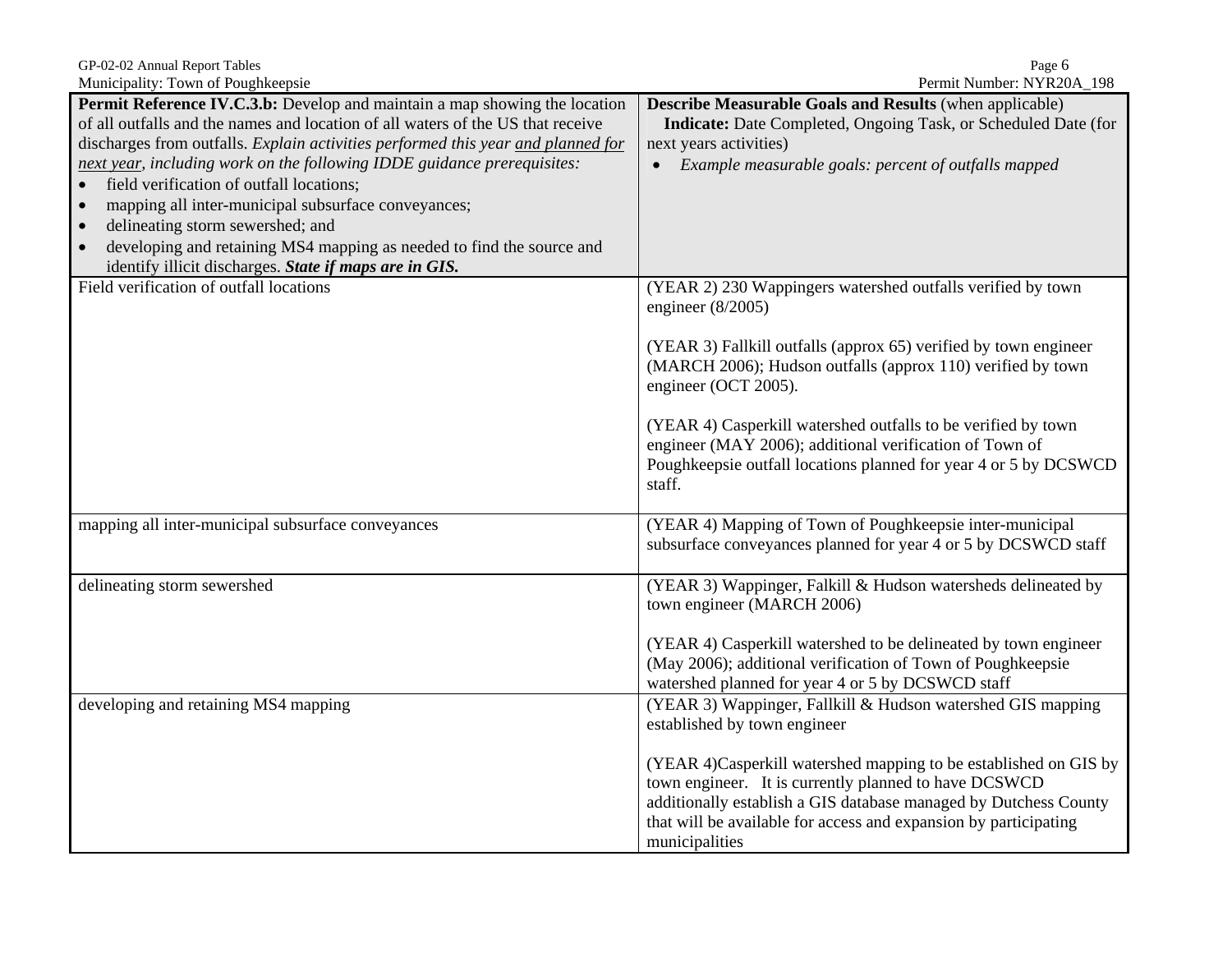**Minimum Control Measure 3. Illicit Discharge Detection and Elimination (IDDE) Regulatory Mechanism** 

| Permit Reference IV.C.3.c: Prohibit, through an ordinance, local law or other regulatory mechanism, illicit discharges into the MS4. The MS4s have |                                                                        |  |
|----------------------------------------------------------------------------------------------------------------------------------------------------|------------------------------------------------------------------------|--|
| until year 5 to complete the local law work. See the instructions for information about completing this section.                                   |                                                                        |  |
| Does the MS4 have the legal authority to enact ordinances, local laws or                                                                           | No (go to ADDENDUM 1)                                                  |  |
| other regulatory mechanisms?                                                                                                                       | $x$ Yes (complete questions below)                                     |  |
| <b>Assessment of Regulatory Mechanism (Local Code)</b>                                                                                             |                                                                        |  |
| 1) When was this assessment completed or planned to be completed?                                                                                  | Date completed: March 2005                                             |  |
|                                                                                                                                                    | Not yet completed (proceed to next table)                              |  |
|                                                                                                                                                    | Plan to complete for reporting in year:                                |  |
| 2) Is there an existing ordinance, local law or other regulatory mechanism?                                                                        | $\_\ x_$ No (go to question 5)                                         |  |
|                                                                                                                                                    | Yes                                                                    |  |
| 3) Does the existing regulatory mechanism prohibit illicit discharges as                                                                           | No (amendments needed)                                                 |  |
| required by the MS4 Permit?                                                                                                                        | Yes                                                                    |  |
| 4) Does the existing regulatory mechanism include enforcement authorities                                                                          | No (amendments needed)                                                 |  |
| and procedures as required by the MS4 Permit?                                                                                                      | Yes                                                                    |  |
| <b>Development of Regulatory Mechanism (Local Codes)</b>                                                                                           |                                                                        |  |
| 5) When was this work completed or planned to be completed?                                                                                        | Date completed: _MAY 2005_                                             |  |
|                                                                                                                                                    | Not yet completed (proceed to next table)                              |  |
|                                                                                                                                                    | Plan to complete work below for reporting in year:<br>5.               |  |
| 6) If you answered 'No' to question 1, 2 or 3, what regulatory mechanism                                                                           | _x_ NYS IDDE Model Law in its entirety                                 |  |
| or amendments will be adopted to meet the MS4 permit requirements?                                                                                 | Selected NYS IDDE Model Law articles adopted as amendments to          |  |
|                                                                                                                                                    | existing code(s) that are equivalent to the NYS IDDE Model Law         |  |
|                                                                                                                                                    | MS4 will write language equivalent to NYS IDDE Model Law               |  |
| 7) If you answered 'No' to question 1, 2 or 3, has a list of needed changes to                                                                     | $x$ <sub><math>\sim</math></sub> No                                    |  |
| local codes been developed for adoption of the regulatory mechanism?                                                                               | $\frac{1}{2}$ Yes, list the <b>local code(s)</b> that will be changed: |  |
|                                                                                                                                                    | None existed prior to be changed. NYS model adopted in entirety        |  |
|                                                                                                                                                    |                                                                        |  |
| 8) If the existing regulatory mechanism does not require amendments, what                                                                          | x NYS IDDE Model Law in its entirety                                   |  |
| language is in the mechanism?                                                                                                                      | Selected NYS IDDE Model Law articles adopted as amendments to          |  |
|                                                                                                                                                    | existing code(s) that are equivalent to the NYS IDDE Model Law         |  |
|                                                                                                                                                    |                                                                        |  |
|                                                                                                                                                    | Language equivalent to NYS IDDE Model Law                              |  |
| 9) What was the date or is the planned date of local law adoption?                                                                                 | Date: May 18, 2005 AS ITEM 05:18-02                                    |  |
| 10) Provide a web address if adopted local law can be found on a web site.                                                                         | Web Address: http://www.townofpoughkeepsie.com/                        |  |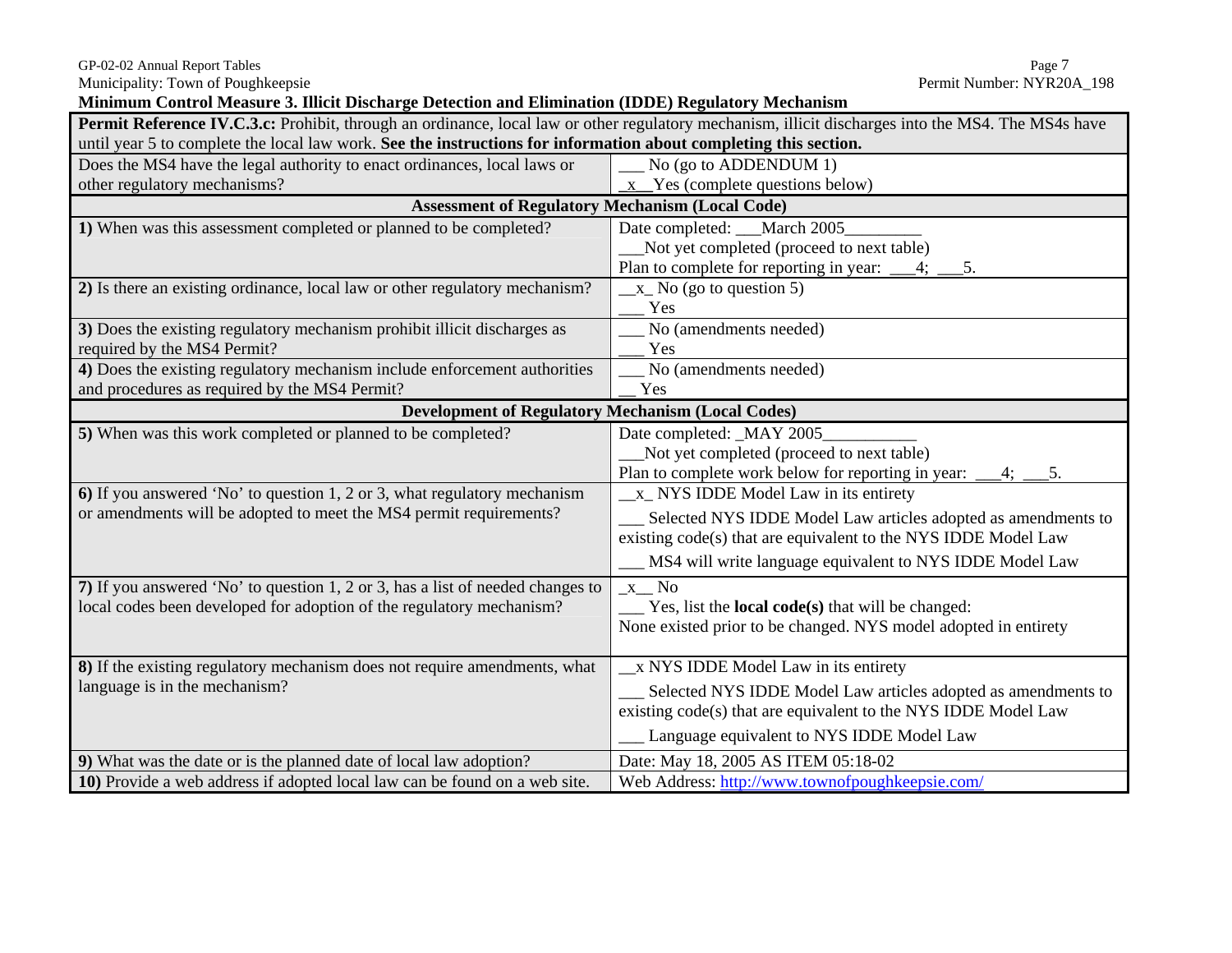Municipality: Town of Poughkeepsie

**Minimum Control Measure 3. Illicit Discharge Detection and Elimination (IDDE)** 

Use separate rows to explain the different processes, activities, procedures, practices, etc. used by the MS4. Add additional rows as needed.

| бъе зеранае тому со схранн не антегент ргосевых, аситител, ргоссийсез, ргасисез, етс. изси бу ни тиб <del>л</del> . Ани анинонантому аз несией                                                                                                                                                                                                                                                                                                                                                                                                                                                                                      |                                                                                                                                                                                                                                                                                                                                                                                                                                                                                                                                                                                                                                                                                                                                                                          |
|-------------------------------------------------------------------------------------------------------------------------------------------------------------------------------------------------------------------------------------------------------------------------------------------------------------------------------------------------------------------------------------------------------------------------------------------------------------------------------------------------------------------------------------------------------------------------------------------------------------------------------------|--------------------------------------------------------------------------------------------------------------------------------------------------------------------------------------------------------------------------------------------------------------------------------------------------------------------------------------------------------------------------------------------------------------------------------------------------------------------------------------------------------------------------------------------------------------------------------------------------------------------------------------------------------------------------------------------------------------------------------------------------------------------------|
| <b>Permit Reference IV.C.3.e:</b> Inform public employees, businesses and the<br>general public of hazards associated with illegal discharges and improper<br>disposal of waste.<br>Explain activities and materials used to meet this requirement this year and<br>planned for next year<br>Identify personnel or outside organization conducting activities<br>$\bullet$<br>Staff training to identify illegal discharges and connections as well as pollution<br>prevention training including proper disposal of wastes and record keeping<br>Priority facilities at risk for potential to create illicit discharges identified | <b>Describe Measurable Goals and Results (when applicable)</b><br><b>Indicate:</b> Date Completed, Ongoing Task, or Scheduled Date (for<br>next years activities)<br>(YEAR 3) DCSWCD in house training of Highway Department<br>staff to identify illegal discharges and establish reporting procedure.<br>Facilities toured by DCSWCD staff, highway superintendent and<br>SWMP coordinator; no potential illicit discharge risks identified<br>(2/7/2006)<br>(YEAR 4) SMP Coordinator and Public Contact will continue to<br>monitor and recommend participation in county wide education and<br>outreach programs though the DCSWCD<br>(YEAR 2) Town Highway Department identified as priority risk for<br>potential illicit discharges or improperly disposed waste. |
| <b>Additional Techniques</b><br><b>DCSWCD MS4 Assistance Activities</b>                                                                                                                                                                                                                                                                                                                                                                                                                                                                                                                                                             | <b>Describe Measurable Goals and Results (when applicable)</b><br><b>Indicate:</b> Date Completed, Ongoing Task, or Scheduled Date (for<br>next years activities)<br>(YEAR 2) See Schedule A, Year 2 Annual Report<br>(YEAR 3) See Appendix A<br>(YEAR 4) See Appendix A; SWMP coordinator and public contact<br>will continue to attend DCSWCD monthly coordination meetings                                                                                                                                                                                                                                                                                                                                                                                            |
| Explain any changes or additions to the Permit Referenced Activities / Techniques, Measurable Goals and / or Scheduled Dates above and                                                                                                                                                                                                                                                                                                                                                                                                                                                                                              |                                                                                                                                                                                                                                                                                                                                                                                                                                                                                                                                                                                                                                                                                                                                                                          |
| provide a reason(s) for the change:<br>(YEAR 3) No changes.                                                                                                                                                                                                                                                                                                                                                                                                                                                                                                                                                                         |                                                                                                                                                                                                                                                                                                                                                                                                                                                                                                                                                                                                                                                                                                                                                                          |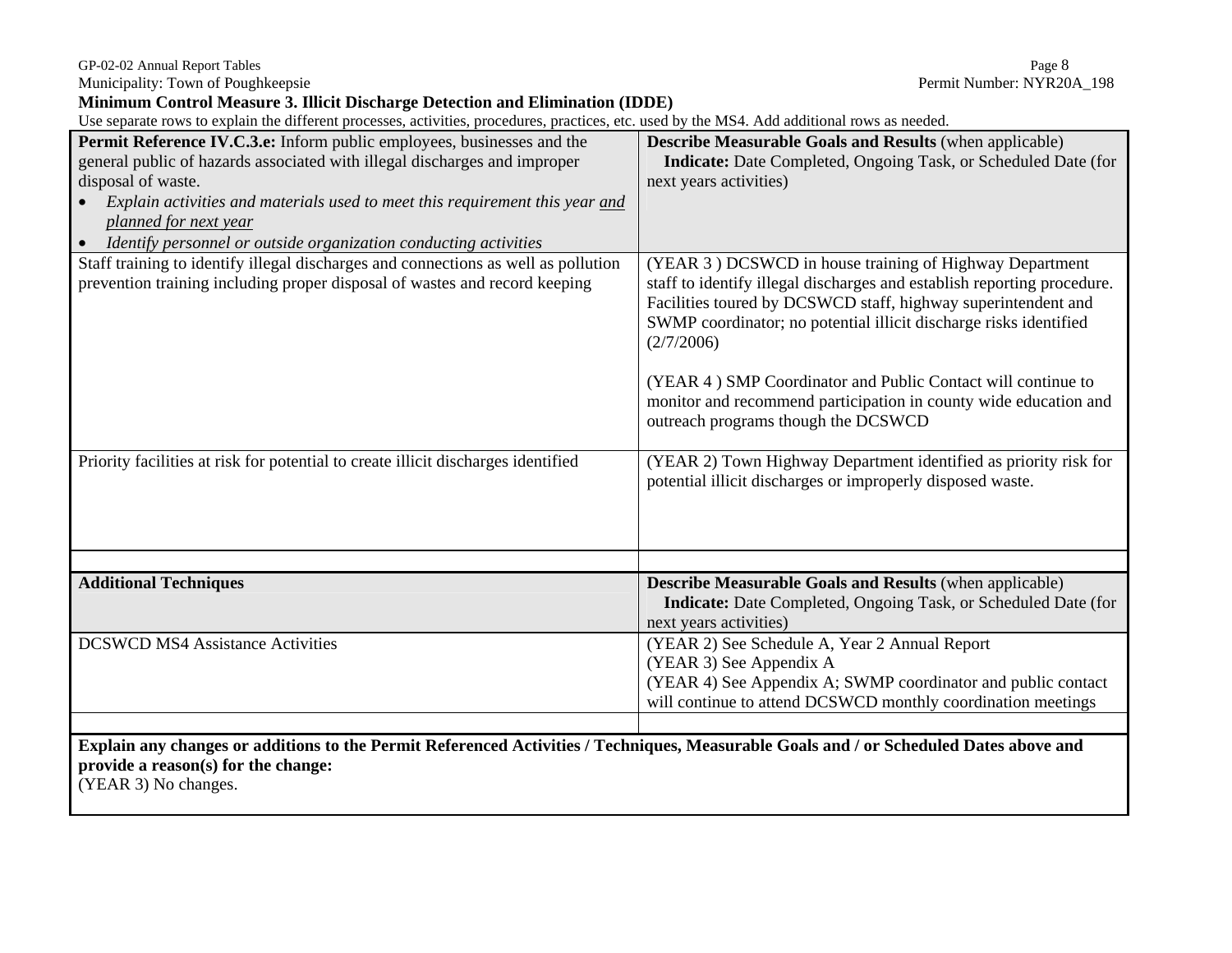**Minimum Control Measure 4 and 5. Construction Site and Post-Construction Stormwater Runoff Control Regulatory Mechanism** 

**Permit Reference IV.C.4.b.i, 5.a.i:** Require development and implementation of erosion and sedimentation controls through a local law or other regulatory mechanism. Report on assessment process used (*Stormwater Management Gap Analysis Workbook for Local Officials* or equivalent process). The MS4s have until year 5 to complete the local law work. **See the instructions for information about completing this section.** 

| Does the MS4 have the legal authority<br>to enact land use ordinances, local laws                               | No (go to ADDENDUM 2)<br>$_x$ Yes (complete questions below)                                                                                                                                                                                                         |  |  |
|-----------------------------------------------------------------------------------------------------------------|----------------------------------------------------------------------------------------------------------------------------------------------------------------------------------------------------------------------------------------------------------------------|--|--|
| or other regulatory mechanisms?                                                                                 |                                                                                                                                                                                                                                                                      |  |  |
| Preliminary Assessment of Regulatory Mechanism (Local Code)                                                     |                                                                                                                                                                                                                                                                      |  |  |
| 1. When was the preliminary<br>assessment of existing local codes<br>completed or when will it be<br>completed? | Plan to complete for reporting in year: $\_\_\_4$ ; $\_\_5$ .<br>_x_Did not do preliminary assessment; proceeded directly to Gap Analysis Worksheets 1-4 or adopted<br>Sample Local Law for Stormwater Management and Erosion & Sediment Control (Sample Local Law). |  |  |
| 2. If preliminary assessment was<br>completed, indicate the results.                                            | _x_ If none of Sample Local Law provisions appear in local code; consider adopting Sample Local Law or<br>equivalent                                                                                                                                                 |  |  |
|                                                                                                                 | If few Sample Local Law provisions appear in local code; major revisions needed or consider adopting<br>Sample Local Law or equivalent                                                                                                                               |  |  |
|                                                                                                                 | If most of the Sample Local Law provisions appear in local code; minor revisions needed                                                                                                                                                                              |  |  |
|                                                                                                                 | <b>Assessment and Development of Regulatory Mechanism (Local Code)</b> (continued on next page)                                                                                                                                                                      |  |  |
|                                                                                                                 |                                                                                                                                                                                                                                                                      |  |  |
| 3. When was the Gap Analysis or                                                                                 | Date completed: _March 2005__________________________Not yet completed (proceed to next table)                                                                                                                                                                       |  |  |
| equivalent process completed or when<br>will it be completed?                                                   | Plan to complete work below for reporting in year: $\_\_\_4$ ; $\_\_5$ .                                                                                                                                                                                             |  |  |
| 4. How was / will the local code                                                                                | a. x_ The entire Sample Local Law adopted as amendments to existing code or as stand alone law.                                                                                                                                                                      |  |  |
| adopted <sup>*?</sup>                                                                                           | If no portions of the Sample Local Law were moved or deleted, all provisions would be exactly the same as the<br>$\bullet$<br>Sample Local Law.                                                                                                                      |  |  |
| *If MS4 has some existing local code<br>equivalent to the Sample Local Law and                                  | If ANY provisions of the Sample Local Law were moved or deleted, the moved or changed provisions must be<br>reviewed (use the <i>Gap Analysis</i> or equivalent process) to ensure the intent of the law has not been changed.                                       |  |  |
| adopted parts of the Sample Local Law as<br>amendments to make a complete local                                 | b. __ Parts of NYS Sample Local Law adopted as amendments to existing code.                                                                                                                                                                                          |  |  |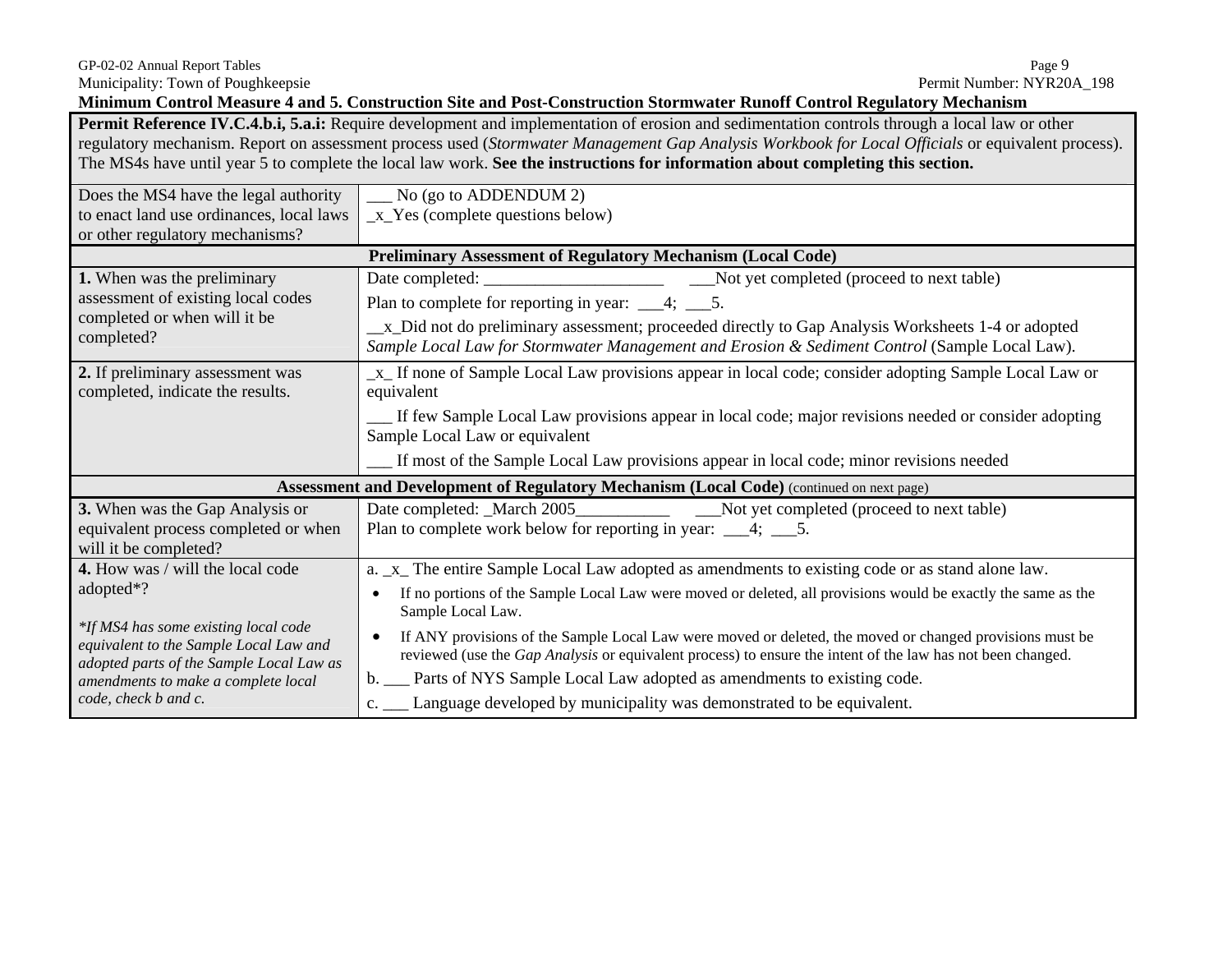Permit Reference IV.C.4.b.i, 5.a.i (continued)

### **Assessment and Development of Regulatory Mechanism (Local Code)** (continued)

**5.** Answer the following questions about the Gap Analysis or equivalent processes.

Provisions are defined as: All the Sample Local Law sections or subsections in the Gap Analysis Worksheets 1-4 that have a box in the "Equivalence" column, meaning that there is an associated "Equivalence" sheet (with the exception of Article 6, Section 4 which does not have an Equivalence sheet).

Total number of provisions in each worksheet: Sample Local Law Article 1 (Gap Analysis Worksheet 1) - 8 provisions; Sample Local Law Article 2 (Gap Analysis Worksheet 2) - 51 provisions; Sample Local Law Article 3, 4, 5 (Gap Analysis Worksheet 3) - 3 provisions; Sample Local Law Article 6 (Gap Analysis Worksheet 4) - 9 provisions.

MS4s that adopt the entire Sample Local Law as amendments to existing code or as stand alone law need to indicate the number of provisions being adopted that are exactly the same as the Sample Local Law*,* or equivalent, in the right-hand column below.

| Sample Local                           |                                                | <b>NUMBER OF REQUIRED PROVISIONS IN LOCAL LAW</b>                                  |                                               |  |
|----------------------------------------|------------------------------------------------|------------------------------------------------------------------------------------|-----------------------------------------------|--|
| <b>Law Articles</b>                    | Existing provisions                            | Existing provisions equivalent to the Sample Local                                 | Sample Local Law or equivalent language to be |  |
|                                        | exactly the same as                            | Law language (see Gap Analysis Workbook                                            | adopted, listed as legislative agenda items.  |  |
|                                        | the Sample Local                               | Equivalence Sheets for information to help determine                               |                                               |  |
|                                        | Law language                                   | equivalence)                                                                       |                                               |  |
|                                        |                                                |                                                                                    | Adopted as item 05:18-03 (8 provisions)       |  |
| 2                                      |                                                |                                                                                    | Adopted as item 05:18-03 (51 provisions)      |  |
| 3, 4, 5                                |                                                |                                                                                    | Adopted as item 05:18-03 (3 provisions)       |  |
| 6                                      |                                                |                                                                                    | Adopted as item 05:18-03 (9 provisions)       |  |
| <b>TOTAL</b>                           |                                                |                                                                                    | Adopted as item 05:18-03 (71 provisions)      |  |
| <b>6.</b> Has a list of needed changes |                                                | N <sub>o</sub>                                                                     |                                               |  |
|                                        | (legislative agenda) been developed for        | $\_\ x$ Yes, list the <b>local codes</b> that will be changed:                     |                                               |  |
|                                        | adoption of amendments to local codes          | SUBDIVISION CODE SECTION 177-19; SUBDIVISION CODE SECTION 177-20; SITE PLAN REVIEW |                                               |  |
|                                        | (or for deletion of existing codes that        | SECTION 210-139; EROSION AND SEDIMENT CONTROL SECTION 97-9                         |                                               |  |
|                                        | are addressed by adoption of a stand           |                                                                                    |                                               |  |
| alone law)?                            |                                                |                                                                                    |                                               |  |
|                                        | <b>7.</b> What was the date or is planned date | Date: May 18, 2005                                                                 |                                               |  |
| of local code adoption?                |                                                |                                                                                    |                                               |  |
|                                        | <b>8.</b> Provide a web address if the adopted | Web Address: http://www.townofpoughkeepsie.com/                                    |                                               |  |
|                                        | local law can be found on a web site.          |                                                                                    |                                               |  |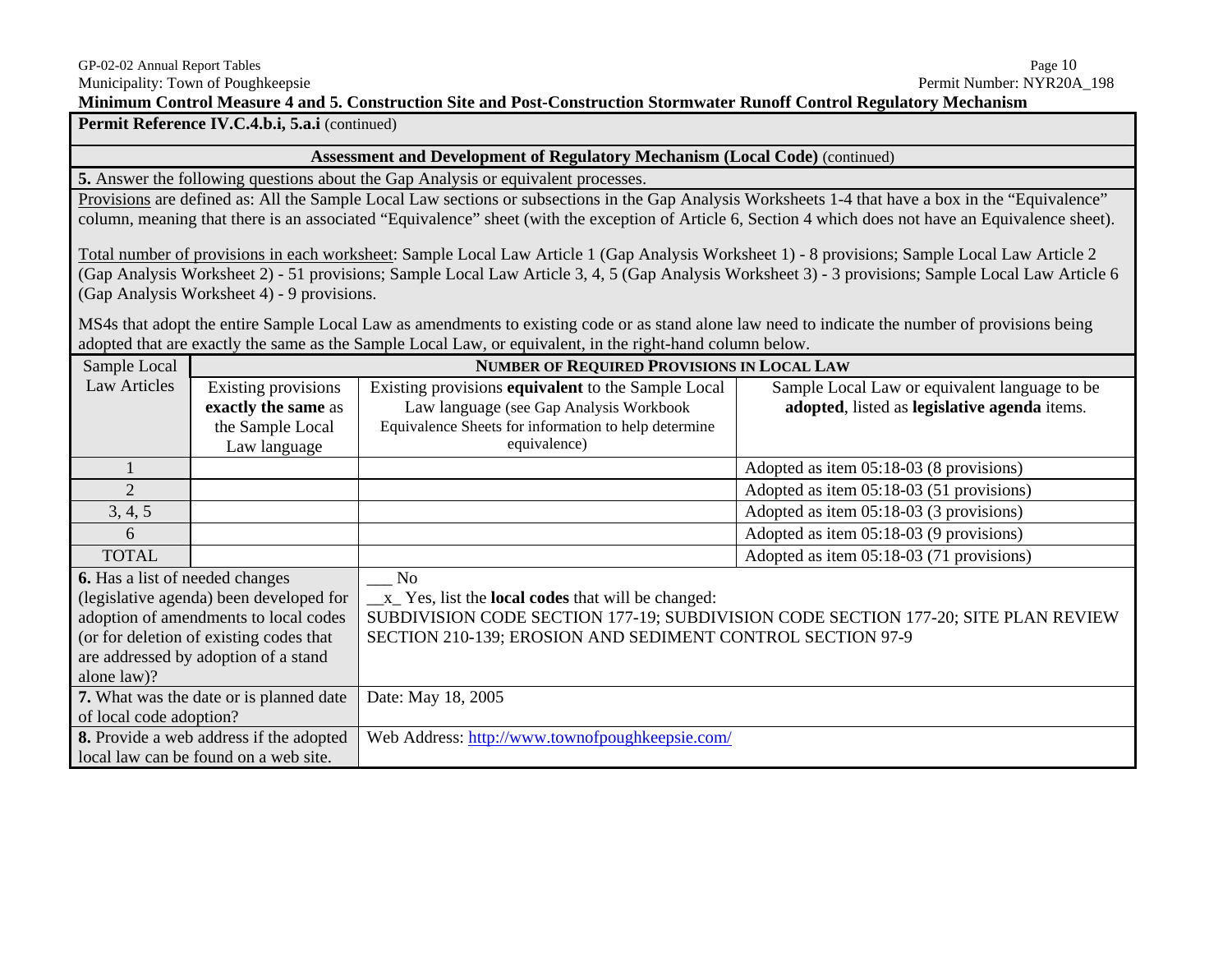GP-02-02 Annual Report Tables Page 11

| <b>Minimum Control Measure 4. Construction Site Stormwater Runoff Control</b>                                                                                                                                                                                                                                                                                                                |                                                                                                                                                                                                                                                                                                                                                                                               |  |  |
|----------------------------------------------------------------------------------------------------------------------------------------------------------------------------------------------------------------------------------------------------------------------------------------------------------------------------------------------------------------------------------------------|-----------------------------------------------------------------------------------------------------------------------------------------------------------------------------------------------------------------------------------------------------------------------------------------------------------------------------------------------------------------------------------------------|--|--|
| Use separate rows to explain the different processes, activities, procedures, practices, etc. used by the MS4. Add additional rows as needed.                                                                                                                                                                                                                                                |                                                                                                                                                                                                                                                                                                                                                                                               |  |  |
| Permit Reference IV.C.4.b. v: Develop and implement procedures for site plan<br>review by the MS4 that incorporate consideration of potential water quality<br>impacts and review individual pre-construction site plans to ensure consistency<br>with local sediment and erosion control requirements.<br>Describe the procedures below. Revise as procedures are updated.                  | <b>Describe Measurable Goals and Results (when applicable)</b><br><b>Indicate:</b> Date Completed, Ongoing Task, or Scheduled Date (for<br>next years activities)<br>• Example measurable goals: number of plans received; number<br>of plans reviewed; percent of plans received that are reviewed.                                                                                          |  |  |
| The Planning Board considers water quality impacts and sediment and erosion<br>control plans contained in Stormwater Pollution Prevention Plans (SWPPP's)<br>when required as part of the review of site and subdivision plan applications.<br>Review comments on the compliance of a project's SWPPP with local and State<br>requirements are provided to the board by a licensed engineer. | (YEAR 2) The planning board required $15/15$ site & subdivision<br>plan applications to provide SWPPP's and reviewed all of them.<br>(YEAR 3) The planning board received 44 subdivision $\&$ site plan<br>applications, of which 8 required SWPPP's including sediment and<br>erosion control components. All 8 of those SWPPP's where<br>reviewed as part of the subdivision review process |  |  |
|                                                                                                                                                                                                                                                                                                                                                                                              | (YEAR 4) The planning board will continue to require SWPPP's as<br>necessary and review SWPPP's submitted as part of the site &<br>subdivision plan applications review process                                                                                                                                                                                                               |  |  |
| Permit Reference IV.C.4.b. vi: Develop and implement procedures for the<br>receipt and consideration of information submitted by the public.<br>Explain the procedures below. Revise as procedures are updated.<br>Identify the responsible personnel or outside organizations.<br>$\bullet$                                                                                                 | <b>Describe Measurable Goals and Results (when applicable)</b><br>Indicate: Date Completed, Ongoing Task, or Scheduled Date (for<br>next years activities)                                                                                                                                                                                                                                    |  |  |
| The planning board holds public hearings during review of submitted site plan<br>and subdivision applications and allows public comment in person and in<br>writing                                                                                                                                                                                                                          | (YEAR 3) The planning board accepted public comment at<br>bimonthly meetings including 15 public hearings during the review<br>of 44 site plan and subdivision plan applications<br>(YEAR 4) The planning board will continue to hold public hearings<br>and accept public comment during the review of subdivision and site<br>plan applications.                                            |  |  |
| Stormwater Contact Person Responds to public comments & questions during<br>the review process.                                                                                                                                                                                                                                                                                              | (YEAR 3) Stormwater contact person provided written response to<br>22 communications from members of the public.<br>(YEAR 4) Stormwater contact Person will continue to respond to<br>public comments.                                                                                                                                                                                        |  |  |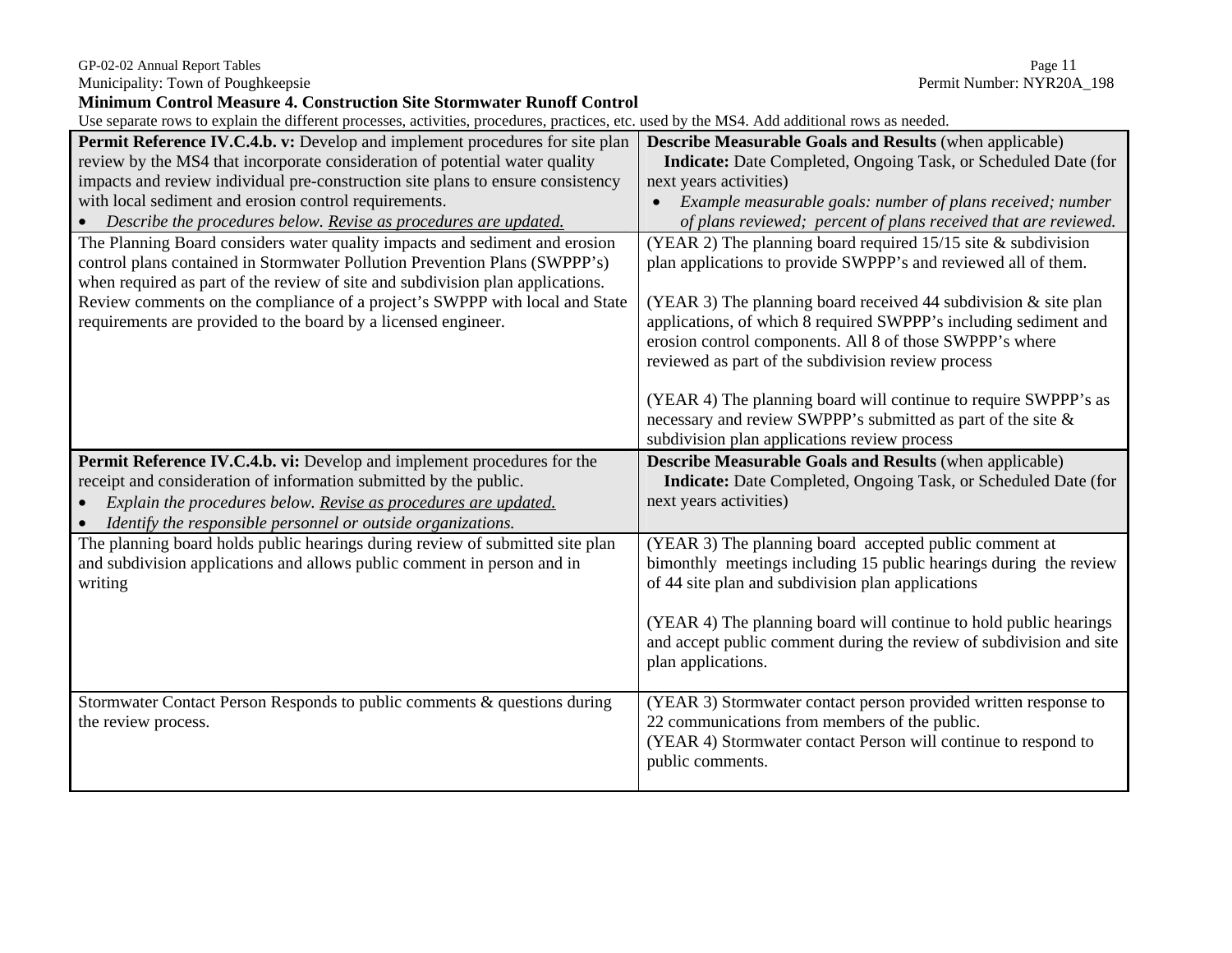GP-02-02 Annual Report Tables Page 12

Municipality: Town of Poughkeepsie **Permit Number: NYR20A\_198** Permit Number: NYR20A\_198

**Minimum Control Measure 4. Construction Site Stormwater Runoff Control**  Use separate rows to explain the different processes, activities, procedures, practices, etc. used by the MS4. Add additional rows as needed. **Permit Reference IV.C.4.b. iii, vii:** Develop and implement procedures for site inspections, enforcement of control measures and sanctions to ensure compliance with GP-02-02. • *Describe each procedure below. Revise as procedures are updated.* **Describe Measurable Goals and Results** (when applicable)  **Indicate:** Date Completed, Ongoing Task, or Scheduled Date (for next years activities) • *Example measurable goals are number of: inspections; fines assessed; stop work orders; other sanctions.*  The Town Engineers office performs regular inspections of active construction sites in the town and makes recommendations to contractors to ensure compliance with GP-02-02. If necessary, a stop work order can be issued by the building dept until appropriate corrections are made to conform with the requirements of GP-02-02 (YEAR 2) 16/16 active construction sites inspected; 8 contractors notified of violation of SWPPP and corrective action was made (YEAR 3) 16/16 active construction sites inspected; 10 contractors made changes to be compliant when notified of violations; 3 stop work orders issued

(YEAR 4) 100% of active construction sites will be regularly

| inspected for compliance and enforcement action taken as necessary                                                                                                                                                                                                                                                                                        |
|-----------------------------------------------------------------------------------------------------------------------------------------------------------------------------------------------------------------------------------------------------------------------------------------------------------------------------------------------------------|
| <b>Describe Measurable Goals and Results (when applicable)</b><br><b>Indicate:</b> Date Completed, Ongoing Task, or Scheduled Date (for<br>next years activities)                                                                                                                                                                                         |
| 40 contractors/ professionals/ municipal employees invited to<br>DCSWCD Erosion control Workshop February 14, 2005; 29<br>attended as well as members of the Town CAC<br>(Year 4) SWMPC & SMWPPC will continue to invite<br>Contractors/Professionals/Municipal Employees & other interested<br>parties to educational workshops. (Ongoing)               |
| <b>Describe Measurable Goals and Results (when applicable)</b><br><b>Indicate:</b> Date Completed, Ongoing Task, or Scheduled Date (for<br>next years activities)                                                                                                                                                                                         |
| (YEAR 2) See Schedule A, Year 2 Annual Report<br>(YEAR 3) See Appendix A<br>(YEAR 4) See Appendix A; SWMP coordinator and public contact<br>will continue to attend DCSWCD monthly coordination meetings<br><u>Evolain any changes are additions to the Permit Referenced Activities / Techniques Measurable Coals and Lar Scheduled Dates above and </u> |
|                                                                                                                                                                                                                                                                                                                                                           |

**Explored Activities / Techniques, Measurable Goals and provide a reason(s) for the change:** (YEAR 3) No Changes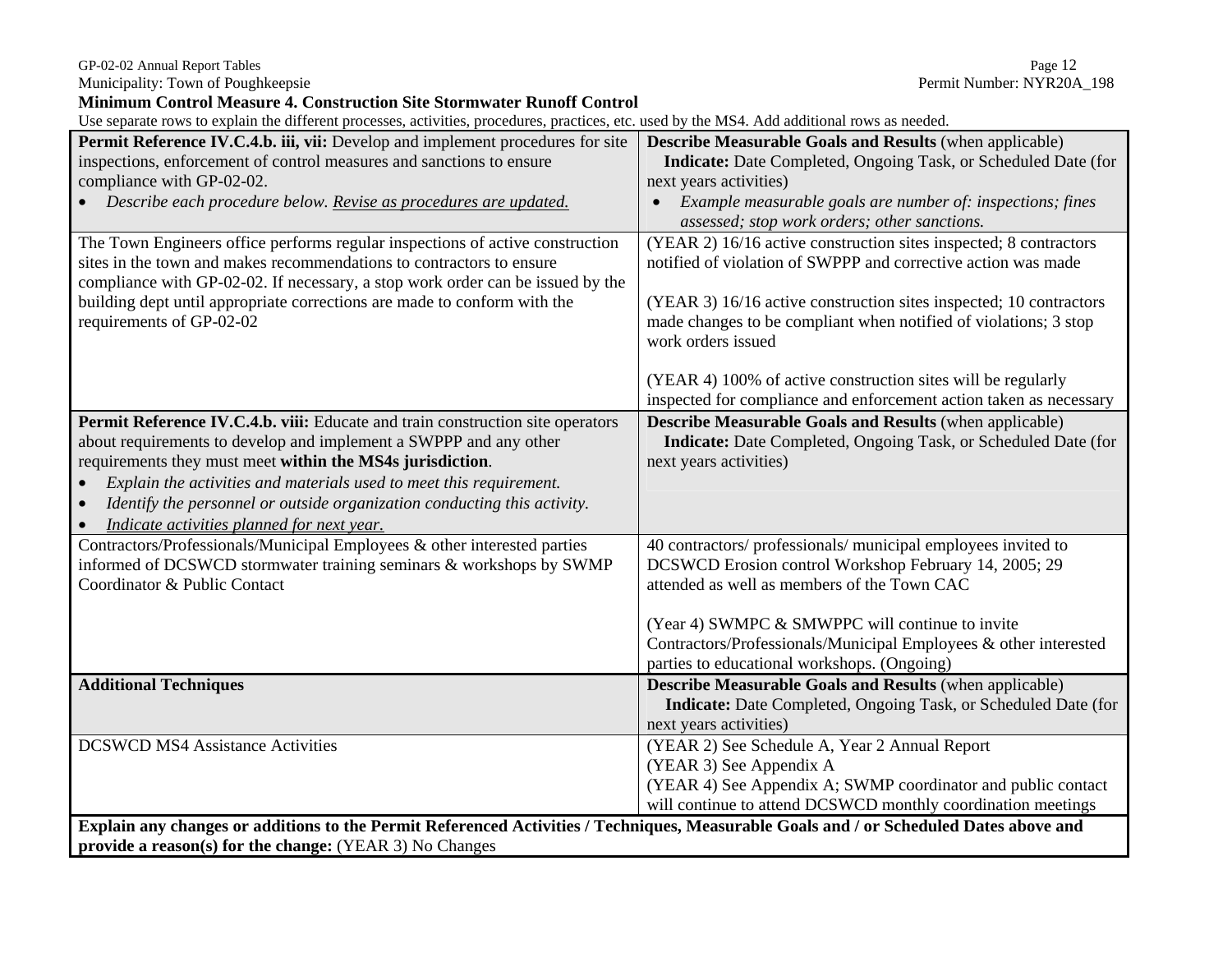| GP-02-02 Annual Report Tables | Page 13 |
|-------------------------------|---------|
|                               |         |

| <b>Minimum Control Measure 5. Post-Construction Stormwater Management</b>                                                                                                                                                             |                                                                                                                                                                                                                                                    |  |
|---------------------------------------------------------------------------------------------------------------------------------------------------------------------------------------------------------------------------------------|----------------------------------------------------------------------------------------------------------------------------------------------------------------------------------------------------------------------------------------------------|--|
| Use separate rows to explain the different processes, activities, procedures, practices, etc. used by the MS4. Add additional rows as needed.                                                                                         |                                                                                                                                                                                                                                                    |  |
| Permit Reference IV.C.5.a, c. Develop and implement a post-construction<br>stormwater management program that addresses stormwater runoff from new                                                                                    | <b>Describe Measurable Goals and Results (when applicable)</b><br><b>Indicate:</b> Date Completed, Ongoing Task, or Scheduled Date (for                                                                                                            |  |
| development and redevelopment and will reduce the discharge of pollutants to<br>the MEP. Program requirements should include:                                                                                                         | next years activities)                                                                                                                                                                                                                             |  |
| A combination of structural and/or non-structural management practices.<br>Identify and describe below procedures to ensure installation of post-<br>construction management practices. Revise as procedures are updated.             | DO NOT ENTER INFORMATION IN THIS CELL                                                                                                                                                                                                              |  |
| All applicants are required to provide "As-built" plans for stormwater<br>management practices to the Town Engineers office at the completion of<br>construction activities                                                           | (YEAR 3) 4 "As-built" plans accepted by Town engineer's office<br>for approval of completed construction activities.                                                                                                                               |  |
|                                                                                                                                                                                                                                       | (YEAR 4) "As-built" plans will continue to be required at the<br>completion of stormwater construction activities                                                                                                                                  |  |
| Procedures for site plan and SWPPP review to ensure SWMPs meet state<br>standards.<br>Describe procedures below. Revise as procedures are updated.                                                                                    | Example measurable goals include: number of plans received;<br>$\bullet$<br>number of plans reviewed; percent of plans received that are<br>reviewed.                                                                                              |  |
| The Planning Board considers post construction control plans contained in<br>Stormwater Pollution Prevention Plans (SWPPP's) when required as part of the<br>review of site and subdivision plan applications. Review comments on the | (YEAR 2) The planning board required $15/15$ site & subdivision<br>plan applications to provide SWPPP's and reviewed all of them.                                                                                                                  |  |
| compliance of a project's SWPPP with local and State requirements are<br>provided to the board by a licensed engineer.                                                                                                                | (YEAR 3) The planning board received 44 subdivision $\&$ site plan<br>applications, of which 7 required SWPPP's including post<br>construction control components. All 7 of those plans were reviewed<br>as part of the subdivision review process |  |
|                                                                                                                                                                                                                                       | (YEAR 4) The planning board will continue to require SWPPP's as<br>necessary and review SWPPP's submitted as part of the site &<br>subdivision plan applications review process                                                                    |  |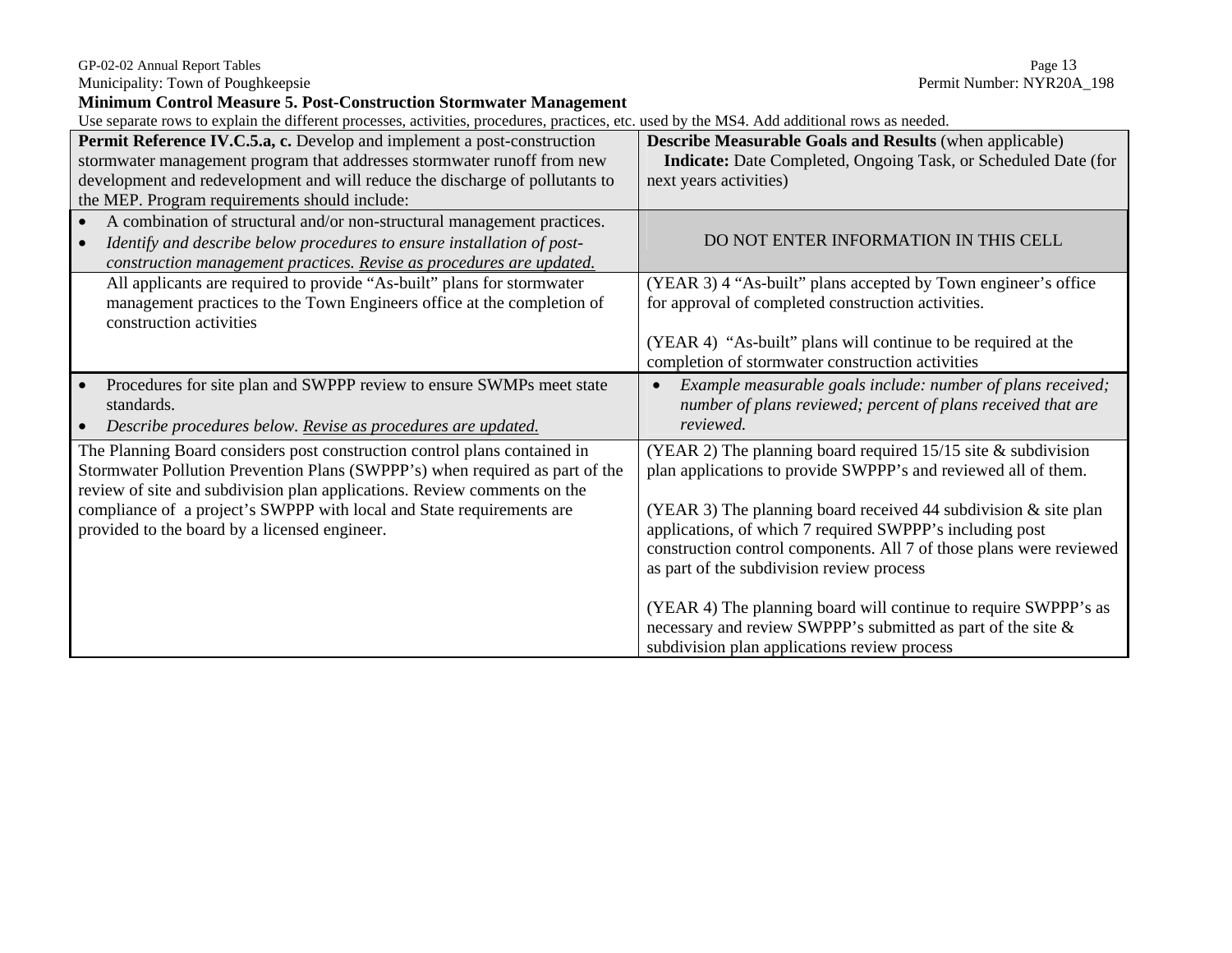| <b>Minimum Control Measure 5. Post-Construction Stormwater Management</b>                                                                     |                                                                      |  |
|-----------------------------------------------------------------------------------------------------------------------------------------------|----------------------------------------------------------------------|--|
| Use separate rows to explain the different processes, activities, procedures, practices, etc. used by the MS4. Add additional rows as needed. |                                                                      |  |
| Permit Reference IV.C.5.a, c. (continued): Develop and implement a post-                                                                      | <b>Describe Measurable Goals and Results (when applicable)</b>       |  |
| construction stormwater management program that addresses stormwater runoff                                                                   | Indicate: Date Completed, Ongoing Task, or Scheduled Date (for       |  |
| from new development and redevelopment and will reduce the discharge of                                                                       | next years activities)                                               |  |
| pollutants to the MEP. Program requirements should include:                                                                                   |                                                                      |  |
| Procedures for inspection and maintenance of post-construction                                                                                | Example measurable goals are number of: inspections                  |  |
| management practices.                                                                                                                         | maintenance activities performed.                                    |  |
| Explain procedures below. Revise as procedures are updated.                                                                                   |                                                                      |  |
|                                                                                                                                               | (YEAR 4) The town engineer's office will develop a schedule to       |  |
| Town Engineer's office responsible for inspection of post construction                                                                        | inspect existing and newly constructed public and privately owned    |  |
| management practices                                                                                                                          | stormwater management practices on a regular basis                   |  |
| Post construction Maintenance of Stormwater Practices performed by Highway                                                                    | (YEAR 4) Maintenance requirements of existing and future             |  |
| Department or contracted out as necessary                                                                                                     | proposed management practices will be considered by the town         |  |
|                                                                                                                                               | engineers office and a procedure and responsibility for regular      |  |
|                                                                                                                                               | maintenance as well as emergency maintenance established (March      |  |
|                                                                                                                                               | 2007)                                                                |  |
| Procedures for enforcement and penalization of violators.                                                                                     | Example measurable goals: number enforcement activities<br>$\bullet$ |  |
| Explain procedures below. Revise as procedures are updated.                                                                                   | performed.                                                           |  |
| Enforcement procedures for violations provided by Stormwater Control                                                                          | (YEAR 3) No Post construction stormwater management practice         |  |
| Ordinance include the issuance of a stop work order and levying of fines upon                                                                 | control enforcement actions required                                 |  |
| responsible parties as well as the withholding of certificates of occupancy and                                                               |                                                                      |  |
| the transfer of any restoration costs incurred by the town to a lien upon the                                                                 | (YEAR 4) Post construction control requirements will continue to be  |  |
| project property                                                                                                                              | enforced                                                             |  |
|                                                                                                                                               |                                                                      |  |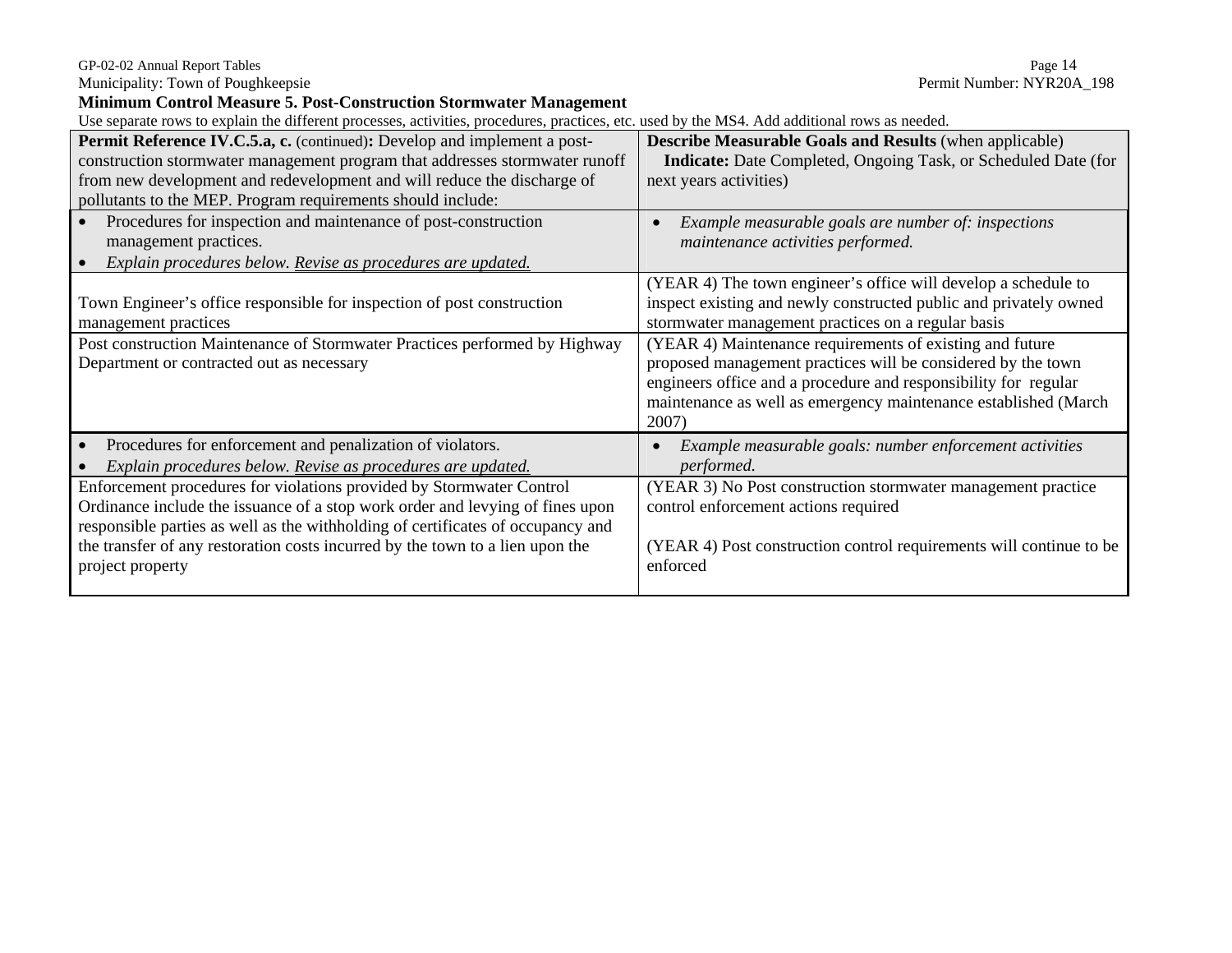| 7P-02-02 Annual Report Tables |  |
|-------------------------------|--|

| <b>Minimum Control Measure 5. Post-Construction Stormwater Management</b>                                                                     |                                                                       |  |
|-----------------------------------------------------------------------------------------------------------------------------------------------|-----------------------------------------------------------------------|--|
| Use separate rows to explain the different processes, activities, procedures, practices, etc. used by the MS4. Add additional rows as needed. |                                                                       |  |
| Permit Reference IV.C.5.a, c. (continued): Develop and implement a post-                                                                      | <b>Describe Measurable Goals and Results (when applicable)</b>        |  |
| construction stormwater management program that addresses stormwater runoff                                                                   | <b>Indicate:</b> Date Completed, Ongoing Task, or Scheduled Date (for |  |
| from new development and redevelopment and will reduce the discharge of                                                                       | next years activities)                                                |  |
| pollutants to the MEP. Program requirements should include:                                                                                   |                                                                       |  |
| Adequate resources for a program to inspect new and re-development sites                                                                      |                                                                       |  |
| and for enforcement and penalization of violators.                                                                                            | DO NOT ENTER INFORMATION IN THIS CELL                                 |  |
| Describe resources below. Update annually.<br>$\bullet$                                                                                       |                                                                       |  |
| Construction completion and Maintenance Guarantees established to provide                                                                     |                                                                       |  |
| funding resources for post construction inspections and maintenance of                                                                        | (YEAR 4)Construction completion and maintenance guarantees of         |  |
| privately owned and maintained stormwater management practices                                                                                | privately owned post construction stormwater management practices     |  |
|                                                                                                                                               | will be required as a condition of approval of plans. (March 2007)    |  |
|                                                                                                                                               |                                                                       |  |
|                                                                                                                                               |                                                                       |  |
|                                                                                                                                               | (YEAR 3) Fees are collected as part of the Town wide Drainage         |  |
| Fees collected for inspection and maintenance of public owned or maintained                                                                   | District.                                                             |  |
| stormwater management practices                                                                                                               |                                                                       |  |
|                                                                                                                                               | (YEAR 4) Fees will continue to be collected through the Town wide     |  |
|                                                                                                                                               | Drainage District                                                     |  |
|                                                                                                                                               |                                                                       |  |
| <b>Additional Techniques</b>                                                                                                                  | Describe Measurable Goals and Results (when applicable)               |  |
|                                                                                                                                               | Indicate: Date Completed, Ongoing Task, or Scheduled Date (for        |  |
|                                                                                                                                               | next years activities)                                                |  |
|                                                                                                                                               |                                                                       |  |
| <b>DCSWCD MS4 Assistance Activities</b>                                                                                                       | (YEAR 2) See Schedule A, Year 2 Annual Report                         |  |
|                                                                                                                                               | (YEAR 3) See Appendix A                                               |  |
|                                                                                                                                               | (YEAR 4) See Appendix A; SWMP coordinator and public contact          |  |
|                                                                                                                                               | will continue to attend DCSWCD monthly coordination meetings          |  |
| Explain any changes or additions to the Permit Referenced Activities / Techniques, Measurable Goals and / or Scheduled Dates above and        |                                                                       |  |
| provide a reason(s) for the change:                                                                                                           |                                                                       |  |
| (YEAR 3) No changes.                                                                                                                          |                                                                       |  |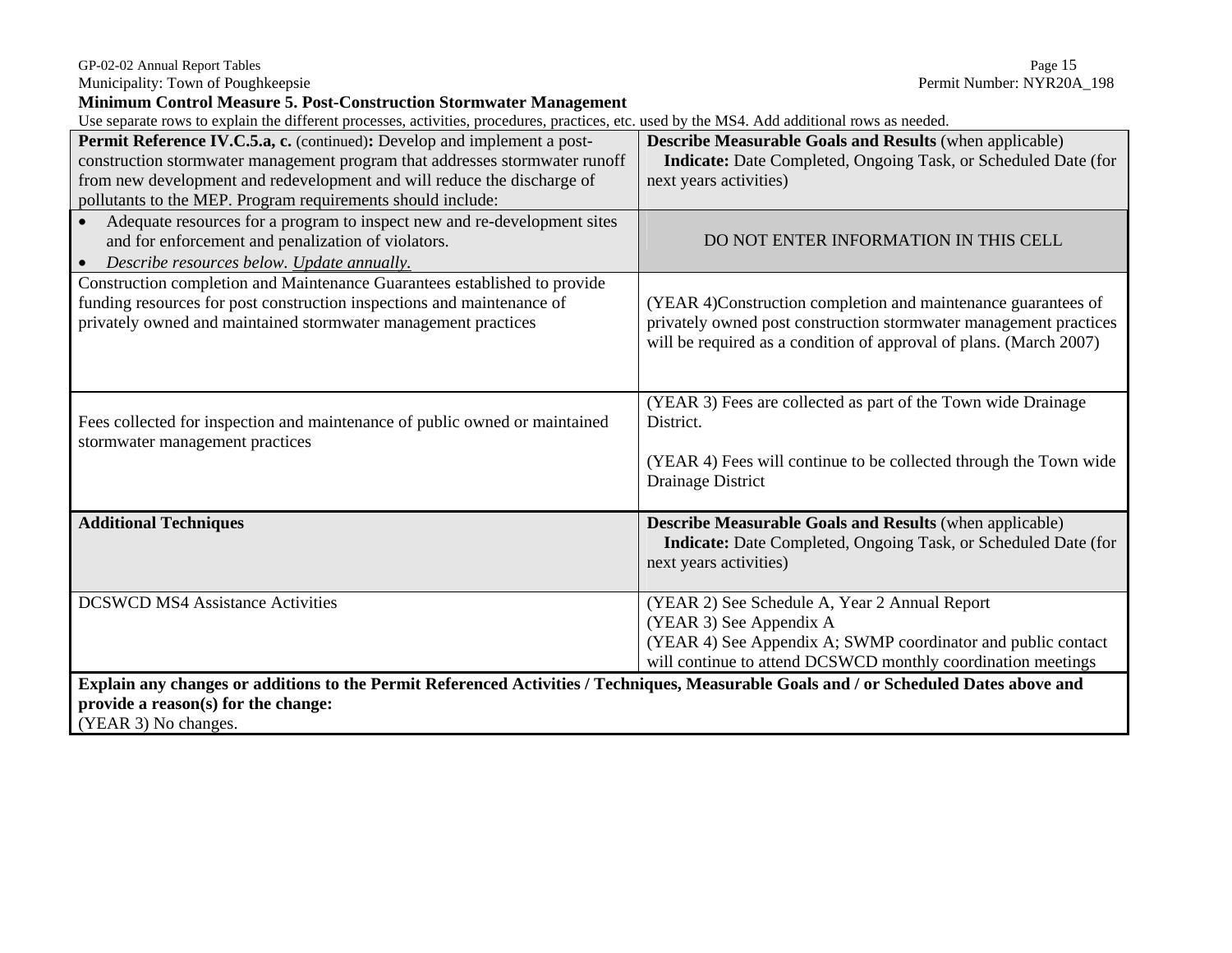## OVERALL MUNICIPAL POLLUTION PREVENTION / GOOD HOUSEKEEPING PROGRAM INFORMATION

- This table is for MS4s to report on their OVERALL Municipal Pollution Prevention / Good Housekeeping Program.
- A separate table follows that is for MS4s to report on management practices performed in identified municipal operations.
- Refer to the Municipal Pollution Prevention / Good Housekeeping Assistance document for example best management practices, policies and procedures.
- Use separate rows to explain the different processes, activities, procedures, practices, etc. used by the MS4. Add additional rows as needed.

| Permit Reference IV.C.6.a: Develop and implement an operation and<br>maintenance program to reduce and prevent pollutant discharges from<br>municipal operations to the MEP. | <b>Describe Measurable Goals and Results (when applicable)</b><br>Indicate: Date Completed, Ongoing Task, or Scheduled Date (for<br>next years activities)                                                                                                                |
|------------------------------------------------------------------------------------------------------------------------------------------------------------------------------|---------------------------------------------------------------------------------------------------------------------------------------------------------------------------------------------------------------------------------------------------------------------------|
| List pollutants that will be addressed by the municipal pollution prevention program.                                                                                        |                                                                                                                                                                                                                                                                           |
| Phosphorus and Sediment                                                                                                                                                      |                                                                                                                                                                                                                                                                           |
| Set and describe pollution prevention priorities by geographic areas,<br>municipal operation type, and facilities.                                                           | DO NOT ENTER INFORMATION IN THIS CELL                                                                                                                                                                                                                                     |
| Sediment pollution prevention priority                                                                                                                                       | (YEAR 3) Street maintenance, winter road maintenance &<br>stormwater system maintenance given priority in Wappinger<br>watershed targeted to reduce sediment transport (MARCH 2006)                                                                                       |
| Phosphorus pollution prevention priority                                                                                                                                     | (YEAR 3) Stormwater system maintenance given priority in<br>Wappinger and Fallkill watersheds targeted to reduce phosphorus<br>transport (MARCH 2006)                                                                                                                     |
| Hazardous waste storage & disposal, spill prevention and response waste<br>disposal & recycling priority                                                                     | (YEAR 3) Vehicle and fleet maintenance, municipal building<br>maintenance and solid waste management to target hazardous waste<br>storage/disposal, spill prevention and response and waste<br>disposal/recycling at town highway garage (MARCH 2006)                     |
|                                                                                                                                                                              | (YEAR 4) Vehicle and fleet maintenance, municipal building<br>maintenance and solid waste management to target hazardous waste<br>storage/disposal, spill prevention and response and waste<br>disposal/recycling at municipal fleet maintenance facility (March<br>2007) |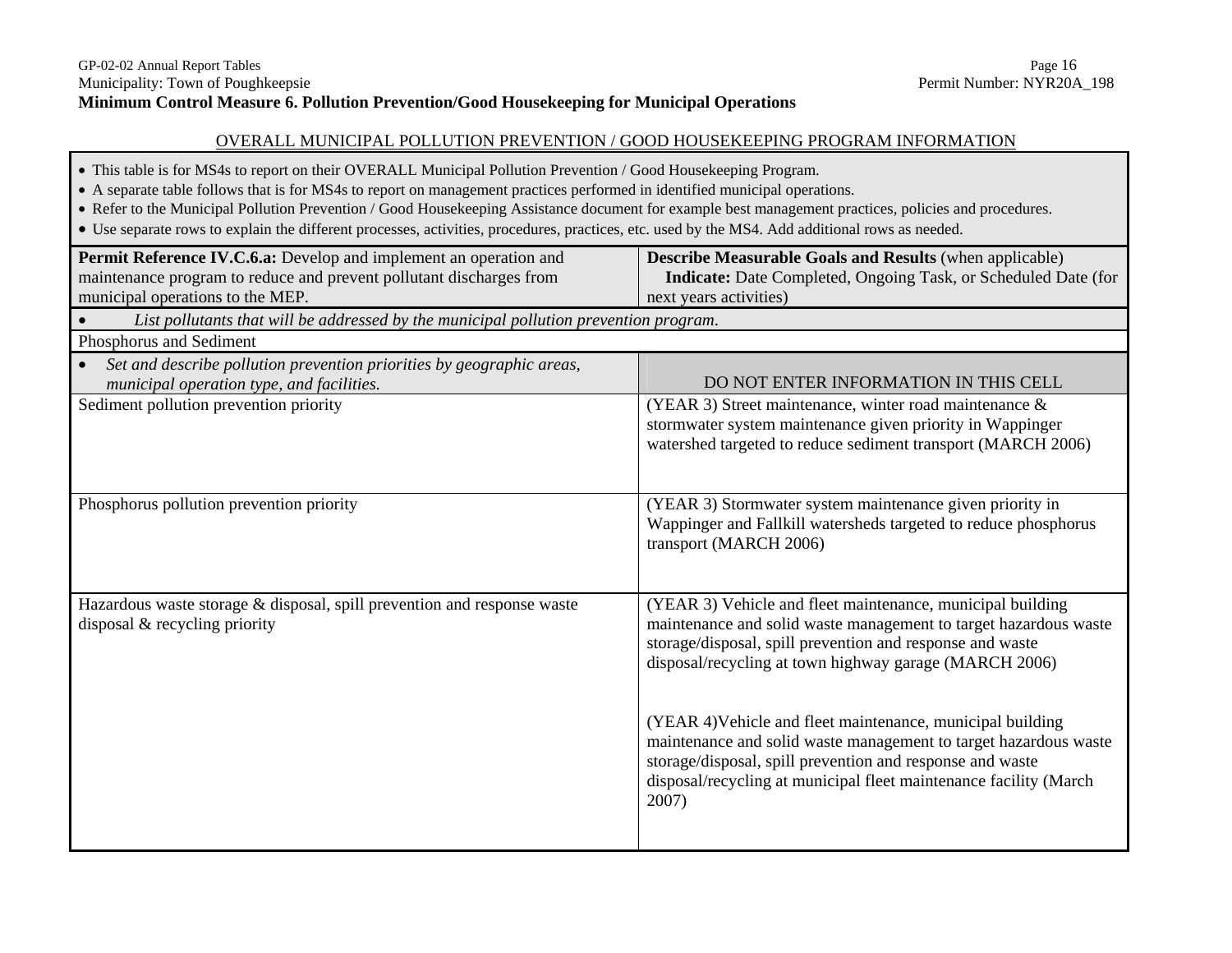| Municipality: Town of Poughkeepsie                                                                                                                                            | Permit Number: NYR20A 198                                                                                                                                                                                                                                                                                                                      |
|-------------------------------------------------------------------------------------------------------------------------------------------------------------------------------|------------------------------------------------------------------------------------------------------------------------------------------------------------------------------------------------------------------------------------------------------------------------------------------------------------------------------------------------|
| <b>Permit Reference IV.C.6.a:</b> Include a municipal pollution prevention training                                                                                           | <b>Describe Measurable Goals and Results (when applicable)</b>                                                                                                                                                                                                                                                                                 |
| component for staff (where all staff are trained).                                                                                                                            | Indicate: Date Completed, Ongoing Task, or Scheduled Date (for                                                                                                                                                                                                                                                                                 |
| Explain activities and materials used to meet this requirement.<br>$\bullet$                                                                                                  | next years activities)                                                                                                                                                                                                                                                                                                                         |
| Identify training needs and design training components<br>$\bullet$                                                                                                           |                                                                                                                                                                                                                                                                                                                                                |
| Determine the adequacy and appropriate frequency of staff training.<br>$\bullet$                                                                                              |                                                                                                                                                                                                                                                                                                                                                |
| Identify personnel or outside organization conducting activities.<br>$\bullet$                                                                                                |                                                                                                                                                                                                                                                                                                                                                |
| Staff training to identify illegal discharges and connections as well as pollution<br>prevention training including proper disposal of wastes and record keeping              | (YEAR 3) DCSWCD in house training of Highway Department<br>staff to establish waste disposal and record keeping procedure.<br>Facilities toured by DCSWCD staff, highway superintendent and<br>SWMP coordinator; no potential risks from waste disposal or fleet<br>maintenance operations at highway garage facility identified<br>(2/7/2006) |
|                                                                                                                                                                               | (YEAR 4) SMP Coordinator and Public Contact will continue to<br>monitor and recommend participation in county wide education and<br>outreach programs though the DCSWCD                                                                                                                                                                        |
| <b>Additional Techniques</b>                                                                                                                                                  | <b>Describe Measurable Goals and Results (when applicable)</b><br><b>Indicate:</b> Date Completed, Ongoing Task, or Scheduled Date (for<br>next years activities)                                                                                                                                                                              |
| Evaluation of effectiveness of Phase II BMP's                                                                                                                                 | (YEAR 3) No ineffective BMP's identified                                                                                                                                                                                                                                                                                                       |
|                                                                                                                                                                               | (YEAR 4) The SMP coordinator and Highway superintendent will<br>continue to work to evaluate the effectiveness of BMP's                                                                                                                                                                                                                        |
| <b>DCSWCD MS4 Assistance Activities</b>                                                                                                                                       | (YEAR 2) See Schedule A, Year 2 Annual Report                                                                                                                                                                                                                                                                                                  |
|                                                                                                                                                                               | (YEAR 3) See Appendix A                                                                                                                                                                                                                                                                                                                        |
|                                                                                                                                                                               | (YEAR 4) See Appendix A; SWMP coordinator and public contact                                                                                                                                                                                                                                                                                   |
|                                                                                                                                                                               | will continue to attend DCSWCD monthly coordination meetings                                                                                                                                                                                                                                                                                   |
| Explain any changes or additions to the Permit Referenced Activities / Techniques, Measurable Goals and / or Scheduled Dates above and<br>provide a reason(s) for the change: |                                                                                                                                                                                                                                                                                                                                                |

GP-02-02 Annual Report Tables Page 17

(YEAR 3) Added annual evaluation of effectiveness of BMP's. Guidance on evaluation procedures should be identified by the permitting authority.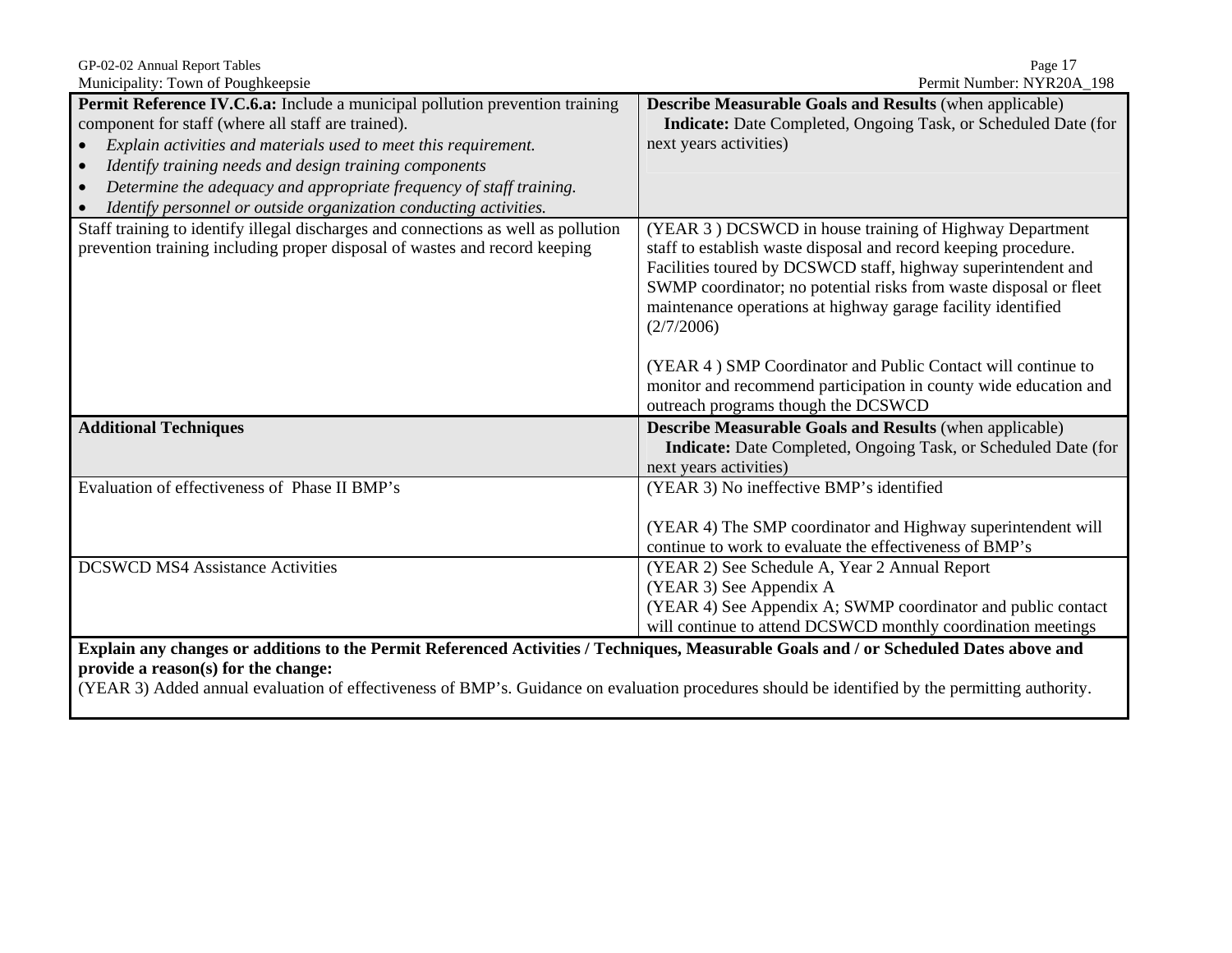| GP-02-02 Annual Report Tables<br>Municipality: Town of Poughkeepsie<br>Minimum Control Measure 6. Municipal Operations: __x_Street and Bridge Maintenance; _x__Winter Road Maintenance;<br>_x_Stormwater System Maintenance; _x__Vehicle and Fleet Maintenance; ___Park and Open Space Maintenance; _x__Municipal Building Maintenance;<br>_x__Solid Waste Management; ___Other:                                                                                                                                                                                             | Page 18<br>Permit Number: NYR20A_198                                                                                                                                                                                                                                                                    |
|------------------------------------------------------------------------------------------------------------------------------------------------------------------------------------------------------------------------------------------------------------------------------------------------------------------------------------------------------------------------------------------------------------------------------------------------------------------------------------------------------------------------------------------------------------------------------|---------------------------------------------------------------------------------------------------------------------------------------------------------------------------------------------------------------------------------------------------------------------------------------------------------|
| • Copy this page and give it to each municipal office or department responsible for reporting.<br>• Put an 'X' in front of each municipal operation type addressed by the Municipal Pollution Prevention/Good Housekeeping Program in that office or department.<br>• Refer to the Municipal Pollution Prevention / Good Housekeeping Assistance document for example best management practices, policies and procedures.<br>• Use separate rows to explain the different processes, activities, procedures, practices, etc. used by the MS4. Add additional rows as needed. |                                                                                                                                                                                                                                                                                                         |
| Permit Reference IV.C.6.a, c: Develop and implement an operation and<br>maintenance program to reduce and prevent pollutant discharges from the<br>municipal operation(s) indicated above to the MEP.<br>Describe how the bulleted items below focus on pollutants addressed by the<br>municipal pollution prevention program and the pollution prevention<br><i>priorities.</i>                                                                                                                                                                                             | Describe Measurable Goals and Results (when applicable)<br>Indicate: Date Completed, Ongoing Task, or Scheduled Date (for<br>next years activities)                                                                                                                                                     |
| Briefly describe or reference any existing policies and procedures<br>Briefly describe or reference any policies and procedures being developed                                                                                                                                                                                                                                                                                                                                                                                                                              | DO NOT ENTER INFORMATION IN THIS CELL                                                                                                                                                                                                                                                                   |
| <b>Street and Bridge Maintenance Policies</b>                                                                                                                                                                                                                                                                                                                                                                                                                                                                                                                                | (YEAR 3) Priority Established for Street Sweeping in Wappinger<br>Watershed with all roads being swept annually<br>(YEAR 4) Policies to be put in writing                                                                                                                                               |
| Winter Road Maintenance Policies                                                                                                                                                                                                                                                                                                                                                                                                                                                                                                                                             | (YEAR 3) Deicing materials stored in contained facility and<br>operations conducted to minimize salt spills; vehicles regularly<br>inspected and maintained; vehicle washing conducted in controlled<br>areas draining to Wastewater treatment facility;<br>(YEAR 4) Policies to be put in writing      |
| Stormwater System Maintenance Policies                                                                                                                                                                                                                                                                                                                                                                                                                                                                                                                                       | (YEAR 3) Priority established for portions of the system within<br>Wappinger watershed; system components to be inspected and<br>record kept during cleanout; maintenance, repair and cleanout to be<br>conducted by highway dept or contracted out as needed<br>(YEAR 4) Policies to be put in writing |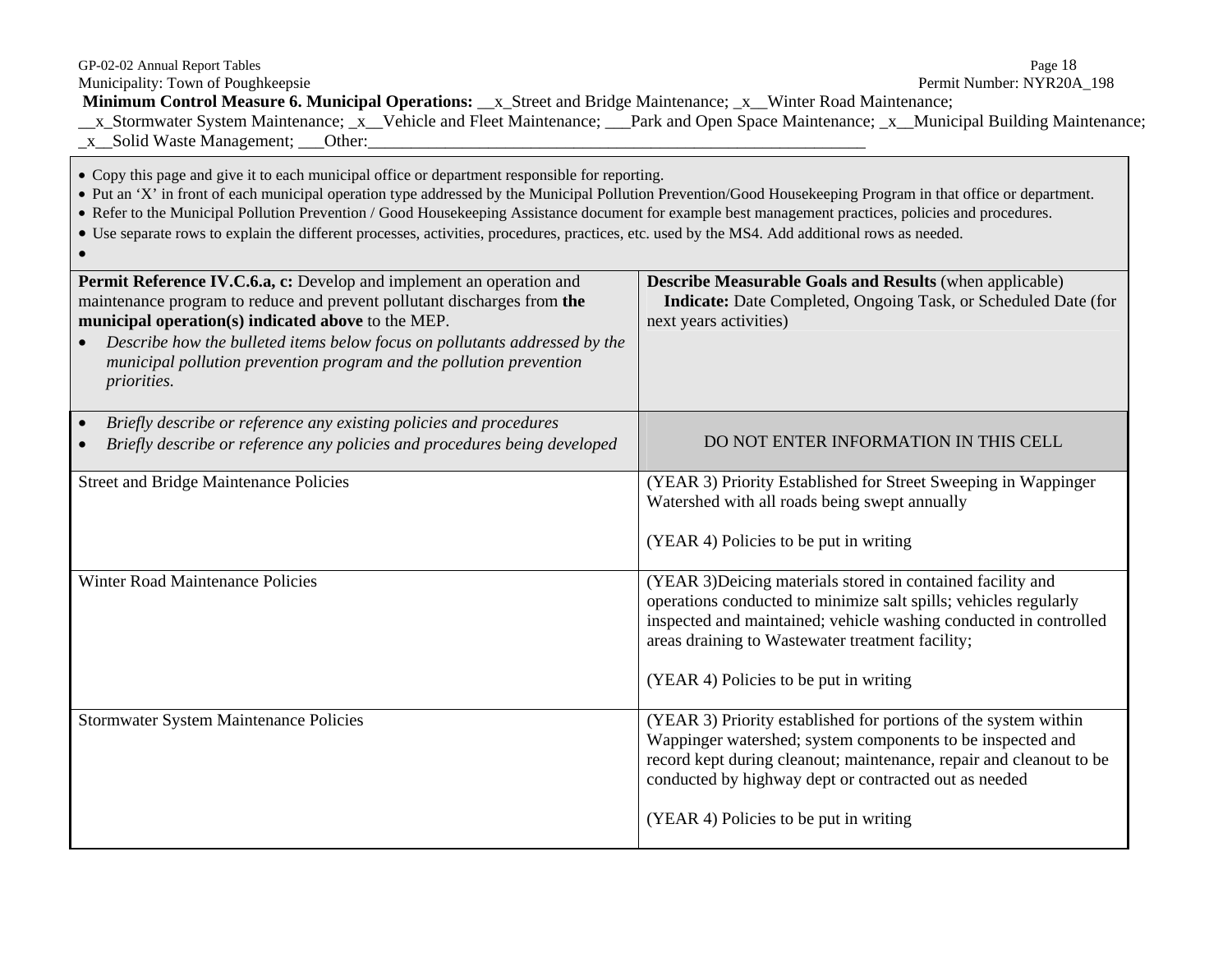| GP-02-02 Annual Report Tables | 19<br>Page |
|-------------------------------|------------|
|                               |            |

| Municipality: Town of Poughkeepsie                                                                                                          | Permit Number: NYR20A_198                                                                                                                                                                                                                                                                                                                                                                                                                                                                                                                              |
|---------------------------------------------------------------------------------------------------------------------------------------------|--------------------------------------------------------------------------------------------------------------------------------------------------------------------------------------------------------------------------------------------------------------------------------------------------------------------------------------------------------------------------------------------------------------------------------------------------------------------------------------------------------------------------------------------------------|
| Vehicle and Fleet Maintenance Policies                                                                                                      | (YEAR 3) Vehicle washing to be conducted in controlled areas<br>draining to Wastewater treatment facility, waste oil to be burned in<br>furnace; hazardous materials to be stored as per standard, spills<br>prevention and response training conducted<br>(YEAR 4) Policies to be put in writing                                                                                                                                                                                                                                                      |
| Park and open Space Maintenance Policies                                                                                                    | (Year 4) SMP Coordinator will contact private contractor to<br>determine program adequacy; Policies to be put in writing                                                                                                                                                                                                                                                                                                                                                                                                                               |
| <b>Municipal Building Maintenance Policies</b>                                                                                              | (YEAR 3)Spill prevention and response training to be conducted;<br>hazardous material storage as per standards<br>(YEAR 4) Policies to be put in writing                                                                                                                                                                                                                                                                                                                                                                                               |
| Solid Waste Management Policies                                                                                                             | (YEAR 3) Bulk waste collected multiple times a year; hazardous<br>waste accepted by Dutchess County Resource Recovery on a<br>monthly basis; waste recycling conducted by DCRR as well<br>(YEAR 4) Policies to be put in writing                                                                                                                                                                                                                                                                                                                       |
| Briefly describe or reference any existing best management practices<br>Briefly describe or reference any planned best management practices | DO NOT ENTER INFORMATION IN THIS CELL                                                                                                                                                                                                                                                                                                                                                                                                                                                                                                                  |
| Catch basin cleaning                                                                                                                        | (YEAR 2) Town Highway Superintendent oversaw removal of<br>sediment from all catch basins in the Fallkill and Wappinger's<br>watersheds (approximately 945 catch basins).<br>(YEAR 3) Town Highway Superintendent oversaw removal of<br>sediment from all catch basins in the Wappinger's watershed<br>(approximately 1,421 catch basins).<br>(YEAR 4) Town Highway Superintendent will continue to regularly<br>remove sediment from catch basins. Sediment will be removed from<br>the Fallkill watershed catch basins early in Year 4 (April, 2006) |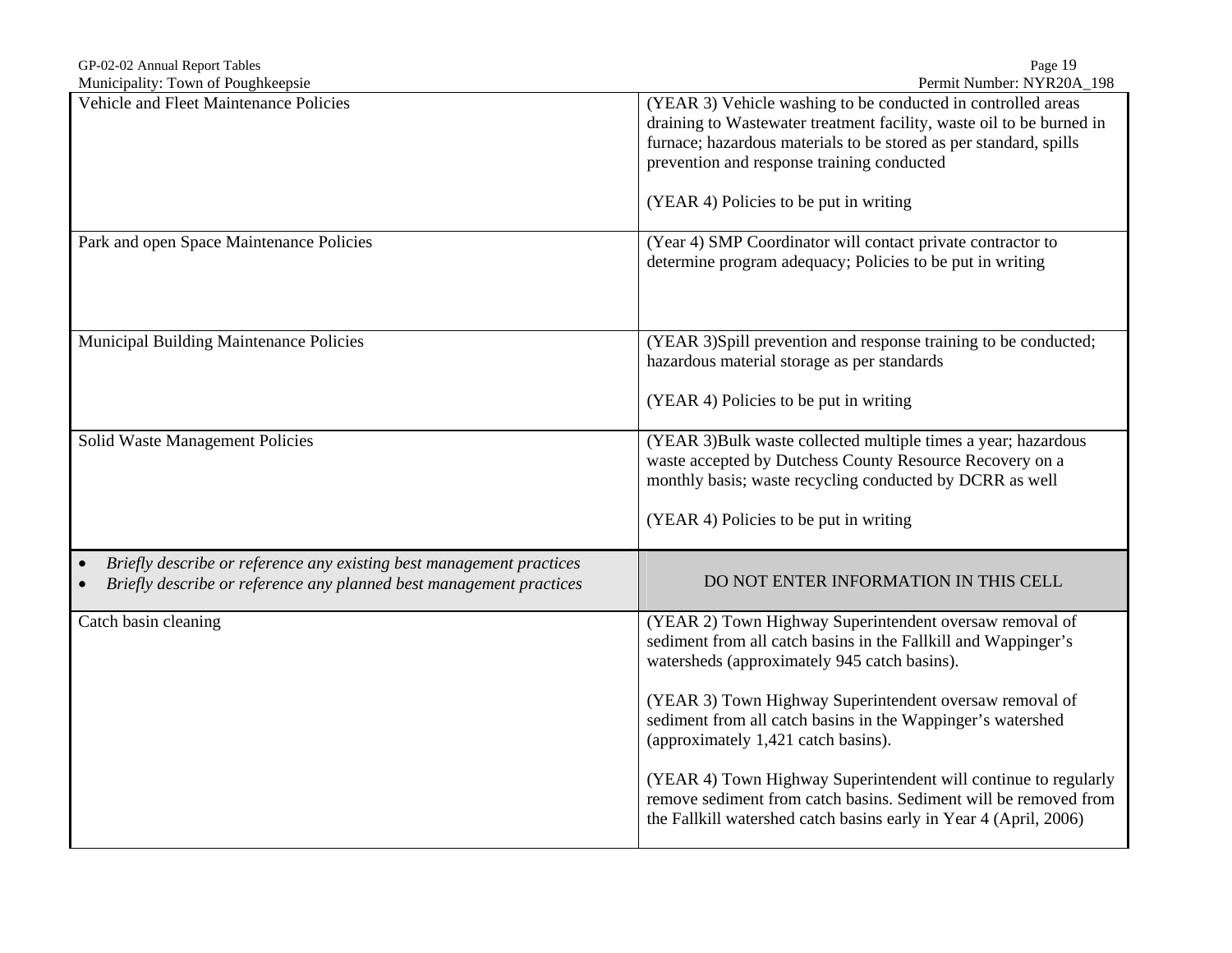| GP-02-02 Annual Report Tables                        | Page 20                                                                                                                                                                                         |
|------------------------------------------------------|-------------------------------------------------------------------------------------------------------------------------------------------------------------------------------------------------|
| Municipality: Town of Poughkeepsie                   | Permit Number: NYR20A_198                                                                                                                                                                       |
| Street sweeping                                      | (YEAR 2) Town Highway Superintendent oversaw sweeping of 140<br>miles of town roads                                                                                                             |
|                                                      | (YEAR 3) Town Highway Superintendent oversaw sweeping of 140<br>miles of town roads                                                                                                             |
|                                                      | (YEAR 4) Town Highway Superintendent will continue to oversee<br>the sweeping of all town roads annually.                                                                                       |
| De-icing Material Storage Structures                 | (YEAR 4) Construction of a 6,000 ton salt shed on Tucker Drive is<br>anticipated by the highway department                                                                                      |
| De-icing Applicators testing/calibration/maintenance | (YEAR 3) All 17 vehicle's components where inspected and<br>calibrated prior to the cold season.<br>(YEAR 4) All vehicles will be inspected and calibrated annually<br>prior to the cold season |
| Chemical recycling                                   | Hazardous waste chemicals are accepted by Dutchess County<br>Resource Recovery on a monthly basis (Ongoing)                                                                                     |
| Hazardous material collections                       | Hazardous wastes are accepted by Dutchess County Resource<br>Recovery on a monthly basis (Ongoing)                                                                                              |
| Waste Recycling & Pickup                             | Waste Recycling and collection conducted by Dutchess County<br>Resource recovery on a regular basis (Ongoing)                                                                                   |
|                                                      | (YEAR 3) April –September bi-weekly bulk waste collection at<br>highway garage received 98 tons of waste                                                                                        |
|                                                      | (YEAR 4) Bulk waste will be accepted by the highway department<br>bi-weekly from April-September                                                                                                |
| Road Ditch Maintenance                               | Highway Department participating in County Wide funding<br>application for municipal ditch rehabilitation/repair projects<br>schedule and scope to be determined                                |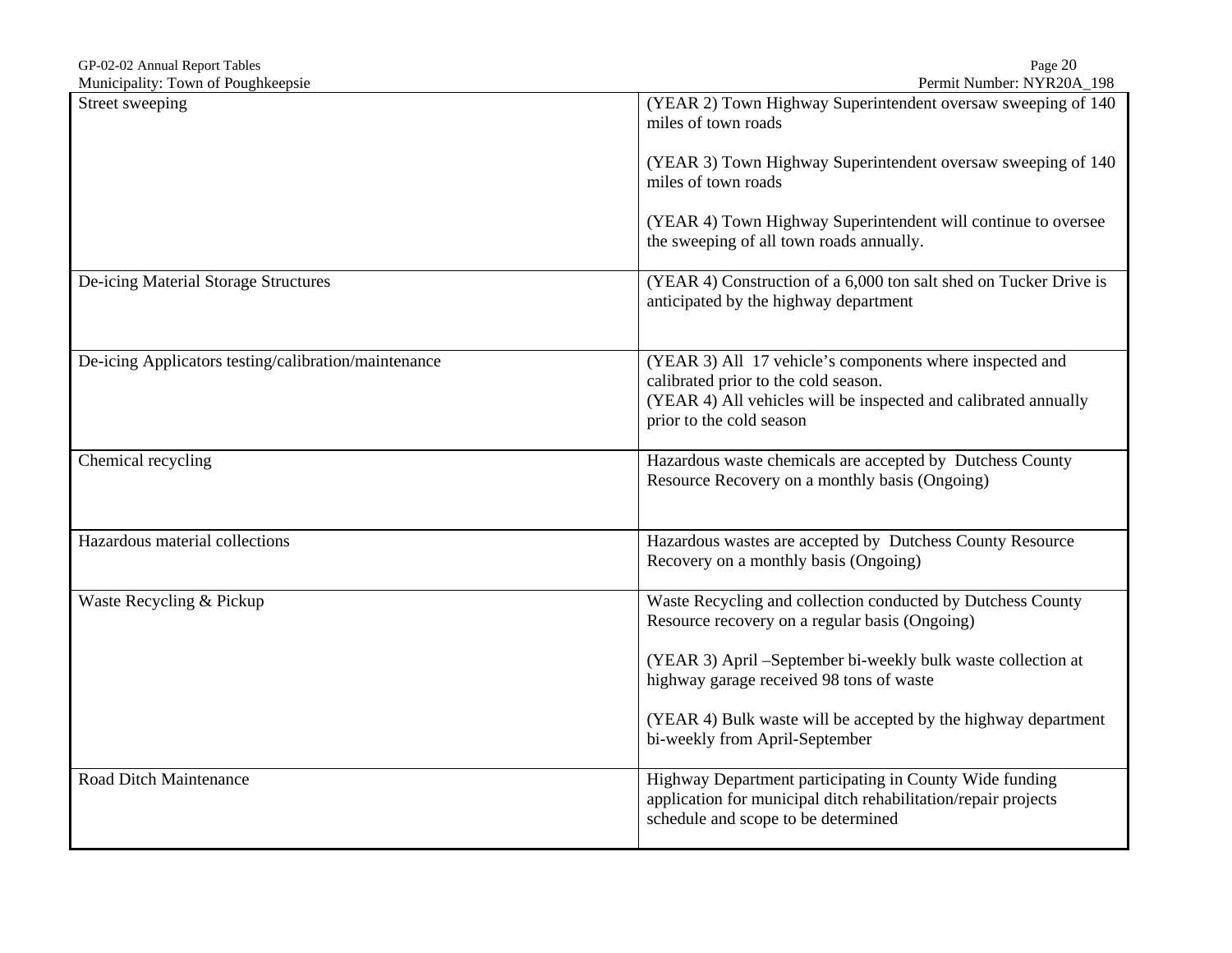GP-02-02 Annual Report Tables<br>
Municipality: Town of Poughkeepsie<br>
Permit Number: NYR20A\_198 Municipality: Town of Poughkeepsie • *Identify and describe the equipment and staff that are in place* DO NOT ENTER INFORMATION IN THIS CELL Highway Department Staff **DO NOT ENTER INFORMATION** IN THIS CELL  $(YEAR 3)$  25 Staff employees performing maintenance Highway Department Equipment (YEAR 3) 17 winter road maintenance vehicles; 1 vac-truck (YEAR 4) 3 vehicles are planned to be traded in and 5 new trucks purchased for winter road maintenance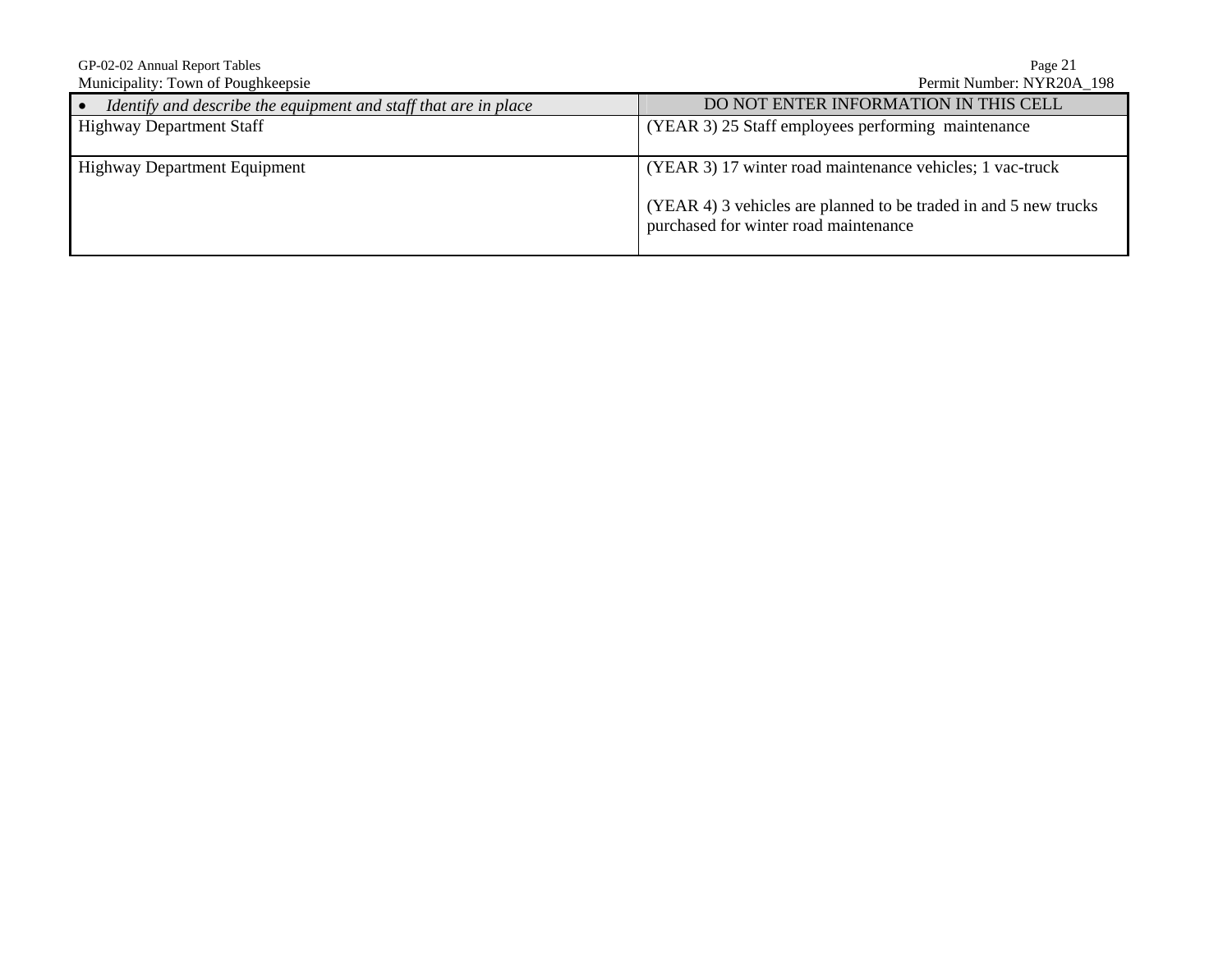| GP-02-02 Annual Report Tables<br>Municipality: Town of Poughkeepsie<br><b>Minimum Control Measure 6. Municipal Operations:</b> x_Street and Bridge Maintenance; x_Winter Road Maintenance;<br>_x_Stormwater System Maintenance; __x_Vehicle and Fleet Maintenance; __Park and Open Space Maintenance; _x_Municipal Building Maintenance;<br>x Solid Waste Management; Other:                                                                                                                                                                                                 | Page 22<br>Permit Number: NYR20A 198                                                                                                                              |  |
|------------------------------------------------------------------------------------------------------------------------------------------------------------------------------------------------------------------------------------------------------------------------------------------------------------------------------------------------------------------------------------------------------------------------------------------------------------------------------------------------------------------------------------------------------------------------------|-------------------------------------------------------------------------------------------------------------------------------------------------------------------|--|
| • Copy this page and give it to each municipal office or department responsible for reporting.<br>• Put an 'X' in front of each municipal operation type addressed by the Municipal Pollution Prevention/Good Housekeeping Program in that office or department.<br>• Refer to the Municipal Pollution Prevention / Good Housekeeping Assistance document for example best management practices, policies and procedures.<br>• Use separate rows to explain the different processes, activities, procedures, practices, etc. used by the MS4. Add additional rows as needed. |                                                                                                                                                                   |  |
| <b>Permit Reference IV.C.6.a, c</b> (continued): Develop and implement an operation<br>and maintenance program to reduce and prevent pollutant discharges from<br>municipal operations to the MEP.                                                                                                                                                                                                                                                                                                                                                                           | <b>Describe Measurable Goals and Results</b> (when applicable)<br><b>Indicate:</b> Date Completed, Ongoing Task, or Scheduled Date (for<br>next years activities) |  |

| Assess if existing programs adequately reduce and/or prevent pollutant<br>$\bullet$<br>discharges<br>Determine and list any operation type, location or facility that is in need of<br>$\bullet$<br><i>modification or updates.</i><br>$\bullet$ | DO NOT ENTER INFORMATION IN THIS CELL                                                                                                                                                                                  |
|--------------------------------------------------------------------------------------------------------------------------------------------------------------------------------------------------------------------------------------------------|------------------------------------------------------------------------------------------------------------------------------------------------------------------------------------------------------------------------|
| <b>Street and Bridge Maintenance Assessment</b>                                                                                                                                                                                                  | Status of Policies & Procedures, Staff, and Equipment assessed<br>(April 2005)<br>(Year 4) Policies to be put in writing, and coordination/collaboration                                                               |
| Winter Road Maintenance Assessment                                                                                                                                                                                                               | between operations assessed<br>Status of Policies & Procedures, Staff, and Equipment assessed<br>(April 2005)<br>(Year 4) Policies to be put in writing, and coordination/collaboration<br>between operations assessed |
| <b>Stormwater System Maintenance Assessment</b>                                                                                                                                                                                                  | Status of Policies & Procedures, Staff, and Equipment assessed<br>(April 2005)<br>(Year 4) Policies to be put in writing, and coordination/collaboration<br>between operations assessed                                |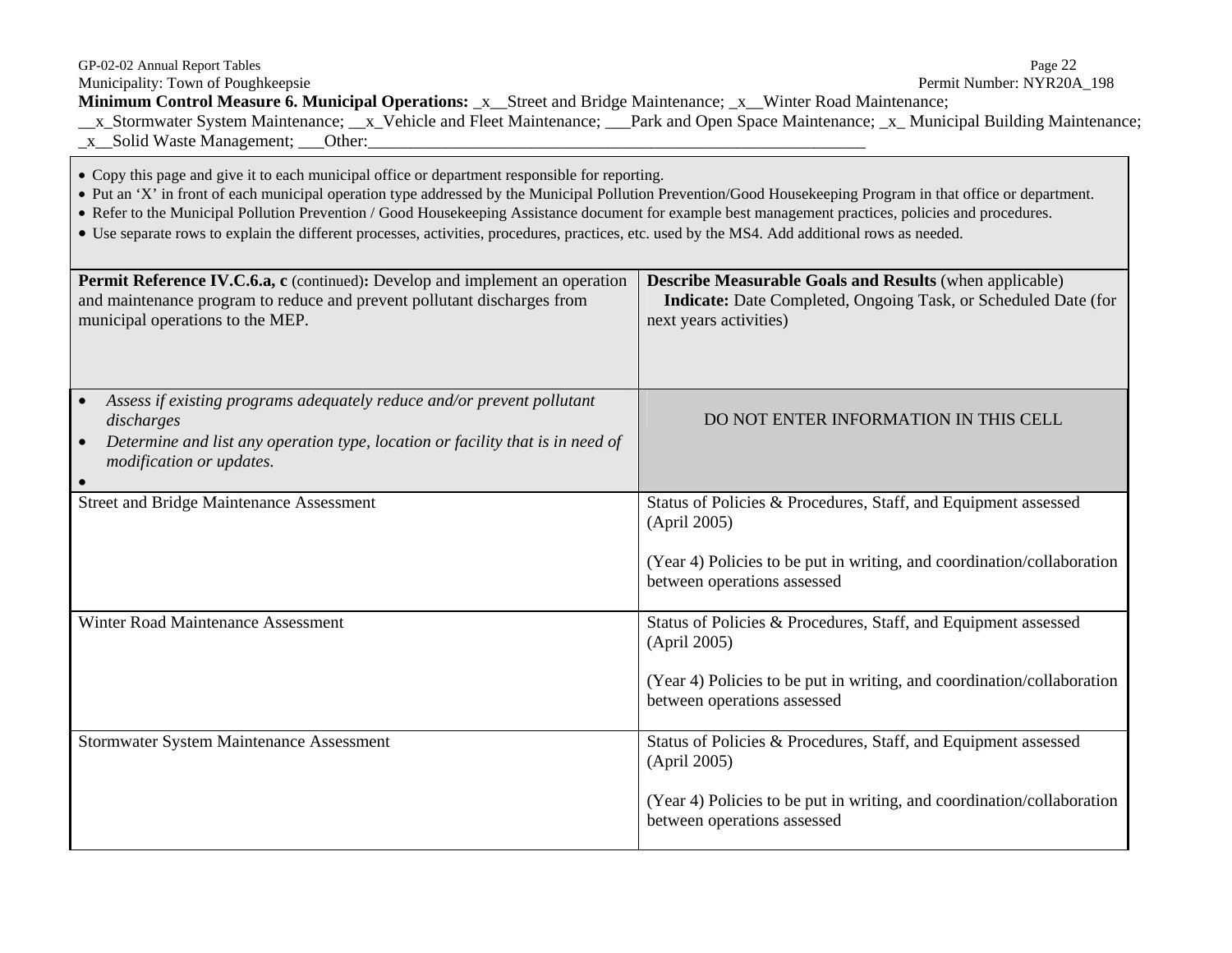| GP-02-02 Annual Report Tables                                                                                                                                                                                                                                    | Page 23                                                                                                                                                                                                                                                                                                                                        |
|------------------------------------------------------------------------------------------------------------------------------------------------------------------------------------------------------------------------------------------------------------------|------------------------------------------------------------------------------------------------------------------------------------------------------------------------------------------------------------------------------------------------------------------------------------------------------------------------------------------------|
| Municipality: Town of Poughkeepsie                                                                                                                                                                                                                               | Permit Number: NYR20A_198                                                                                                                                                                                                                                                                                                                      |
| Vehicle and Fleet Maintenance Assessment                                                                                                                                                                                                                         | Status of Policies & Procedures, Staff, and Equipment assessed<br>(April 2005)                                                                                                                                                                                                                                                                 |
|                                                                                                                                                                                                                                                                  | (Year 4) Policies to be put in writing, and coordination/collaboration<br>between operations assessed                                                                                                                                                                                                                                          |
| Park and open Space Maintenance Assessment                                                                                                                                                                                                                       | (Year 4) SMP Coordinator will contact private contractor to<br>determine program adequacy                                                                                                                                                                                                                                                      |
| Municipal Building Maintenance Assessment                                                                                                                                                                                                                        | Status of Policies & Procedures, Staff, and Equipment assessed<br>(April 2005)<br>(Year 4) Policies to be put in writing, and coordination/collaboration                                                                                                                                                                                       |
|                                                                                                                                                                                                                                                                  | between operations assessed                                                                                                                                                                                                                                                                                                                    |
| Solid Waste Management Assessment                                                                                                                                                                                                                                | Status of Policies & Procedures, Staff, and Equipment assessed<br>(April 2005)                                                                                                                                                                                                                                                                 |
|                                                                                                                                                                                                                                                                  | (Year 4) Policies to be put in writing, and coordination/collaboration<br>between operations assessed                                                                                                                                                                                                                                          |
| Permit Reference IV.C.6.a: If there is a training component for staff specific<br>to these municipal operations:<br>explain the activities and materials;<br>$\bullet$<br>identify the personnel or outside organization conducting the activities.<br>$\bullet$ | <b>Describe Measurable Goals and Results (when applicable)</b><br>Indicate: Date Completed, Ongoing Task, or Scheduled Date (for<br>next years activities)                                                                                                                                                                                     |
| Staff training to identify illegal discharges and connections as well as pollution<br>prevention training including proper disposal of wastes and record keeping                                                                                                 | (YEAR 3) DCSWCD in house training of Highway Department<br>staff to establish waste disposal and record keeping procedure.<br>Facilities toured by DCSWCD staff, highway superintendent and<br>SWMP coordinator; no potential risks from waste disposal or fleet<br>maintenance operations at highway garage facility identified<br>(2/7/2006) |
|                                                                                                                                                                                                                                                                  | (YEAR 4) SMP Coordinator and Public Contact will continue to<br>monitor and recommend participation in county wide education and<br>outreach programs though the DCSWCD                                                                                                                                                                        |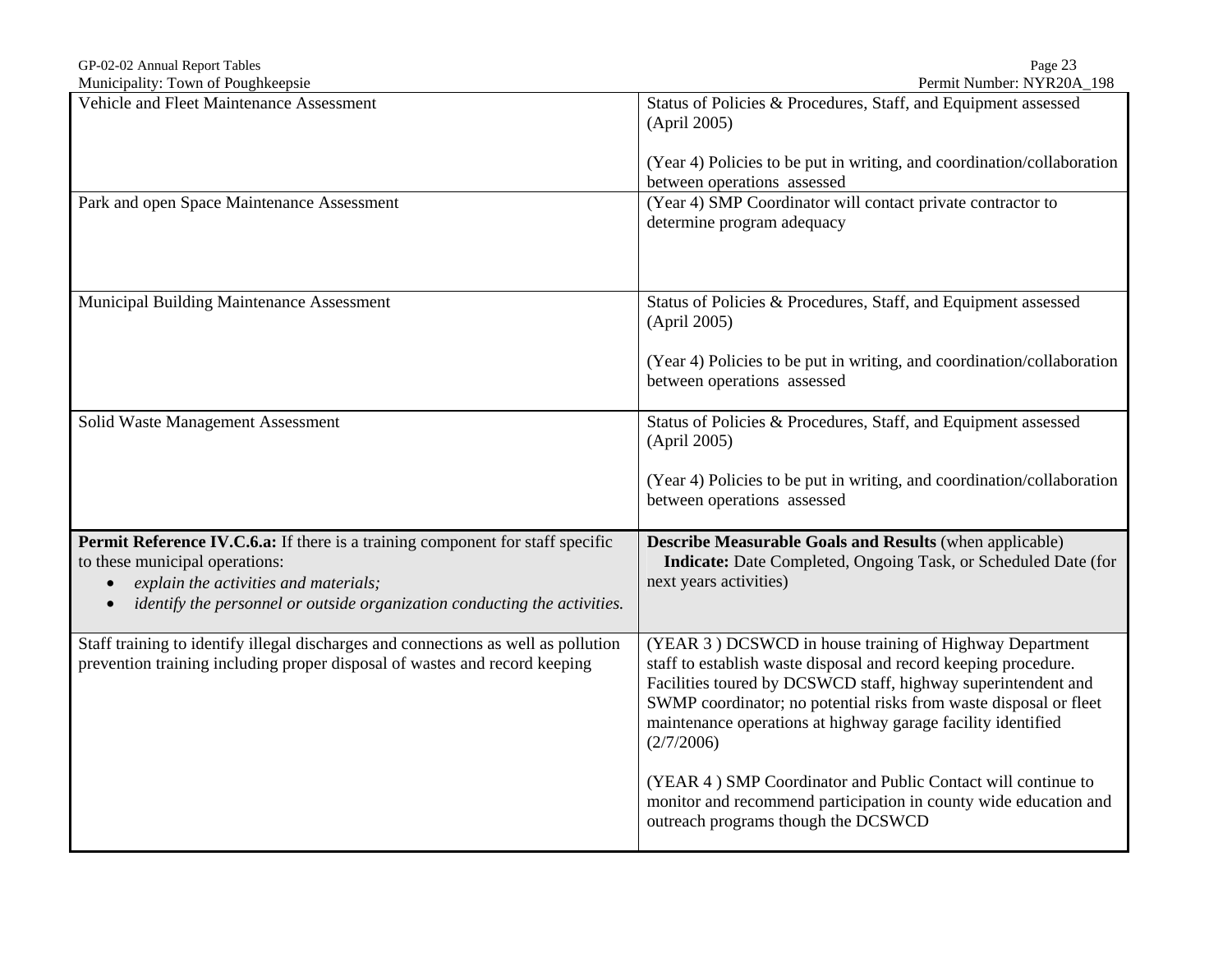| GP-02-02 Annual Report Tables           | Page 24                                                        |  |  |
|-----------------------------------------|----------------------------------------------------------------|--|--|
| Municipality: Town of Poughkeepsie      | Permit Number: NYR20A 198                                      |  |  |
| <b>Additional Techniques</b>            | <b>Describe Measurable Goals and Results (when applicable)</b> |  |  |
|                                         | Indicate: Date Completed, Ongoing Task, or Scheduled Date (for |  |  |
|                                         | next years activities)                                         |  |  |
|                                         |                                                                |  |  |
| <b>DCSWCD MS4 Assistance Activities</b> | (YEAR 2) See Schedule A, Year 2 Annual Report                  |  |  |
|                                         | (YEAR 3) See Appendix A                                        |  |  |
|                                         | (YEAR 4) See Appendix A; SWMP coordinator and public contact   |  |  |
|                                         | will continue to attend DCSWCD monthly coordination meetings   |  |  |
|                                         |                                                                |  |  |

**Explain any changes or additions to the Permit Referenced Activities / Techniques, Measurable Goals and / or Scheduled Dates above and provide a reason(s) for the change:** 

(YEAR 3) Self Assessment Procedure and schedule revised as per NYSDEC MS4 Pollution Prevention Guidance document. Priority given to Road, Stormwater & Vehicle Maintenance activities to reduce targeted pollutants.

(YEAR 3) Catch basin count estimate revised due to improved inventorying of basins. The estimate of 945 catch basin in the Wappinger and Fallkill combined from 2004-2005 under reported the quantity of basins vacuum cleaned. A revised estimate of the number of basins in the Fallkill watershed will be available during the 2006-2007 period.

|  | Did you include any of the following documents as appendices? Put a mark each appended document. |  |
|--|--------------------------------------------------------------------------------------------------|--|
|  |                                                                                                  |  |
|  |                                                                                                  |  |

|  |  | $X_{\text{max}}$ Summary of public comments received on the annual report at the public presentation ( <b>Required</b> ) |  |  |  |  |  |
|--|--|--------------------------------------------------------------------------------------------------------------------------|--|--|--|--|--|
|--|--|--------------------------------------------------------------------------------------------------------------------------|--|--|--|--|--|

\_\_\_X\_ Intended response to comments on the annual report (**Required**)

\_\_\_\_ Results of information collected and analyzed, including monitoring data; evaluation of assessment (modeling) of pollutant discharges, including modeling results and pollutant transport trends.

X Other DCSWCD ACTIVITIES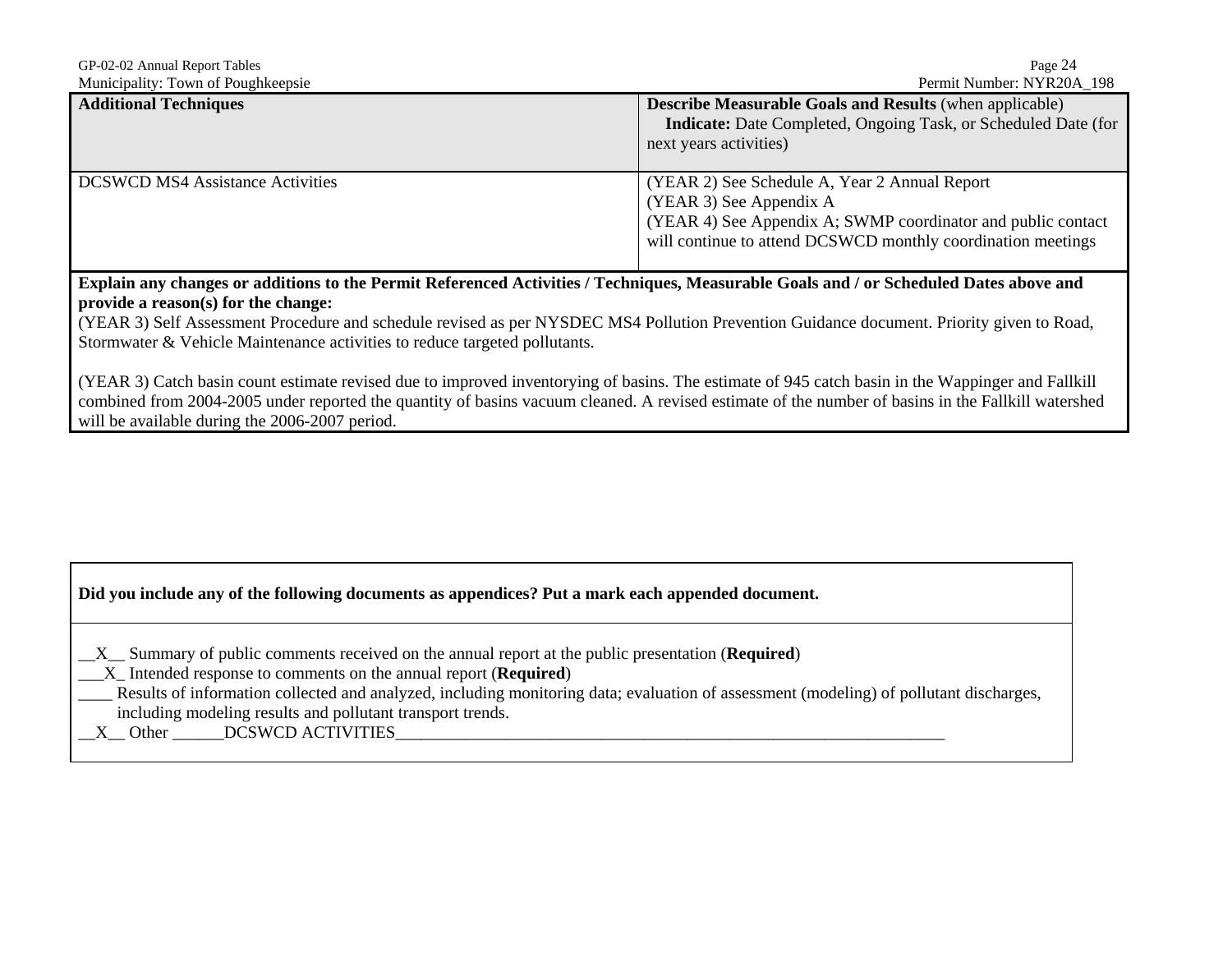GP-02-02 Annual Report<br>Town of Poughkeepsie

Permit Number NYR20A198

# Appendix A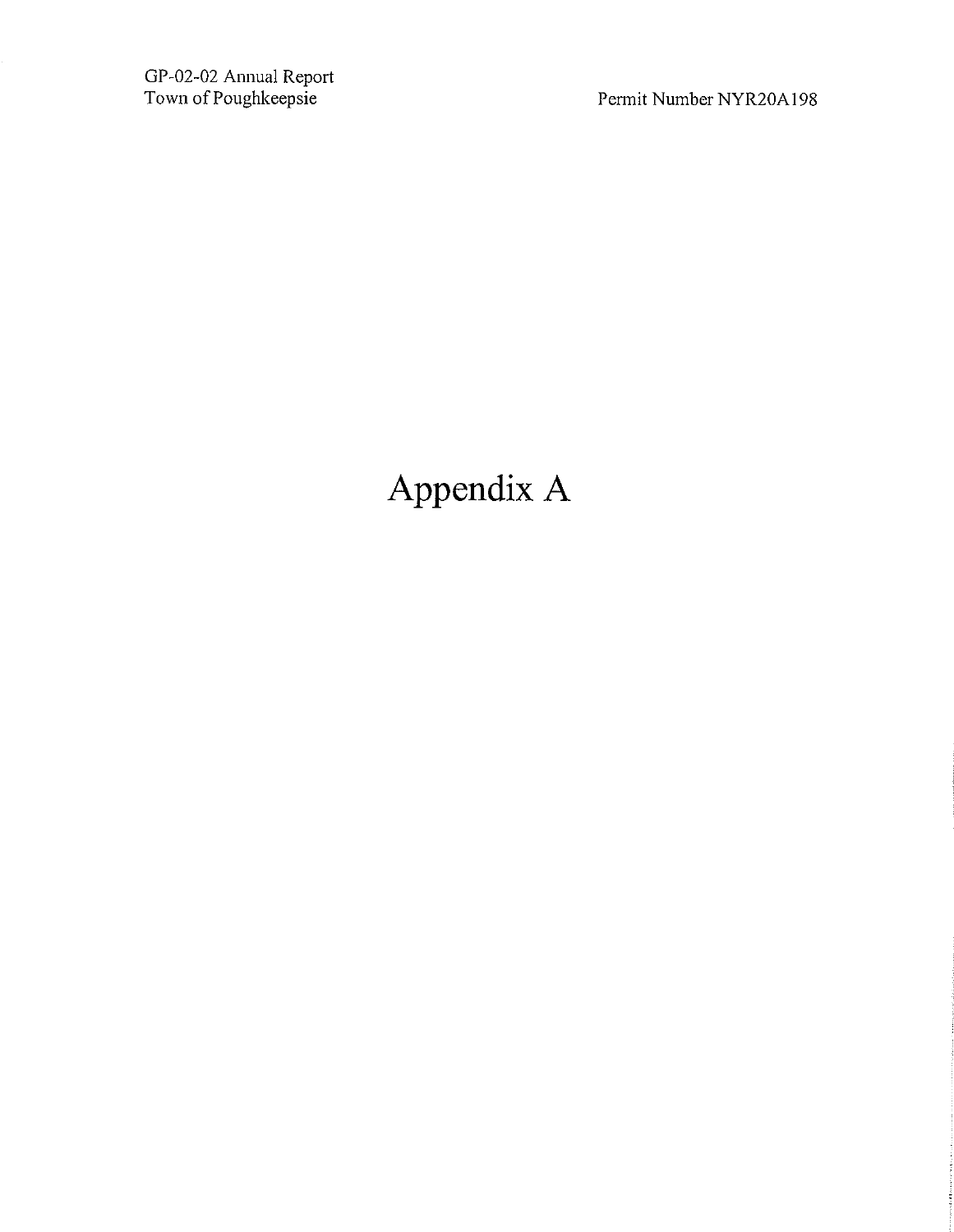### Dutchess County Soil and Water Conservation District Report of Assistance to Regulated MS4 Communities

The Dutchess County Soil and Water Conservation District (DCSWCD) has been providing assistance to MS4 communities throughout the County in fulfilling the requirements of Phase II SPDES Permit GP-02-02. The following summarizes activities sponsored by DCSWCD during Year 3 of the Phase II Stormwater Program (March  $2005$ -March 2006) that have helped various MS4s achieve the objectives they have set under the six various Minimum Control Measures. Also included is information on activities that DCSWCD plans to undertake in Year 3 (March 2006-March 2007) to achieve these objectives.

#### MINIMUM MEASURE 1: Public Education and Outreach

#### Year 3

#### Plan and conduct an ongoing public education and outreach program

In Year 3 of the Phase II program, Dutchess County Soil and Water's annual newsletter, "Conservation News", was distributed to numerous households within the various MS4 communities. The newsletter contained information about maintaining a safe water supply, as well as pond management and landscaping techniques home owners can use to benefit water quality. Using the mailing addresses to which the newsletter was sent, we tracked the quantity distributed to each.

| Municipality         | No. of copies distributed |
|----------------------|---------------------------|
| Beacon (C)           | 23                        |
| Beekman (T)          | 80                        |
| East Fishkill (T)    | 174<br>ï                  |
| Fishkill (T)         | 20                        |
| Fishkill(V)          | 5                         |
| Hyde Park(T)         | 133                       |
| LaGrange (T)         | 131                       |
| Pawling (T)          | 53                        |
| Pawling (V)          | 10                        |
| Pleasant Valley (T)  | 139                       |
| Poughkeepsie (T)     | 351                       |
| Poughkeepsie (C)     | 135                       |
| Wappinger (T)        | 180                       |
| Wappingers Falls (V) | 24                        |
| TOTAL - Dutchess Co. | 2500                      |

DCSWCD had two manned displays at the Dutchess County Fair August 24-28, 2005. DCSWCD also had a manned display at the Adams Fairacre Farms Garden Show February 24-26, 2006. The displays explained the Phase II Stormwater Program, the concept of nonpoint source pollution in watersheds, and the impacts of various homeowner activities on water quality through stormwater runoff. Assorted publications regarding these and related topics were distributed to the public at these exhibits.

In Year 3, Dutchess County also hosted the Annual Envirothon, as a program of competition for high school students. Participating in the event were five schools within the County (Roy C. Ketcham High School, Spackenkill High School, Arlington High School, Red Hook High School, Dutchess County BOCES). Five students from each school took part in the regional competition. The program challenges students to expand their knowledge of environmental science by testing them on topics such as soils, aquatics, forestry, wildlife, and current environmental issues. These school districts represent the following MS4s: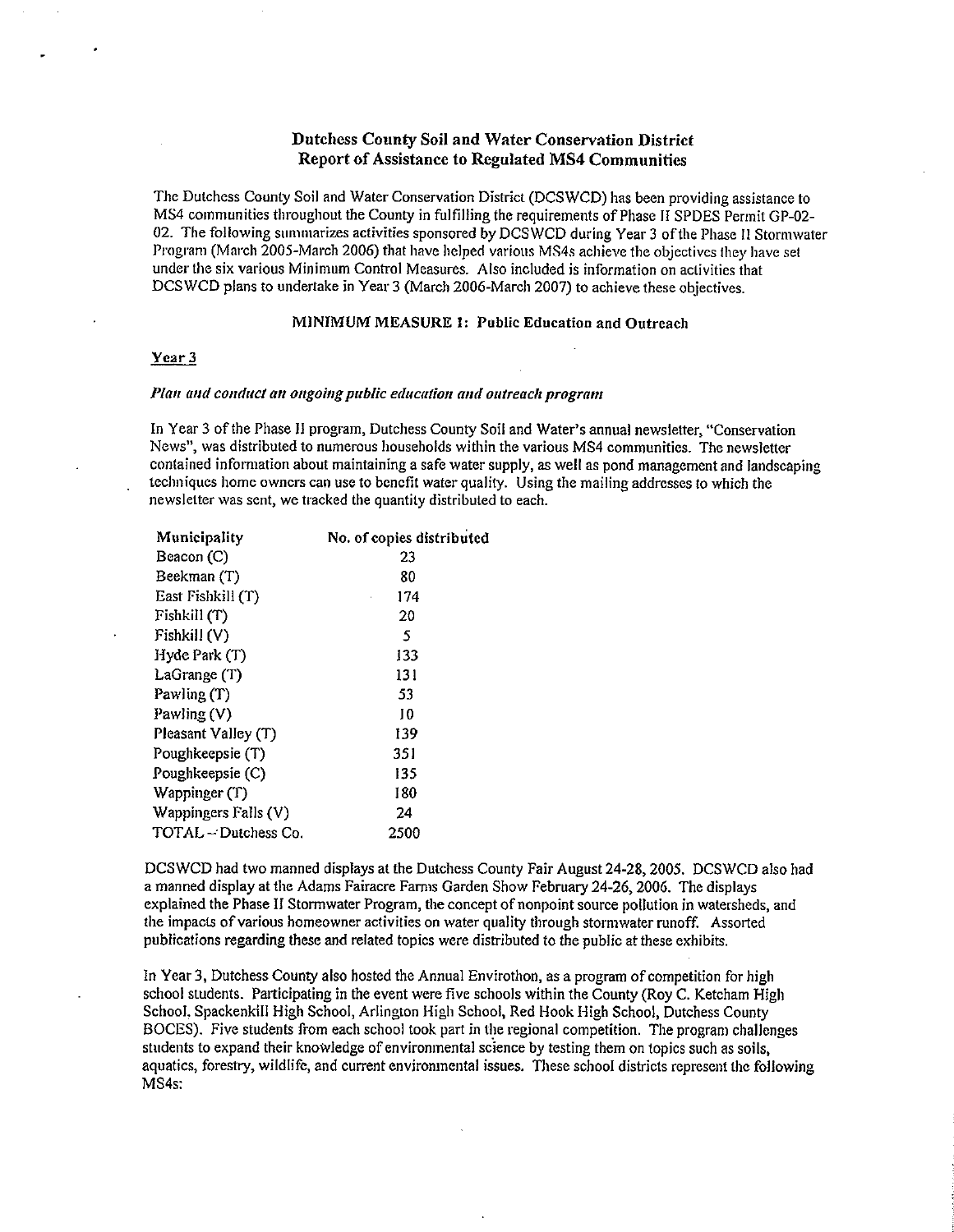Arlington - LaGrange (T), Poughkeepsie (T), Pleasant Valley (T), Beekman (T), East Fishkill (T), Wappinger (T), Union Vale (T) Roy C. Ketcham - Wappinger (T), Wappingers Falls (V), Fishkill (T), Fishkill (V), East Fishkill (T) Spackenkill - Poughkeepsie (T) Dutchess BOCES - All municipalities within Dutchess County Red Hook - Red Hook (T), Red Hook (V), Milan (T), Rhinebeck (T), Tiyoli (V)

In May 2005, DCSWCD sponsored a Conservation Field Day for fifth grade students from several elementary schools throughout the County. The program included presentations concerning nonpoint source pollution in watersheds, and showed how many sources of pollution result from homeowner activities that can be eliminated with a bit of awareness. A total of 45 students attended from City of Poughkeepsie School District and 100 students attended from Arlington Central School District (T/LaGrange, T/Poughkeepsie, T/Wappinger, T/Pleasant Valley, T/East Fishkill, T/Beekman).

DCSWCD developed a new publication: "Preventing Stormwater Pollution: Tips for Homeowners". The Towns of Poughkeepsie and East Fishkill distributed a copy of this publication with their property tax receipts to a total of 23,000 households. The pamphlet has also been distributed at town, city, and village halls throughout the regulated portions of the County. An estimated 3000 additional copies have been distributed to interested citizens.

DCSWCD also reprinted the publication "Phase II Stormwater Construction Requirements and Your Development" and distributed an additional 1000 copies of this pamphlet throughout Dutchess County.

#### Year 4

#### Plan and conduct an ongoing public education and outreach program

DCSWCD will again sponsor the Envirothon, Conservation Field Day, and displays at the Dutchess County Fair and Adams Fairacre Farms Garden Show. DCSWCD will continue to make available its publications, and plans to reprint "Phase II Stormwater Construction Requirements and Your Development" and "Preventing Stormwater Pollution: Tips for Homeowners" for additional distribution in MS4-designated areas.

#### MINIMUM MEASURE 2: Public Involvement and Participation

#### Year<sub>3</sub>

#### Public involvement/participation program

DCSWCD conducts a tree and shrub seedling sale every year. The program represents an opportunity to purchase vegetative material in large quantities at relatively inexpensive rates. These trees are generally used in plantings that help to prevent soil erosion, attenuate runoff, and also are beneficial to wildlife and watershed health. In particular, the plants offered by DCSWCD are utilized in establishment of riparian buffers. DCSWCD distributes educational information about proper planting and use of the material to maximize conservation value. Using the number of seedlings distributed and standard spacing for plantings, we estimated the number of acres planted by land owners in each municipality during Year 2 of the Phase II Stormwater Program. This information is available in Attachment A.

#### Year<sub>3</sub>

#### Public involvement/participation program

DCSWCD will repeat the tree and shrub program during Year 4.

 $\mathbb{R}^2$  $\sigma^2$ 

÷.

 $\sim$ ÷,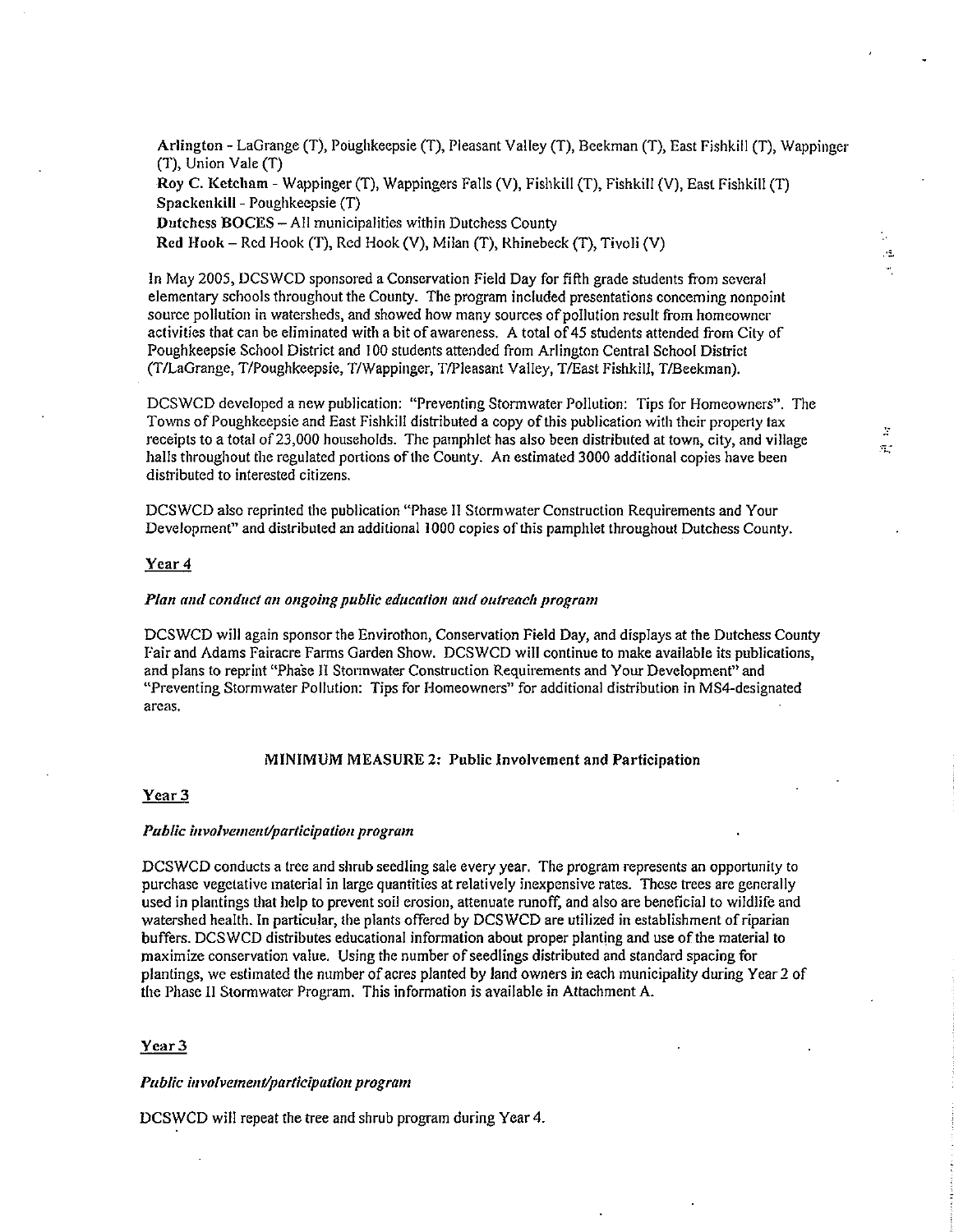#### MINIMUM MEASURE 3: Illicit Discharge Detection and Elimination

#### Year 3

#### Develop and maintain a map, showing all outfalls of separate storm sewer systems and Waters of the United States that receive discharges from those outfalls

Using funding from NYSDEC Contract No. C302492, DCSWCD has made significant progress on mapping of stormwater discharge points. Using a Global Positioning System (GPS) and Geographic Information Systems (GIS) software, DCSWCD has completed mapping of all stormwater outfalls discharging to Waters of the State within Town of Pawling, Village of Pawling, and the Town of Beekman. DCSWCD is also near completion of mapping in the Town of East Fishkill and is about halfway finished with mapping in the Town of Wappinger. Collection of data follows NYSDEC protocol. DCSWCD has cooperated with the highway departments of the municipalities to locate easements and identify drainage areas.

#### Illicit discharges identified

During the survey, DCSWCD identifies and characterizes any dry-weather flows or other evidence of illicit discharges that are discovered.

#### Public, employees, businesses informed of hazards from illicit discharges

Using funding from NYSDEC Contract No. C302492, DCSWCD is visiting each highway department garage to provide training to employees regarding how to identify and report illicit discharges, using dryweather flows and other evidence. During Year 3, the highway departments Towns of Beekman. LaGrange, Hyde Park, and Poughkeepsie, and the City of Poughkeepsie were visited to present this program.

#### Year 4

Develop and maintain a map, showing all outfalls of separate storm sewer systems and Waters of the United States that receive discharges from those outfalls

Using funding from NYSDEC Contract No. C302492, DCSWCD plans to complete mapping of all stormwater outfalls discharging to Waters of the State within each regulated MS4 community. DCSWCD will continue to coordinate with the highway departments of the municipalities to locate and identify outfalls.

#### Illicit discharges identified

During the survey, DCSWCD will also continue to identify and characterize any dry-weather flows or other evidence of illicit discharges that are discovered.

#### Public, employees, businesses informed of hazards from illicit discharges

Using funding from NYSDEC Contract No. C302492, DCSWCD also will visit the highway department garages of those municipalities not yet visited to provide training to employees regarding how to identify and report illicit discharges, using dry-weather flows and other evidence.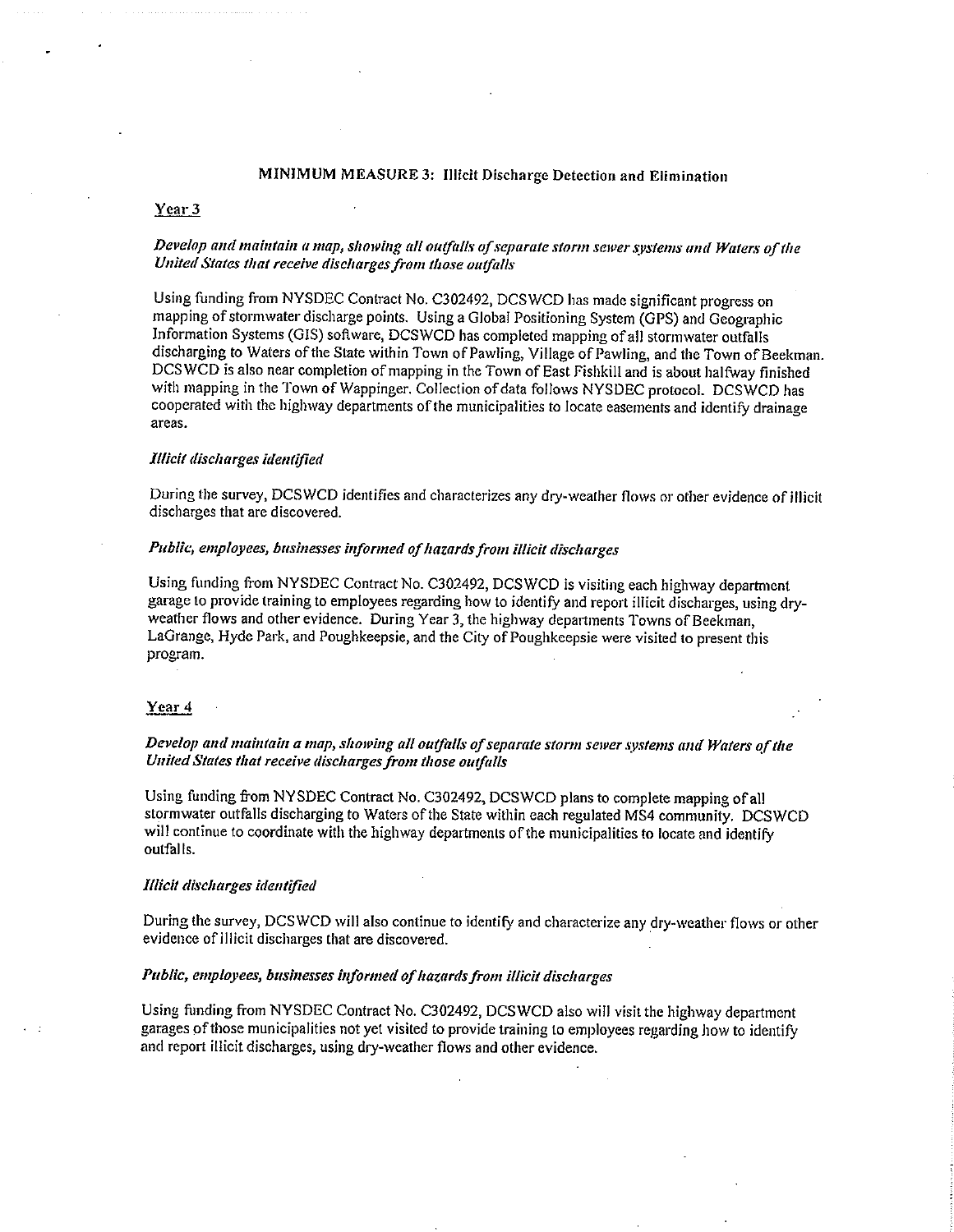#### MINIMUM MEASURE 4: Construction Site Runoff Control

#### Year 3

#### Review of Stormwater Pollution Prevention Plans

DCSWCD assisted several of the MS4 communities with review of Stormwater Pollution Prevention Plans. The following are the total number of such reviews performed:

Town of Poughkeepsie - 4 Town of LaGrange - 4 Town of Hyde Park  $-3$ Town of Clinton  $-5$ Town of North East-3

#### Education and training of construction site operators

Through funding from NYSDEC Contract No. C302492, DCSWCD hosted a Contractors' Training Workshop on October 19, 2005 to educate land contractors and engineers in the county regarding the requirements of GP-02-01 (Phase II Stormwater General Construction Permit) and the key principles of erosion and sediment control on a construction site.

Also during Year 3, DCSWCD continued to distribute the brochure entitled "Phase II Construction Requirements and Your Development", discussing the permitting requirements of GP-02-02 and what is expected of property owners and contractors in order to be in compliance with the new regulations. DCSWCD distributed over 1000 copies of the brochure throughout the county.

#### Education and training of municipal employees

On November 2, 2005, DCSWCD hosted a Planning Board Training Workshop for planning board members and planning department staff through funding from NYSDEC Contract No. C302492. The program described the requirements of the Phase II Stormwater program and the responsibilities of municipalities under the new regulations in review and approval of Stormwater Pollution Prevention Plans. Basic technical guidance and a checklist of items to look for on plans were provided.

## Develop a local ordinance or other regulatory mechanism at least as strict as GP-02-01 to require erosion and sediment control practices to be implemented in all construction projects exceeding one acre of disturbance area

DCSWCD is applying for funding from the New York State Environmental Protection Fund on behalf of eight municipalities to assist with adoption and implementation of local laws regulating construction site runoff control.

#### Year 4

#### **Review of Stormwater Pollution Prevention Plans**

DCSWCD will continue to offer the service of Stormwater Pollution Prevention Plan review to local municipalities within Dutchess County.

#### Education and training of municipal employees

During Year 4, a training workshop for Code Enforcement Officers and Building Inspectors will be held using funding from NYSDEC Contract No. C302492. The program will include both a seminar session and a tour of a construction site in the field to examine erosion and sediment control practices. Inspection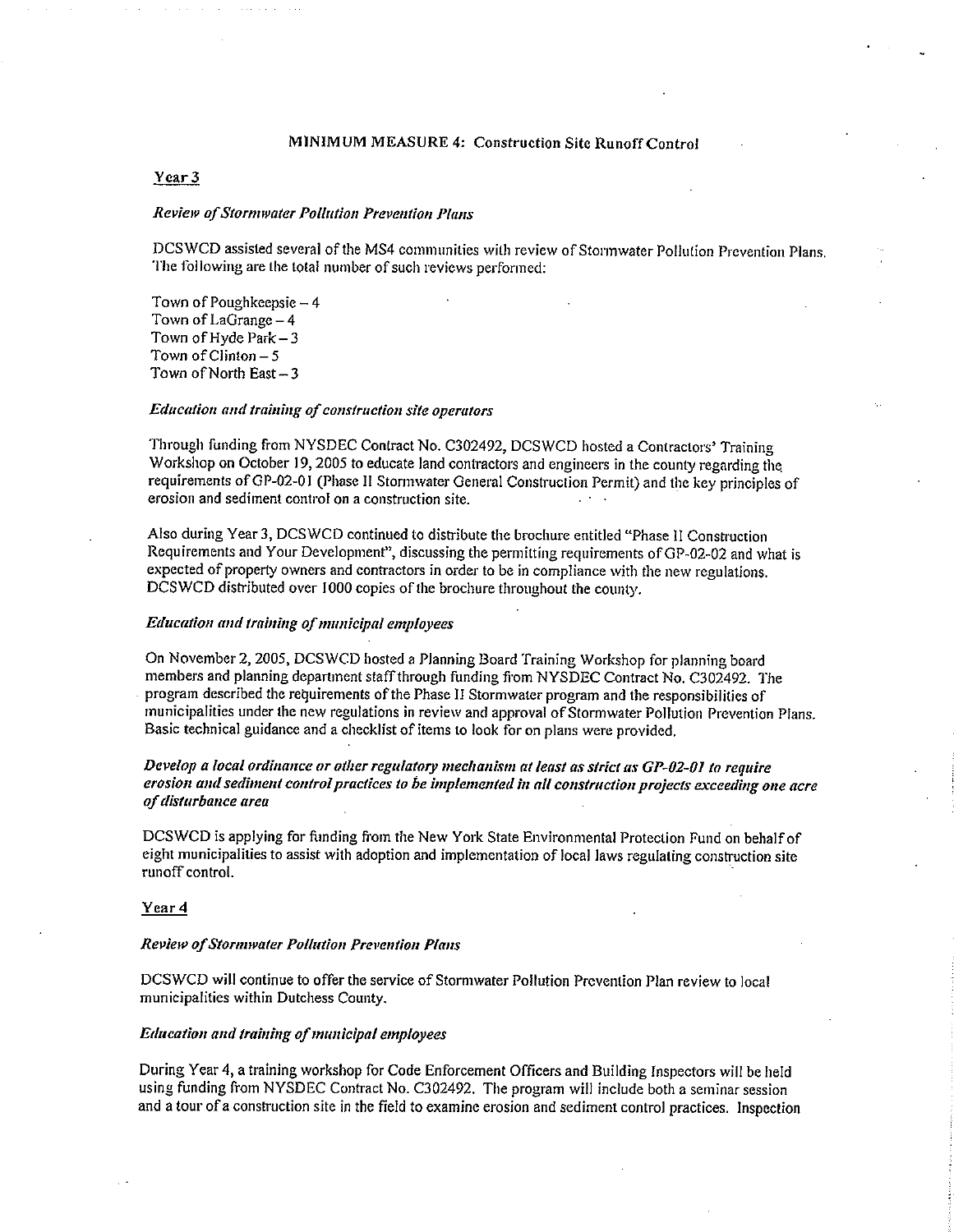and enforcement responsibilities of municipalities under the Phase II Stormwater regulations will be discussed.

Also through NYSDEC Contract No. C302492, a second training session for Planning Board Members and Planning Department employees will be held to discuss Stormwater Pollution Prevention Plan review and municipal responsibilities.

## MINIMUM MEASURE 5: Post-Construction Stormwater Management

#### Year 3

## Assess existing conditions throughout the MS4 and identify appropriate management practices to reduce pollutant discharge to the maximum extent practicable

During Year 3, many sources of pollutant discharges were identified in regulated municipalities. In the Town of Beekman, discharge to the Prison Reservoir was examined and prioritized for the restoration and retrofit. Appropriate practices may include retrofits to provide retention and restoration of the severely impacted stream channel. In the Town of LaGrange, stormwater drainage from Noxon Road was examined due to impacts to Jackson Creek and the accompanying recreation fields. In the Town of LaGrange also, the drainage system that abuts the Taconic Parkway was fully examined due to flooding concerns. In the Town of Beekman, the drainage problems facing Gardner Hollow Road were assessed. In the Town of East Fishkill, assessment was begun on examining a serious recurring drainage and flooding problem resulting in nonpoint source pollution loading to the Fishkill Creek. In Hyde Park, DCSWCD met with the U.S. Army Corps of Engineers to assess flooding and drainage issues that have been impacting the Fallkill Creek.

#### Education and training of municipal employees

With funding from NYSDEC Contract No. C302492, DCSWCD hosted a Planning Board Training Workshop for planning board members and planning department staff on November 2, 2005. The program described the requirements of the Phase II Stormwater program and the responsibilities of municipalities under the new regulations in review and approval of Stormwater Pollution Prevention Plans. Basic technical guidance and a checklist of items to look for on plans were provided.

## Education and training of construction site operators

With funding from NYSDEC Contract No. C302492, DCSWCD hosted a Contractors' Training Workshop on October 19, 2005 to educate land contractors and engineers in the county regarding the requirements of GP-02-01 (Phase II Stormwater General Construction Permit) and the general principles and features of permanent stormwater management practices under the new regulations.

Develop a local ordinance or other regulatory mechanism at least as strict as GP-02-01 to require permanent stormwater management practices to be implemented in all construction projects subject to additional requirements for water quality and quantity control as stated in GP-02-01

DCSWCD is applying for funding from the New York State Environmental Protection Fund on behalf of eight municipalities to assist with adoption and implementation of local laws regulating post-construction stormwater management.

### Year 4

Assess existing conditions throughout the MS4 and identify appropriate manugement practices to reduce pollutant discharge to the maximum extent practicable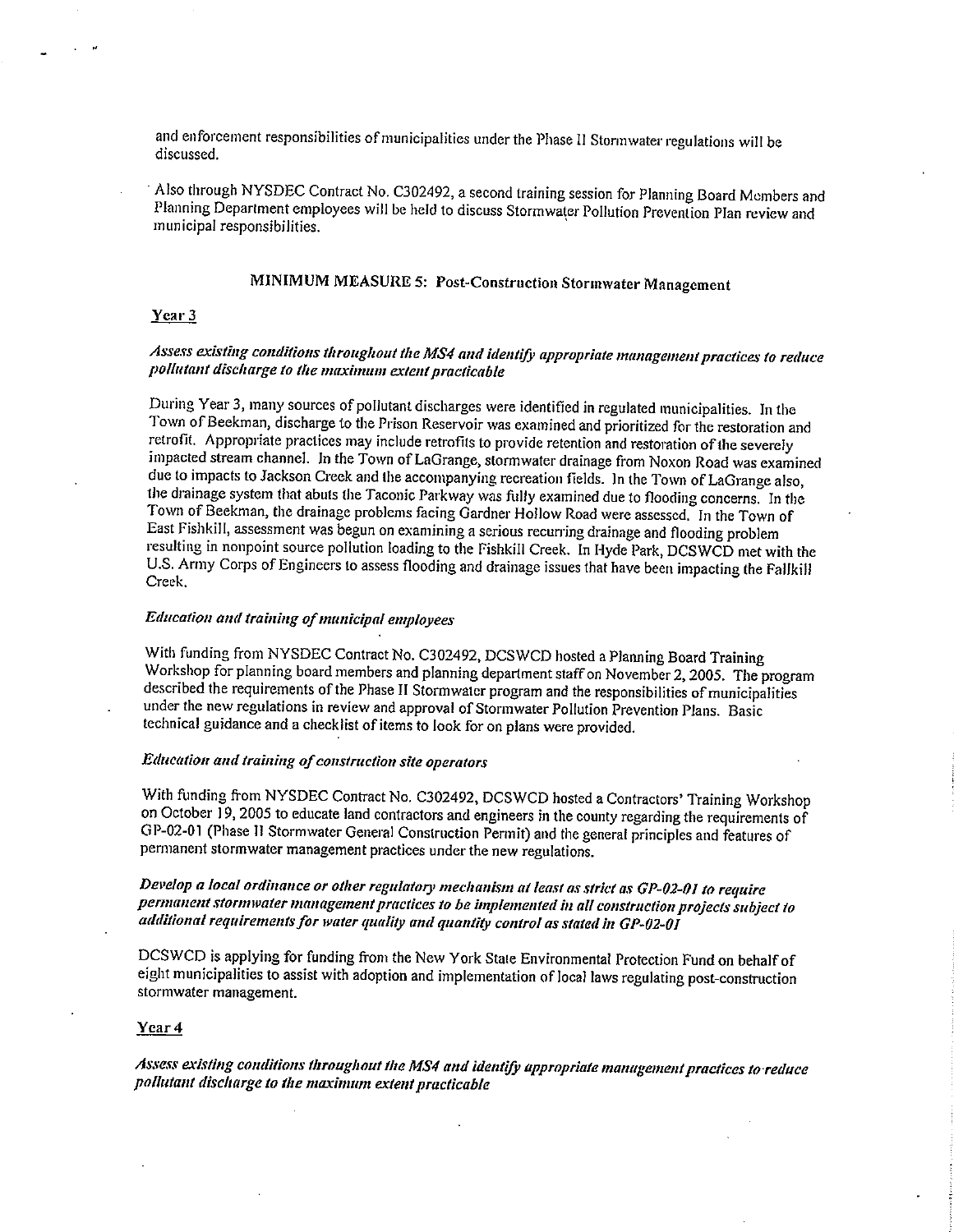Dutchess County SWCD will continue to assess stormwater retrofit priorities and opportunities and where applicable will make available funding to address the identified priorities. Dutchess County Soil and Water Conservation District is applying for Nonagricultural Nonpoint Source Pollution Abatement funding from the New York State Environmental Protection Fund to stabilize several miles of road ditches that are causing nutrient and sediment loading to local water bodies.

#### **Review of Stormwater Pollution Prevention Plans**

DCSWCD will continue to offer the service of Stormwater Pollution Prevention Plan review to local municipalities within Dutchess County.

#### Education and training of municipal employees

During Year 4, a training workshop for Code Enforcement Officers and Building Inspectors will be held through NYSDEC Contract C302492. The program will include both a seminar session and a tour of a construction site in the field to examine stormwater management practices. Inspection and enforcement responsibilities of municipalities under the Phase II Stormwater regulations will be discussed.

Also during Year 4, a second training session for Planning Board Members and Planning Department employees will be held through NYSDEC Contract C302492 to discuss Stormwater Pollution Prevention Plan review and municipal responsibilities.

#### MINIMUM MEASURE 6: Pollution Prevention and Good Housekeeping

#### Year 3

Using funding from through NYSDEC Contract C302492, Dutchess County SWCD has visited the highway departments of the Town of Beekman, Town of Hyde Park, Town of LaGrange. Town of Poughkeepsie, and City of Poughkeepsie to present training programs to highway department staff on Pollution Prevention and Good Housekeeping of municipal operations. The District also toured the facilities with the Highway Superintendent of each department to identify potential sources of pollution and suggest possible remedies for those problems.

#### Year 4

Dutchess County SWCD will visit the remainder of the highway departments not yet trained and complete the training activities. Dutchess County SWCD will complete preparation of the Pollution Prevention Manual for use in day-to-day operations and future training sessions by the highway departments.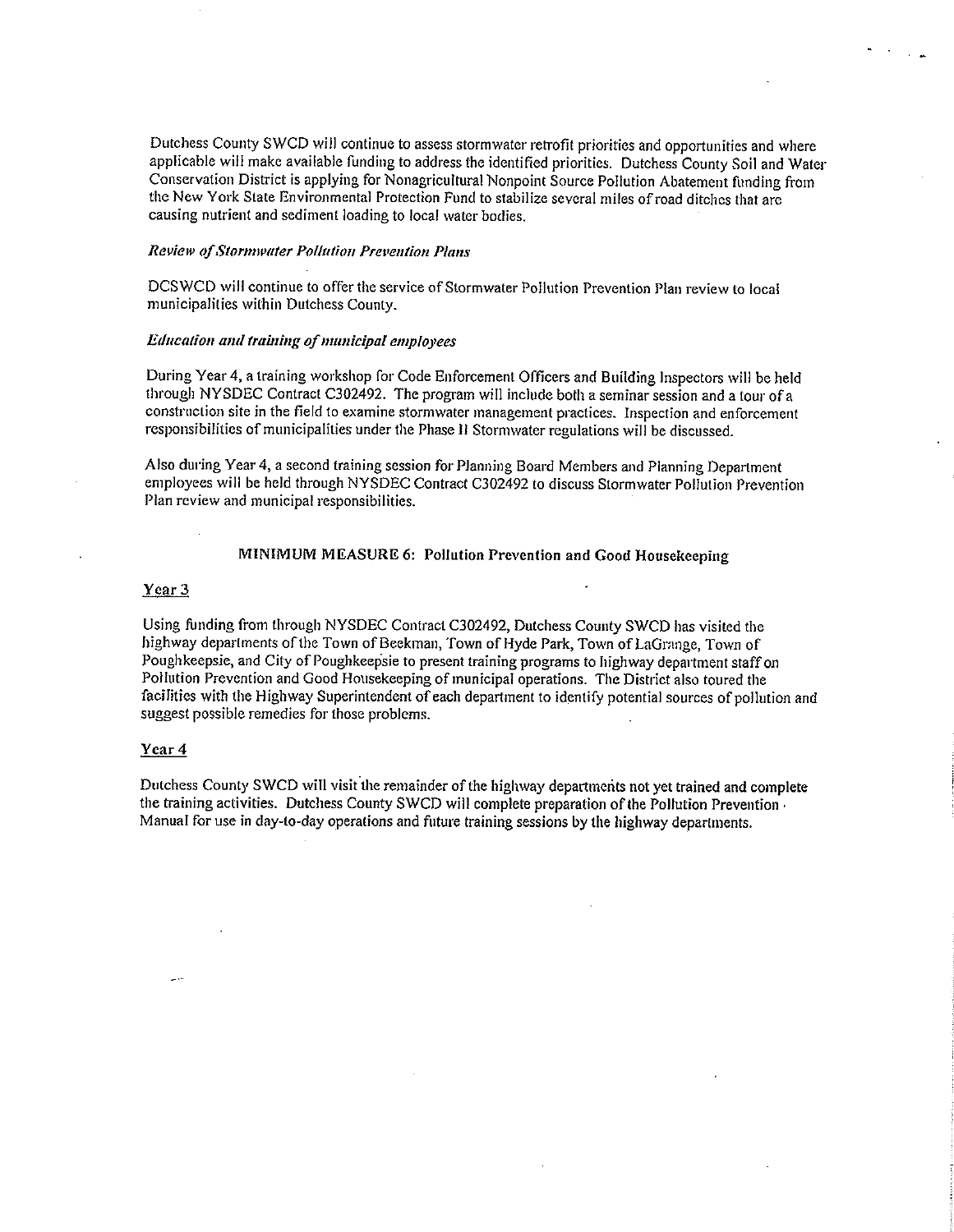Estimated attendance at DCSWCD educational booths, 2005 Dutchess County Fair.

 $\epsilon$ 

| Municipality                    |       |
|---------------------------------|-------|
| Amenia                          | 220   |
| Beacon, C                       | 270   |
| Beekman                         | 730   |
| East Fishkill                   | 840   |
| Fishkill                        | 535   |
| Fishkill, V                     | 155   |
| Hyde Park                       | 1600  |
| LaGrange                        | 1150  |
| Pawling                         | 190   |
| Pawling, V                      | 20    |
| Pleasant Valley                 | 1000  |
| Poughkeepsie, C                 | 380   |
| Poughkeepsie                    | 1320  |
| Wappinger                       | 550   |
| Wappingers Falls, V<br>DUTCHESS | 40    |
| COUNTY                          | 17000 |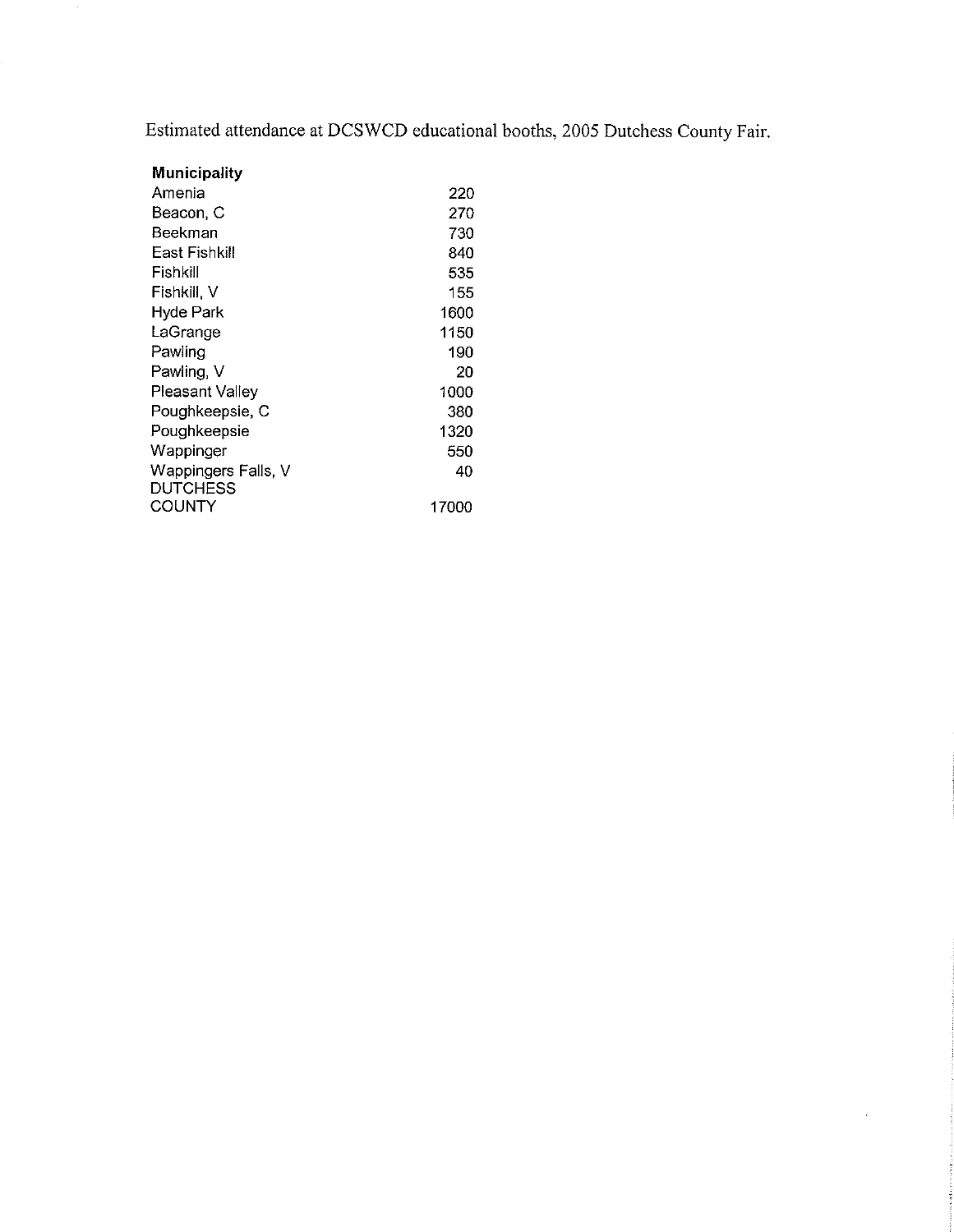|                     | # trees | estimated acres planted |
|---------------------|---------|-------------------------|
| C. Beacon           | 40      | 0.09                    |
| C. Poughkeepsie     | 1030    | 2.29                    |
| T. Beekman          | 1300    | 2.89                    |
| T. East Fishkill    | 2840    | 6.31                    |
| T. Fishkill         | 160     | 0.36                    |
| T. Hyde Park        | 2600    | 5.78                    |
| T. LaGrange         | 1440    | 3.20                    |
| T. Pawling          | 1100    | 2.44                    |
| T. Pleasant Valley  | 1800    | 4.00                    |
| T. Poughkeepsie     | 3050    | 6.78                    |
| T. Wappinger        | 1800    | 4.00                    |
| V. Fishkill         | 25      | 0.06                    |
| V. Pawling          | 200     | 0.44                    |
| V. Wappingers Falls | 400     | 0.89                    |
| Dutchess County MS4 | 17785   | 39.52                   |

Attachment A. Year 3 Public Participation and Outreach:<br>Conservation Plantings through DCSWCD Tree and Shrub Program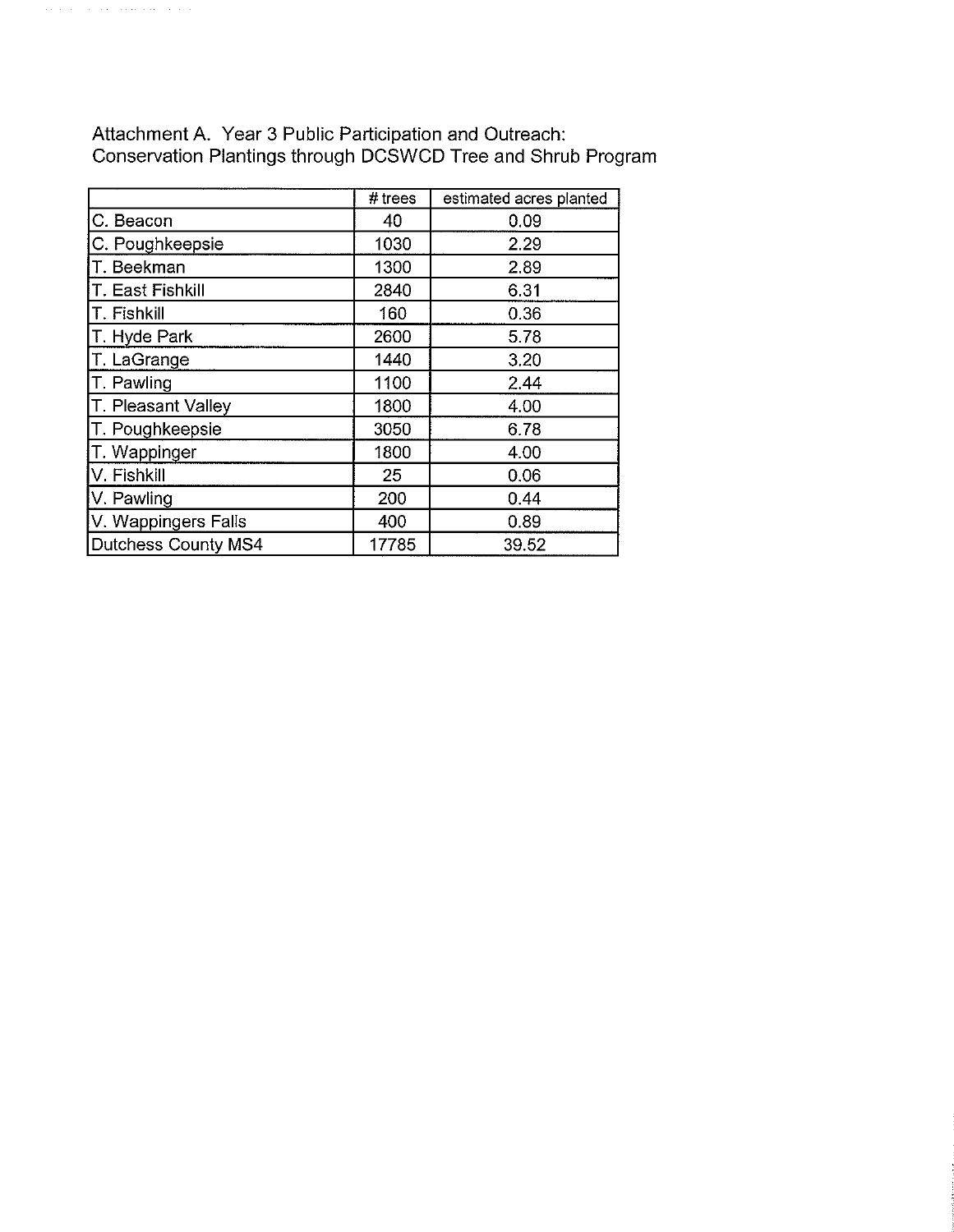## **EDUCATIONAL REFERENCE MATERIALS PACKET FOR LIBRARIES**

## PERMIT MATERIALS

General Construction Activity Permit GP-02-01 Small MS4 Permit GP-02-02 Notice of Intent (Construction Activity) NOI and NOT Instructions Overview of the MS4 Phase II Stormwater Program Guidelines for Completing the Small MS4 NOI Sample Stormwater Local Law FAQ: Permit Requirements FAQ: Technical Requirements Phase II Construction Requirements (DCSWCD) New Requirements for Small Construction Projects (NYSDEC)

## GENERAL STORMWATER INFORMATION

FAO: Imperviousness FAQ: Stormwater Runoff What is Nonpoint Source Pollution? Storm Sewers: the Rivers Beneath Our Feet Tips for "Building" Clean Water Controlling Construction Site Erosion Wet Weather, Water Pollution and You 2004 Conversation News (DCSWCD) SW Tips #1: Stormwater Runoff: What is it? Why is it a problem? SW Tips #2: How to Manage Stormwater SW Tips #3: The Role of Local Government in Stormwater Management SW Tips #4: A Stormwater Management Program: What's in it for you? SW Tips #8: Wetlands and Stormwater Management SW Tips #9: Where to Get Help SW Tips#10: Stormwater References Stormwater Runoff: the Problems Stormwater Runoff: Solving the Problems

## **HOUSEKEEPING TIPS**

After the Storm From My Yard to Our Streams Where Does All the Dirty Water Go? The Solution to Stormwater Pollution When Your Pet Goes On the Lawn... When You're Washing Your Car in the Driveway... When You're Fertilizing the Lawn... When Your Car Leaks Oil in the Street... Clean Water and You: What you can do about "Non-point Source" Pollution Clean Water Starts With You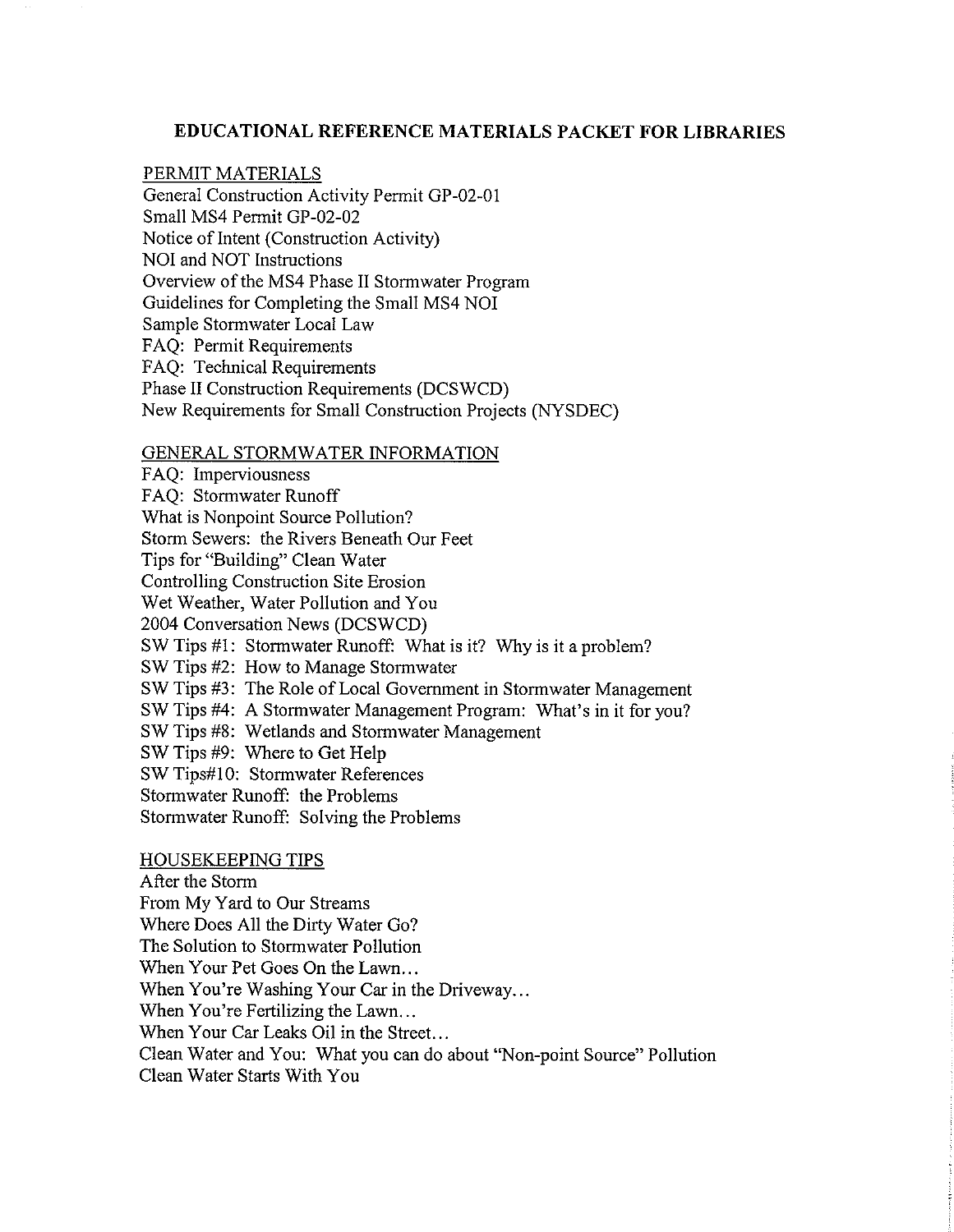## **AEM**

Agricultural Environmental Management (DSCWCD) Agricultural Environmental Management (NYSWCC) Fact Sheet: Agricultural Nonpoint Source Pollution Riparian Forest Buffers FAQ: Buffers

## **WATER CONSERVATION**

Easy Water Conservation Tips for your Home or Office There Is No New Water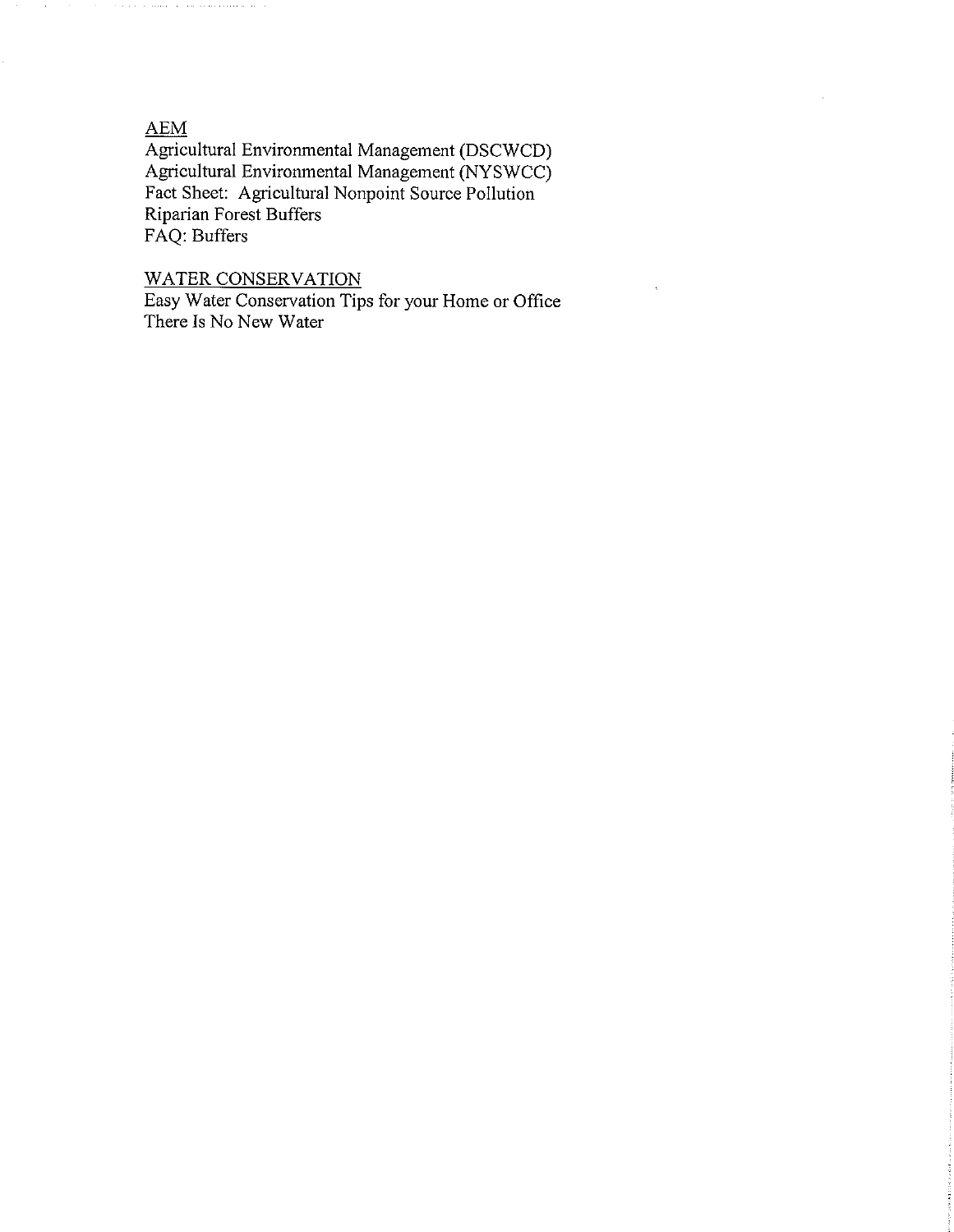GP-02-02 Annual Report<br>Town of Poughkeepsie

 $\sim$ 

Permit Number NYR20A198

# Appendix B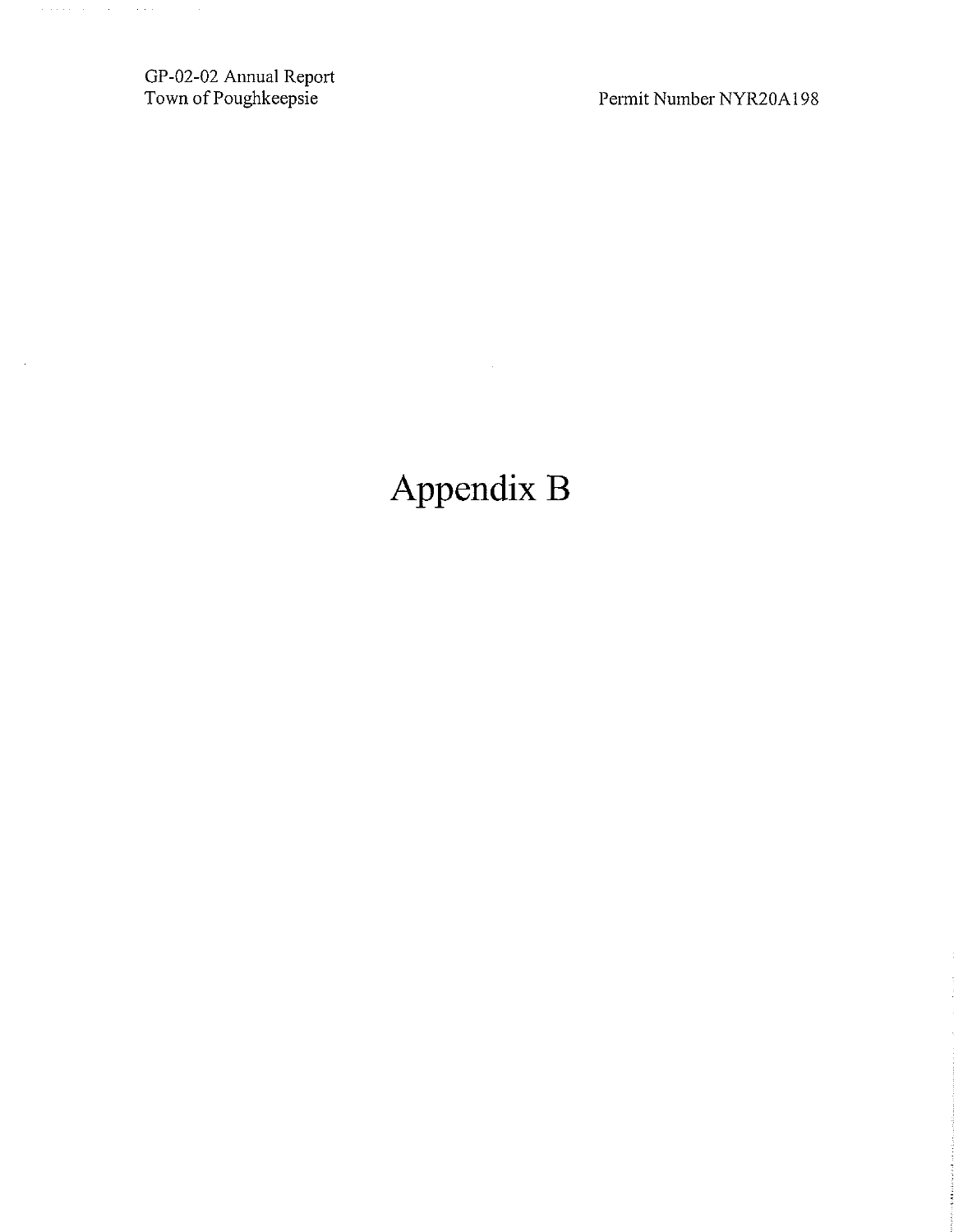## Town of Poughkeepsie Stormwater SPDES No. NYR20A198

As part of the Town's ongoing stormwater management plan, public comment has been compiled on the 2005-2006 draft Stormwater Management Annual Report. The following draft response will address those comments received by the Town Board and Stormwater Public contact during the public comment period ending May 3, 2006.

In regards to written comments on the Stormwater Draft Annual Report from Doreen Tignanelli, of the Town of Poughkeepsie, dated May 3, 2006:

## Minimum Control Measure 1 Public Education and Outreach

Permit Reference IV.C.1.a,b: Low impact development techniques are commonly integrated in site design and includes but is not limited to the practices mentioned. LID techniques can be incorporated in development planning on a case by case basis as the opportunity presents itself. The town currently provides provisions for cluster subdivisions to limit the impact of development. This issue will be further considered during the current process of zoning code revisions.

### Minimum Control Measure 2. Public Involvement/Participation

Permit Reference IV.C.2.c.iii : The formation of a Stormwater Management Advisory Committee may need to be addressed by the board. It is not required for MS4's to form a Stormwater Management Advisory Committee. It is unclear as to the recommended duties and responsibilities of such a board as no advisory resources have been provided by the DEC on the formation of Stormwater Management Advisory Committees. Public Involvement is encouraged with the Stormwater Management Public Contact, who responds to public concerns and keeps records to report public involvement.

Permit Reference IV.C.2.c.iii: Public Access to Documents and Information The recommended modifications to the Town's website will be considered and the posting oversight should be corrected in the future.

### Permit Reference IV.C.a.f.

The current procedure of announcement at prior meetings of the Town Board meets the minimum requirements of publicizing the comment period and appears adequate for those interested in this issue.

## Minimum Control Measure 4. Construction Site Stormwater Runoff Control

Practices that are commonly accepted for use (when properly installed and maintained) for temporary sediment and erosion control during active construction are specified in the New York Standards and Specifications for Erosion and Sediment Control, most recently reprinted by the NYSDEC in April of 2005. The appropriateness of, or necessary inclusion of, certain practice are considered during the site plan review process as part of the stormwater pollution prevention plan. The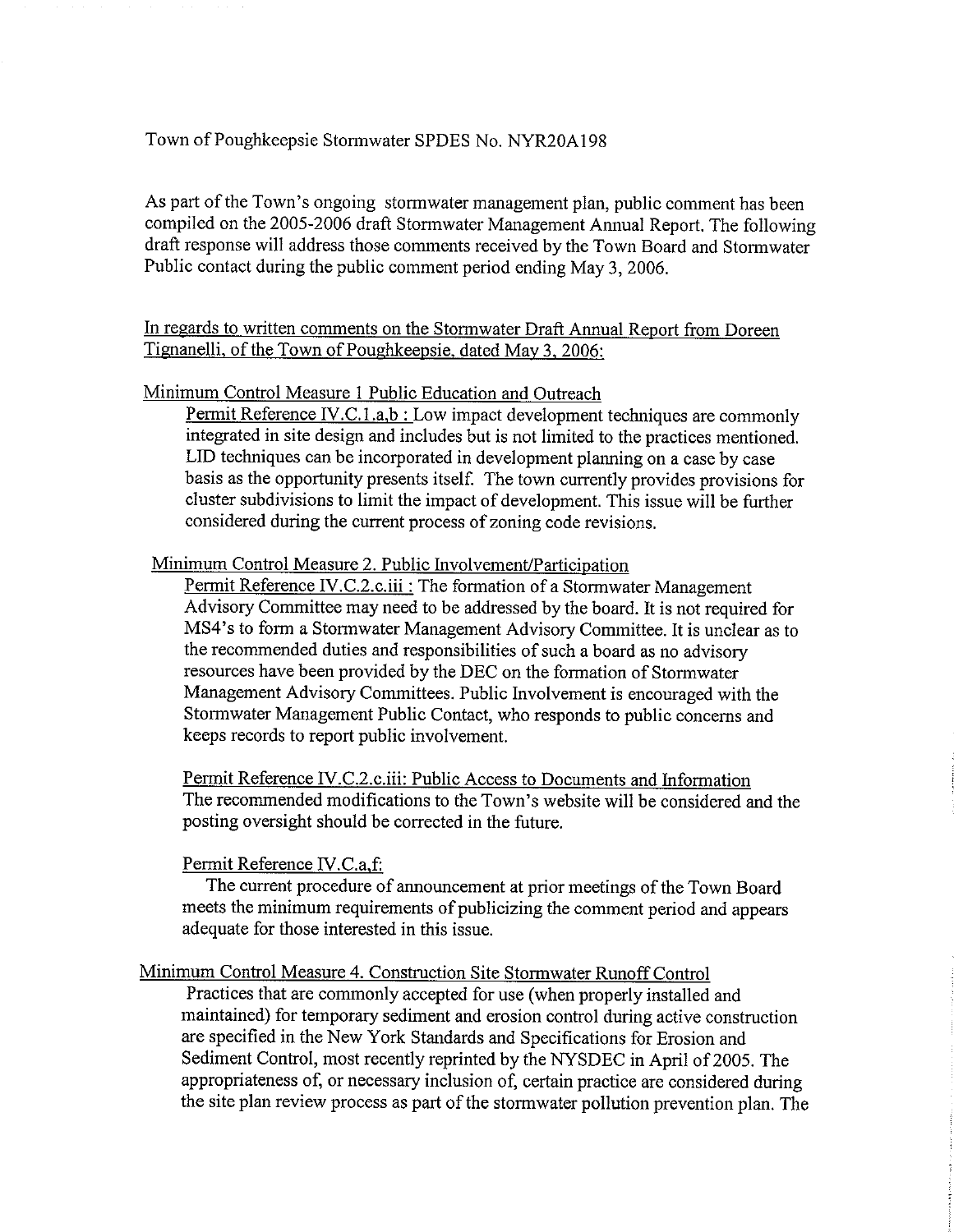effectiveness of one erosion control product over another can be debatable, however the improper installation and maintenance of any product will severely limit the usefulness of the practice.

The combination of Stormwater Pollution Prevention Plan compliance monitoring of active construction sites and training workshops of contractors and enforcement officials on proper installation and maintenance has resulted in improved Sediment and Erosion control in the Town of Poughkeepsie. The continuation of the combination of these workshops and compliance monitoring will result in further improvements in stormwater quality.

In regards to verbal comments on the Stormwater Draft Annual Report from Lisa Weiss, of the Town of Poughkeepsie, given at the May 3, 2006 Town Board Meeting:

The 2005-2006 Annual report has been amended to include recognition of training conducted by DCSWCD staff for the Town Planning Board and members of the public conducted at the Planning Boards May 4, 2006 meeting. The presentation was not included in the Draft Annual Report as a date had not been scheduled at the time of the draft report's preparation.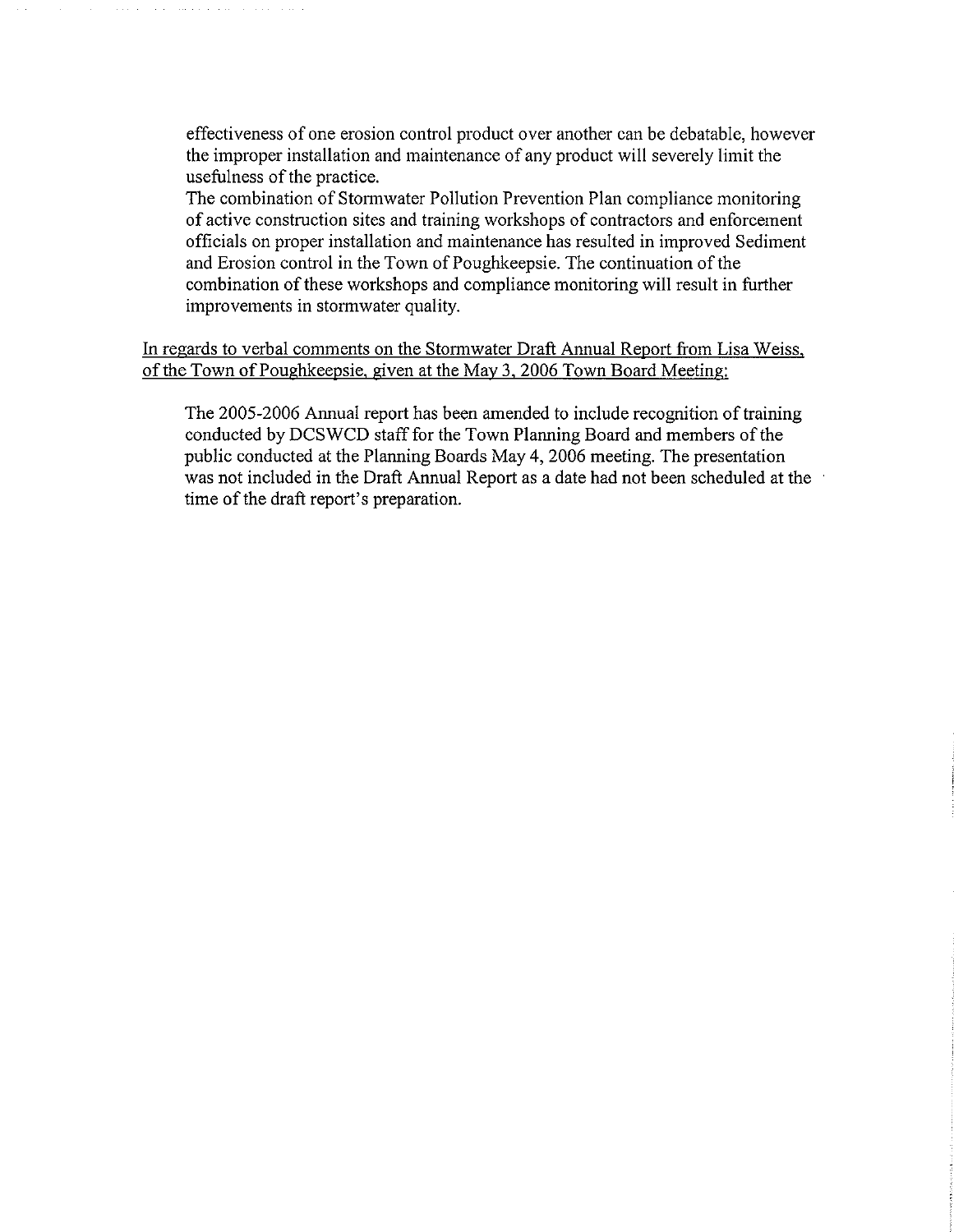LEGAL DEPARTMENT Town of Poughkeepsie



THOMAS D. MAHAR, JR. TOWN ATTORNEY

DAVID D. HAGSTROM OF COUNSEL

**ONE OVEROCKER ROAD** POUGHKEEPSIE, N.Y. 12603

 $MAY = 8.2966$ 

 $(845)$  485-3633 FAX (845) 486-7878

May 4, 2006

Matt Horton Morris Associates, LLC 9 Elks Lane Poughkeepsie, NY 12601

Re: Public Comment on Draft Stormwater Management Program Annual Report Our File No. 5136, Volume II, Subfile B

Dear Matt:

Enclosed herewith is a photostatic copy of the material submitted to the Town Board by Doreen Tignanelli at the meeting on May 3, 2006.

Please review and advise.

Sincerely,

Thomas D. Mahar, Jr. Town Attorney

TDM:mlm Enclosure

 $\sim 3\%$ s.

100 San PDA (Single Control)

in the complete to put a single problem point in power.<br>The transformation of the complete the single  $\sim 100$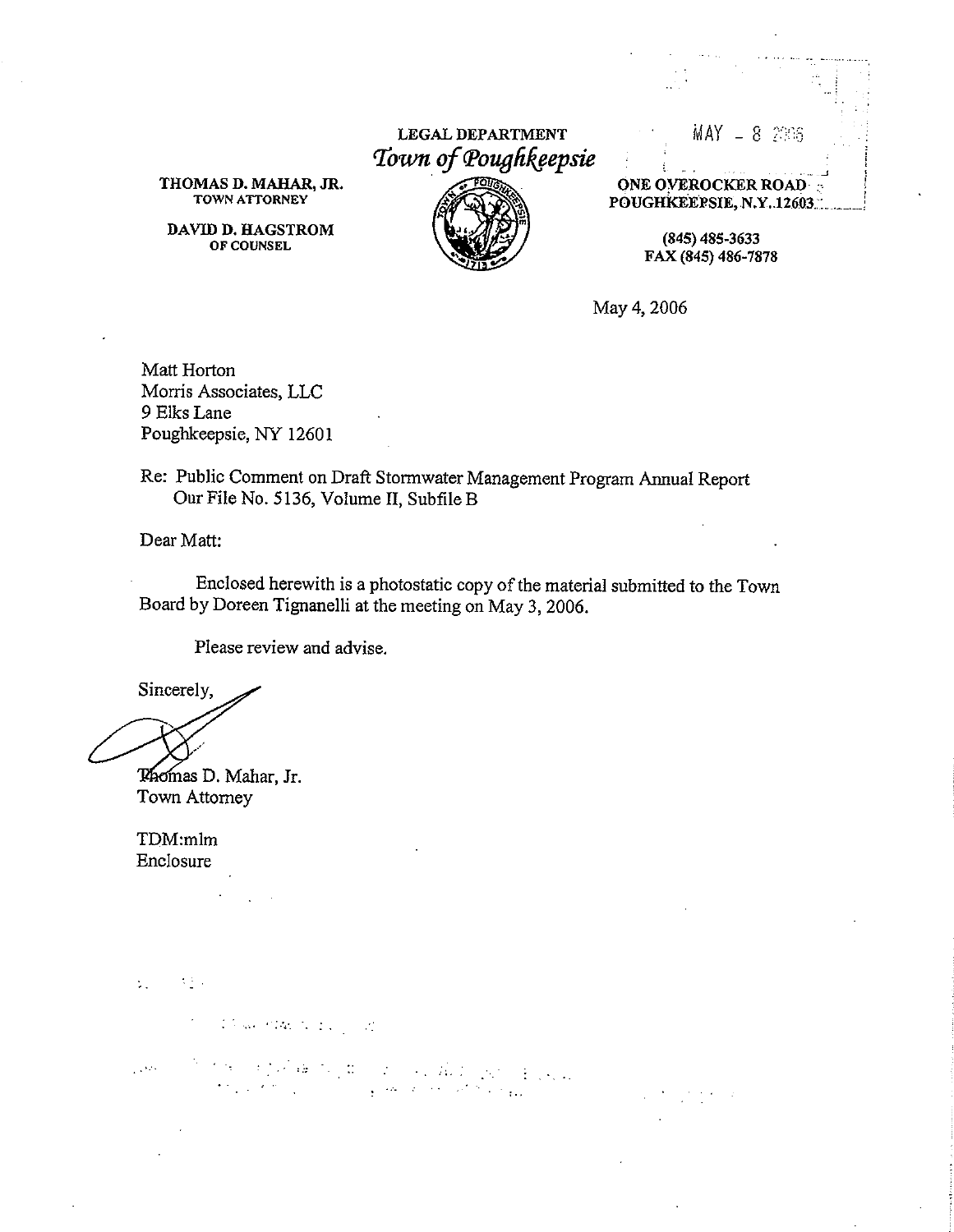May 3, 2006

**Supervisor Patricia Myers** Town of Poughkeepsie One Overocker Road Poughkeepsie NY 12603

#### Public Comment on Draft Stormwater Management Program Annual Report Subject: for year ending March 9, 2006

I would like to offer my personal comments on the above-referenced report. As required by NYSDEC SPDES General Permit for Stormwater Discharges from MS4s, a summary of comments and intended responses must be included in the Annual Report and the final report must be made available for public inspection.

## Mimimum Control Measure 1. Public Education and @utreach:

Permit Reference IV.C.1.a,b: Low Impact Development states "The Planning Board will continue to request low impact development during review". However, it does not appear that projects in the Town are implementing Low Impact Development practices. LID practices such as Permeable Pavements, Bioretention Areas, Vegetated Swales, Rain Gardens, and Green Roofs control stormwater runoff volume and reduce pollutant loadings to receiving waters yet they do not seem to be used. As I stated in my comments last year regarding the Draft 2005 Stormwater Management Program Annual report, the Planning Board should place the burden on the Applicant to demonstrate why it is not feasible to use Low Impact Development techniques.

One of the simplest ways to reduce stormwater runoff is to reduce the amount of impervious surfaces. Excessively wide streets are the greatest source of impervious surfaces. At a recent Planning Board Meeting, while Dutchess County Planning recommended road width reduction to 24 feet on a commercial project before the Board, the applicant was asked to increase one of the interior roadways to 30 feet because it was a "main drag". The Planning Board should be advocating the use of narrower road widths as a means of reducing impervious surfaces.

## Mimimum Control Measure 2. Public Involvement/Participation

Permit Reference IV.C.2.c.iii: Design and conduct a public involvement/participation program mainly addresses activities related to the public's access to and ability to comment on the Annual report. While significant, the annual report is only one component of public involvement/participation. A missing component is the involvement of the public pertaining to stormwater problems in the Town. The Stormwater Management Guidance Manual for Local Officials, Page 31, lists as a Target Audience citizens who may observe stormwater problems. Page 33 states that an MS4 should "encourage citizens to report stormwater-related problems observed within the municipality". The Town can accomplish this by implementing a recommendation for Public Participation and Involvement given on Page 34 of the Manual which is to form a Stormwater Management Advisory Committee, which would build citizen involvement into the Stormwater Management Program. I would welcome the opportunity to serve on such a committee, if formed.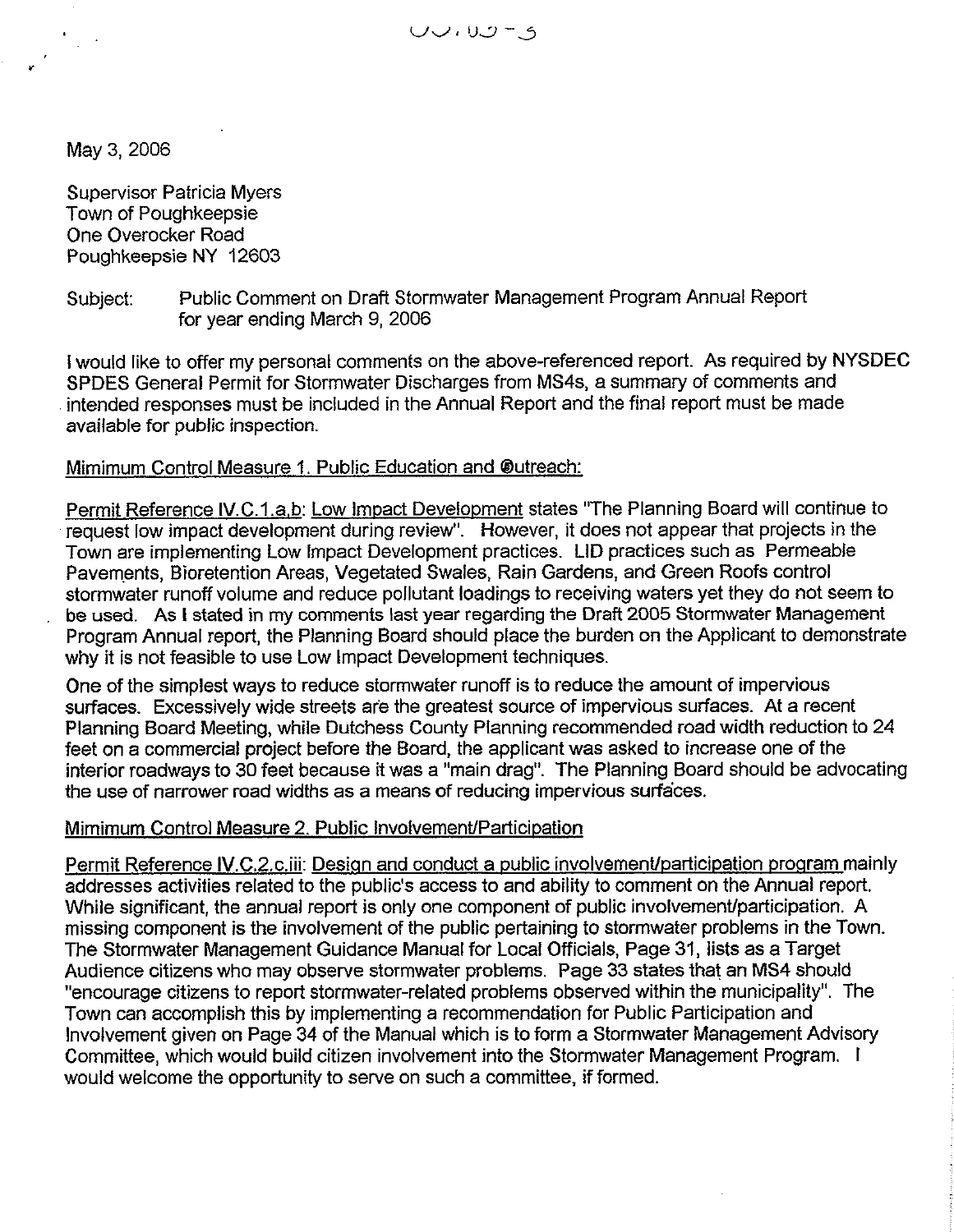Permit Reference IV.C.2.c.iii: Public Access to documents and information states 2005-2006 Draft Annual Report made available on town website and town hall. While hardcopies of the draft report were available as of April 5,2006, the report was not available on the town's website until April 26th, which was 21 days into the 29 day comment period. To increase public access in the future, draft and final annual reports should be put on the town's website immediately.

The Town should consider providing stormwater information on town website, for example, a page devoted to stormwater with links to state and federal sites. A section for public feedback on stormwater issues could also be included.

Permit Reference IV.C.a.f: Describe procedures below and state the methods used to publicize the AR public presentation states "Public Notice given as announcement at prior Town Board Meetings". The Town should consider publishing a public service announcement in local newspapers, as other neighboring towns have done (see attached example from The Town of Wappinger), in order to inform a wider audience of the availability of the draft annual report for review and timeframe for public comment.

## Mimimum Control Measure 4. Construction Site Stormwater Runoff Control

Many construction sites in the Town have had repeat Erosion & Sediment control violations. In particular, improperly installed and maintained silt fencing appears to be a common problem. Fabric is improperly buried or not even buried, allowing sediment and water to run underneath it. Gaps are left instead of overlapping sections. Repairs are not being made on a timely basis, if at all. Sediment is reaching half the fence height without being removed. In addition to increased monitoring and fining for repeat violations, the Town should encourage use of additional more effective, alternative erosion control products. For example, research has shown that triangular shaped silt dikes are a more effective in-channel sediment trap than silt fencing. The failure of silt fencing has also led to the development of natural erosion control products such as compost filter berms, compost filter socks and compost blankets. Compost filter berms are particularly effective when used on slopes (see EPA Publication on Construction Site Storm Water Runoff Control, Compost Filter Berm). Compost Filter Socks have greater surface area contact with soil than typical sediment control devices, thereby reducing the potential for runoff to create rills under the device and/or create channels carrying unfiltered sediment (see EPA Publication on Construction Site Storm Water Runoff Control, Compost Filter Socks). Compost blankets can be used in place of traditional sediment and erosion control tools such as mulch, netting, or chemical stabilization. In general, compost-based erosion and sediment control systems have several advantages over more traditional stormwater best management practices (BMPs) such as geotextile blankets (see EPA Publication on Construction Site Storm Water Runoff Control Compost Blankets).

The Town should provide applicants with a list of preferred Best Management Practices and review site plans for inclusion of preferred BMPs.

 $\frac{1}{2}$  ,  $\frac{1}{2}$ 

Sincerely,<br>Noreon Tignarelli

Doreen Tignanelli 29 Colburn Drive Poughkeepsie NY 12603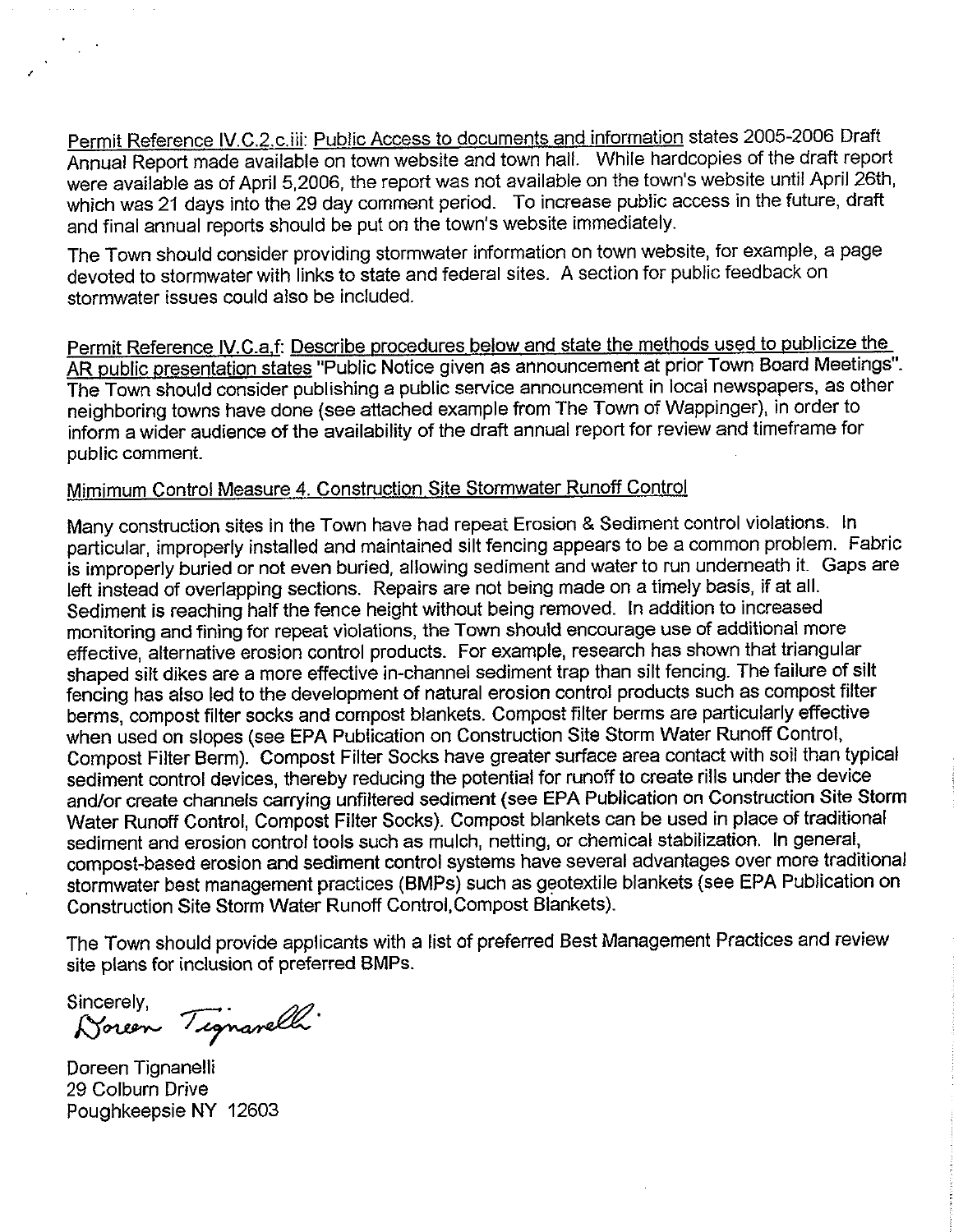cc: Town Board Members

 $\sim$ 

 $\lambda$ 

 $\hat{\mathbf{r}}$ 

 $\mathcal{L}$